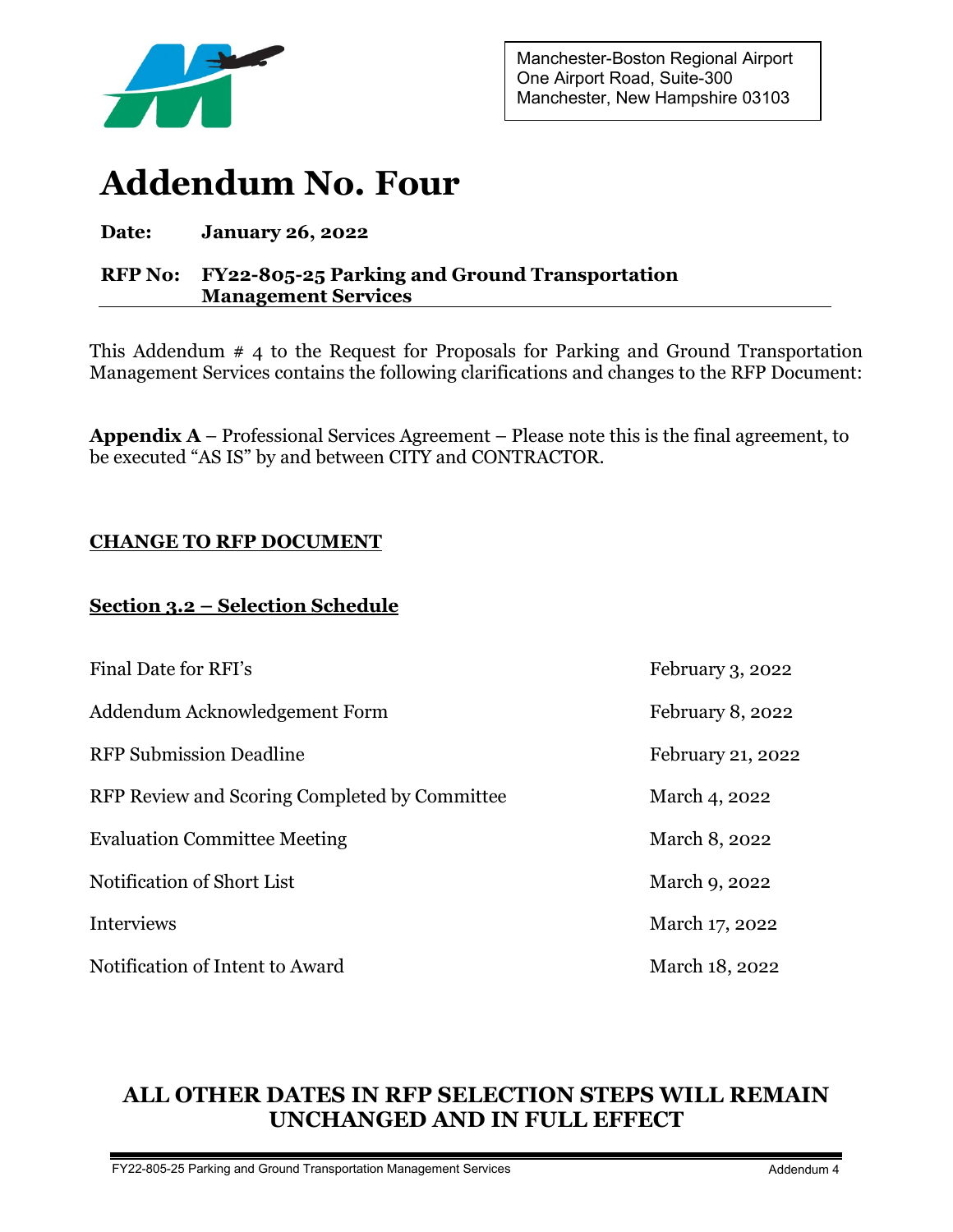#### **ARTICLE I – PARTIES**

#### <span id="page-1-1"></span><span id="page-1-0"></span>**1.01 Address**

**THIS PROFESSIONAL SERVICES AGREEMENT** is made and entered into as of this \_\_\_\_\_ day of \_\_\_\_\_, 20\_\_, ("EFFECTIVE DATE") by and between the **CITY OF MANCHESTER, NEW HAMPSHIRE, acting by and through its Department of Aviation** ("CITY"), being a duly and lawfully constituted municipal corporation, and **[ENTER NAME OF CONTRACTOR]**("CONTRACTOR"), a **[state of registration]** [type of company] authorized to do business in New Hampshire. CITY owns, controls, operates, and manages certain real property commonly known and described as the Manchester-Boston Regional Airport (the "AIRPORT"), located in the City of Manchester, New Hampshire and the Town of Londonderry, New Hampshire

The initial addresses of the parties, which one party may change by giving written notice to the other party, are as follows:

Mr. Theodore Kitchens, A.A.E. Director of Aviation Manchester-Boston Regional Airport 1 Airport Road, Suite 300 Manchester, New Hampshire 03101

**City Contractor** [ENTER CONTACT INFORMATION]

CITY and CONTRACTOR hereby agree as follows:

#### <span id="page-1-2"></span>**1.02 Table of Contents**

This Professional Services Agreement includes the following parts: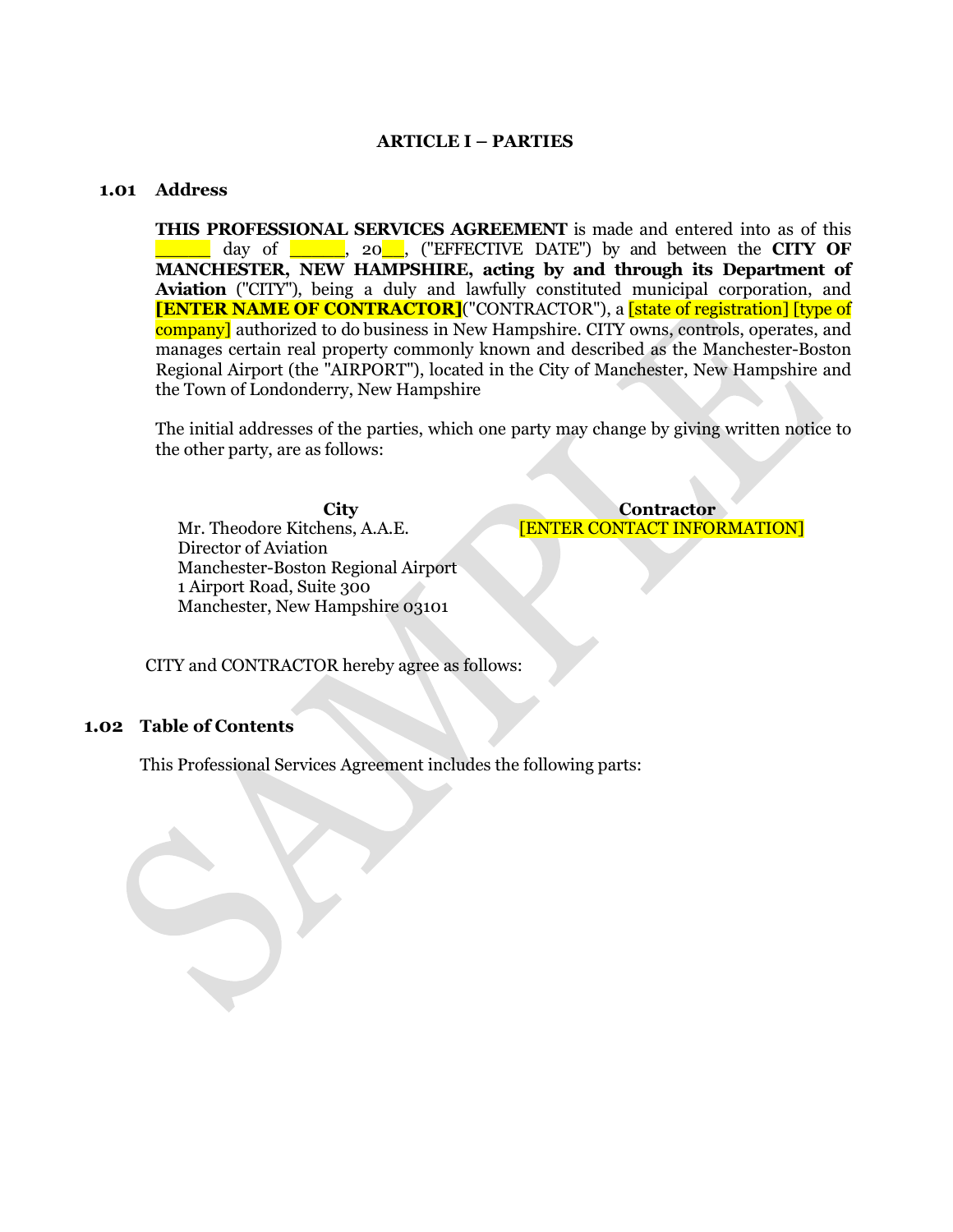

# **TABLE OF CONTENTS**

| 1.01 |  |
|------|--|
| 1.02 |  |
| 1.03 |  |
| 1.04 |  |
| 1.05 |  |
|      |  |
|      |  |
| 3.01 |  |
| 3.02 |  |
| 3.03 |  |
| 3.04 |  |
| 3.05 |  |
| 3.06 |  |
| 3.07 |  |
| 3.08 |  |
| 3.09 |  |
| 3.10 |  |
| 3.11 |  |
| 3.12 |  |
| 3.13 |  |
| 3.14 |  |
| 3.15 |  |
| 3.16 |  |
| 3.17 |  |
| 3.18 |  |
| 3.19 |  |
| 3.20 |  |
| 3.21 |  |
| 3.22 |  |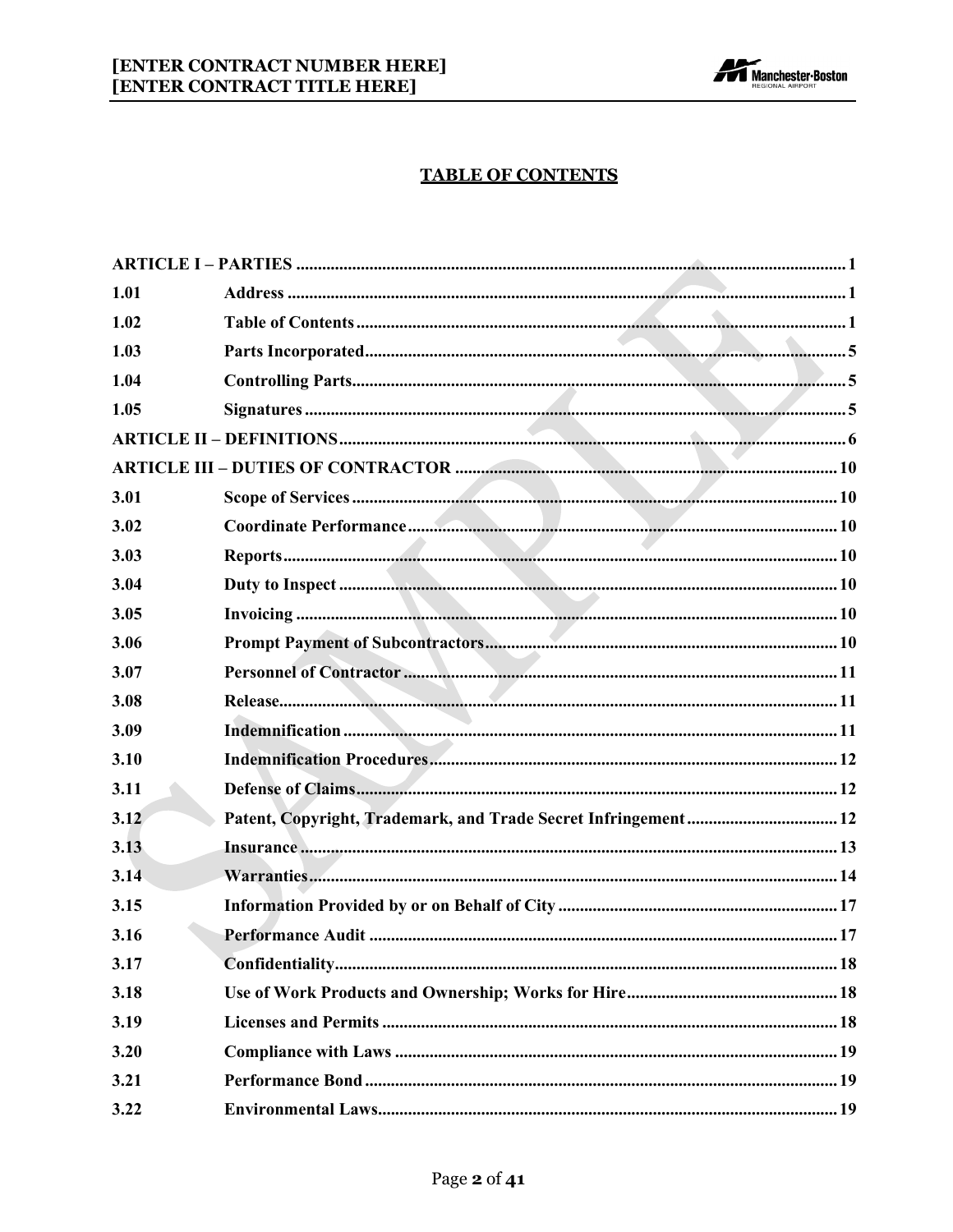# [ENTER CONTRACT NUMBER HERE]<br>[ENTER CONTRACT TITLE HERE]



|      | <u> 1989 - Johann Stoff, amerikansk politiker (* 1908)</u>          |      |
|------|---------------------------------------------------------------------|------|
| 3.23 |                                                                     |      |
| 3.24 |                                                                     |      |
| 3.25 |                                                                     |      |
| 3.26 |                                                                     |      |
| 3.27 |                                                                     |      |
| 3.28 |                                                                     |      |
| 3.29 |                                                                     |      |
| 3.30 |                                                                     |      |
|      |                                                                     |      |
| 4.01 |                                                                     |      |
| 4.02 |                                                                     |      |
| 4.03 |                                                                     |      |
| 4.04 |                                                                     |      |
| 4.05 |                                                                     |      |
| 4.06 |                                                                     |      |
| 4.07 |                                                                     |      |
| 4.08 |                                                                     |      |
| 4.09 |                                                                     |      |
| 4.10 |                                                                     |      |
| 4.11 |                                                                     |      |
|      |                                                                     |      |
| 5.01 |                                                                     |      |
| 5.02 |                                                                     |      |
| 5.03 |                                                                     | . 28 |
| 5.04 |                                                                     |      |
| 5.05 |                                                                     |      |
|      |                                                                     |      |
| 6.01 |                                                                     |      |
| 6.02 |                                                                     |      |
| 6.03 | Title VI List of Pertinent Nondiscrimination Acts and Authorities31 |      |
|      |                                                                     |      |
| 7.01 |                                                                     |      |
| 7.02 |                                                                     |      |
| 7.03 |                                                                     |      |
| 7.04 |                                                                     |      |
|      |                                                                     |      |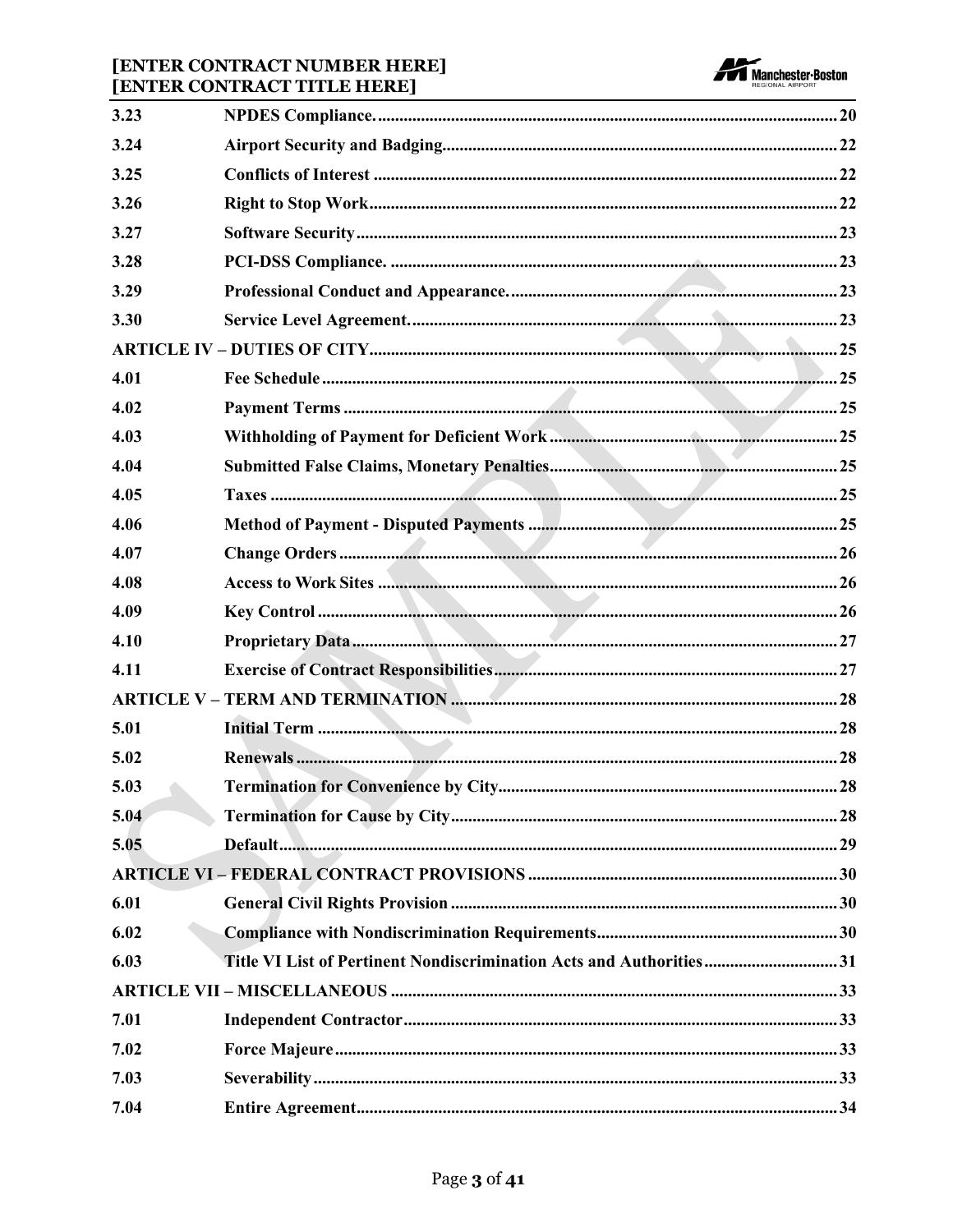### [ENTER CONTRACT NUMBER HERE] [ENTER CONTRACT TITLE HERE]



| 7.05 |  |  |
|------|--|--|
| 7.06 |  |  |
| 7.07 |  |  |
| 7.08 |  |  |
| 7.09 |  |  |
| 7.10 |  |  |
| 7.11 |  |  |
| 7.12 |  |  |
| 7.13 |  |  |
| 7.14 |  |  |
| 7.15 |  |  |
| 7.16 |  |  |

# **EXHIBITS**

- **AIRPORT RULES AND REGULATIONS** A.
- **B.** PERFORMANCE BOND
- $\mathbf{C}$ . **SERVICE LEVEL DAMAGES**
- D. **CHANGE ORDER**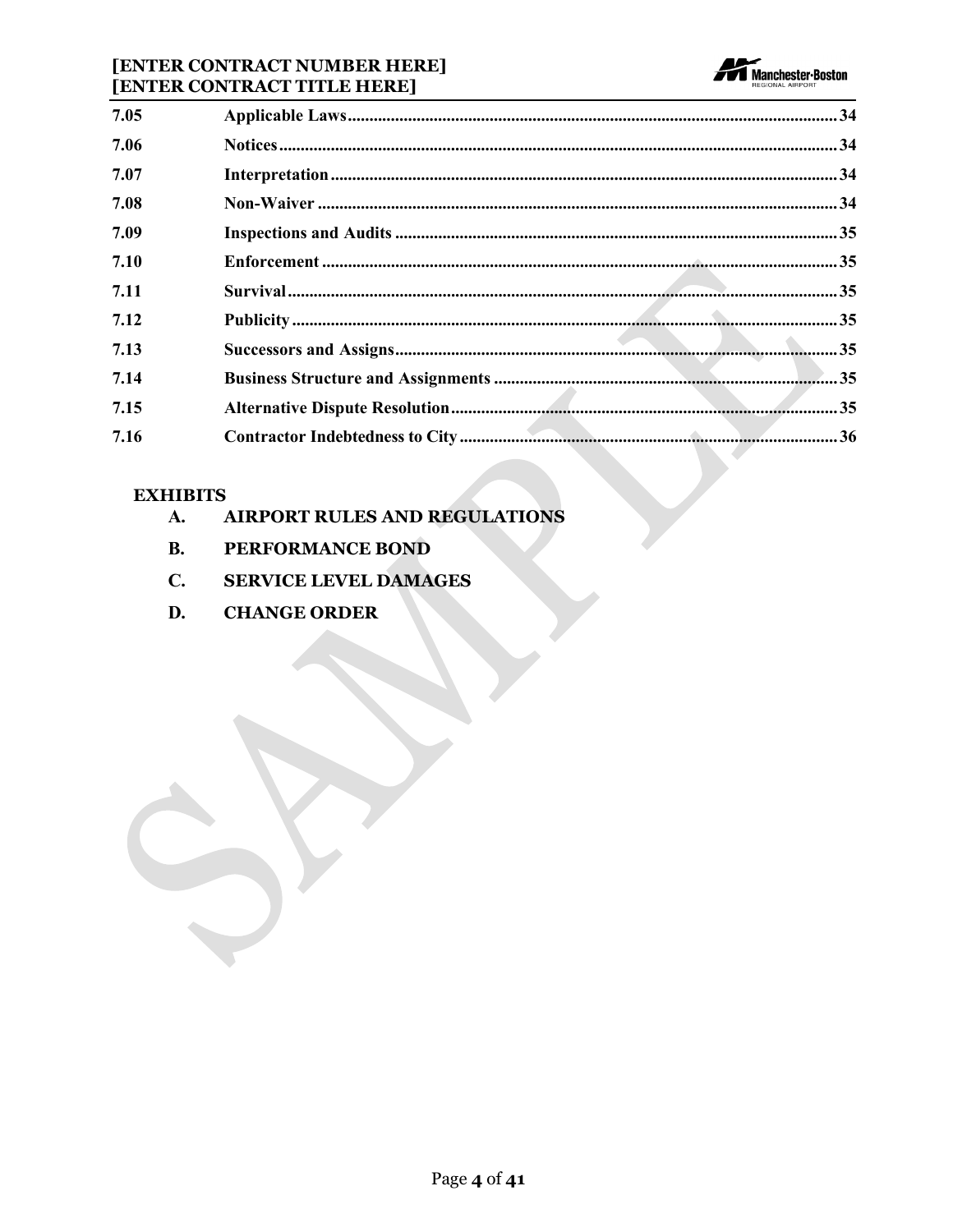

#### <span id="page-5-0"></span>**1.03 Parts Incorporated**

All of the above-described Articles, Sections, and Exhibits are incorporated into the AGREEMENT.

#### <span id="page-5-1"></span>**1.04 Controlling Parts**

In the event of a conflict among the Articles of this Professional Services Agreement and the Exhibits attached hereto, the Articles shall control over the Exhibits.

#### <span id="page-5-2"></span>**1.05 Signatures**

This Professional Services Agreement may be executed in multiple copies, each of which is an original. Each person signing this Professional Services Agreement represents and warrants that he or she is duly authorized and has legal capacity to execute and deliver this Professional Services Agreement. Each party represents and warrants to the other that the execution and delivery of this Professional Services Agreement and the performance of such party's obligations hereunder have been duly authorized and that this Professional Services Agreement is a valid and legal agreement binding on CITY and CONTRACTOR and is enforceable in accordance with terms herein.

*REMAINDER OF THIS PAGE INTENTIONALLY LEFT BLANK*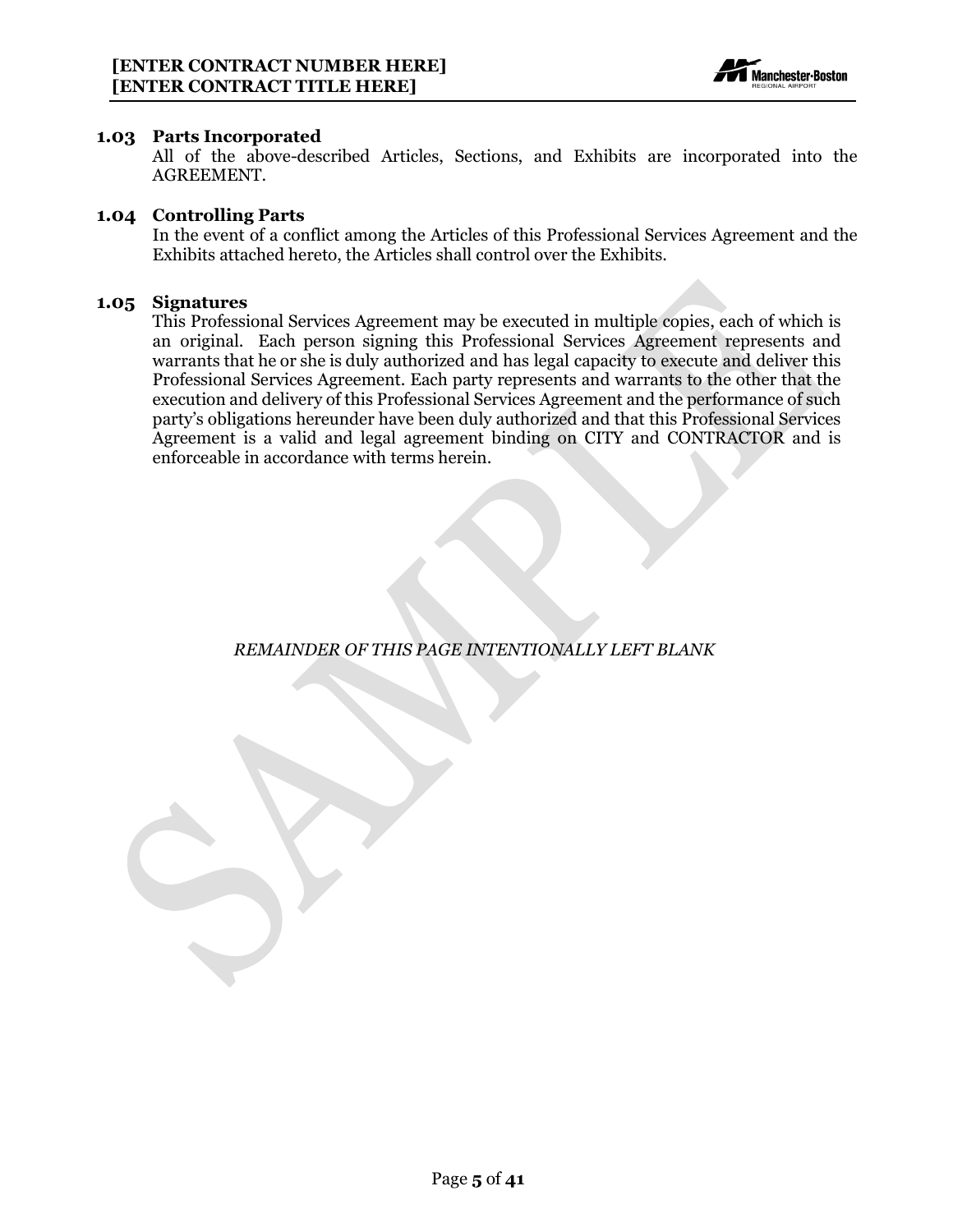

#### **ARTICLE II – DEFINITIONS**

<span id="page-6-0"></span>As used in this Professional Services Agreement, capitalized terms shall have the definitions set out in this Article II and the RFP, except as otherwise expressly stated or as otherwise clearly required by context. In the event of any conflict between the defined terms in this Professional Services Agreement and the RFP, the defined terms in this Professional Services Agreement shall control. Such definitions shall be equally applicable to the singular and plural forms of such defined terms. The words "herein," "hereunder," and other words of similar nature refer to this Professional Services Agreement as a whole. The word "shall" is mandatory and the word "may" is permissive.

- 2.01 **"Acceptable"** means that services, equipment, or performance, meet or exceed the quality, workmanship, and specifications required by the AGREEMENT.
- 2.02 **"Acceptable Equivalent"** means any equipment, part, or product that complies with existing industry standards governing its manufacture or use, and that is a functional equivalent of any equipment, part, product, or specification described herein, or, which functionally satisfies an approved, negotiated, or specified use made a part hereof.
- 2.03 **"Acceptance"** means the DIRECTOR'S determination, in the DIRECTOR'S sole and absolute discretion, that a service provided, or specific equipment obtained, pursuant to the AGREEMENT meets or exceeds the quality, workmanship, and specifications required by the AGREEMENT.
- 2.04 **"Agreement"** means, jointly and severally, this Professional Services Agreement, all Exhibits attached hereto, the RFP, and the PROPOSAL, all as may be amended from time to time upon mutual written agreement by and between CITY and CONTRACTOR. In the event of a conflict between this Professional Services Agreement and any of the other documents referenced herein, the terms of this Professional Services Agreement shall control.
- 2.05 **"Airport"** means that certain airport commonly known and described as the Manchester-Boston Regional Airport located in the City of Manchester, New Hampshire and the Town of Londonderry, New Hampshire.
- 2.06 **"AOA"** means the Airport Operations Area, being any area of the Airport used or intended to be used for the landing, takeoff, or surface maneuvering of aircraft, including, but not limited to, such paved and unpaved areas that are used or intended to be used for the unobstructed movement of aircrafts, in addition to associated runways, taxiways, or aprons.
- 2.07 **"Bankruptcy Code"** means Title 11 of the United States Code entitled "Bankruptcy," as now and hereafter in effect, or any successor statute.
- 2.08 **"Basic Services"** means those services described in the Scope of Work set forth in Appendix "E" of the RFP.
- 2.09 **"Change Order"** means a document requiring changes to the scope of the Work, to any plan or specification related to the Work, or to CONTRACTOR'S services to be performed pursuant to the terms of the AGREEMENT.
- 2.10 **"Charters and Ordinances"** means, jointly and severally, (i) the City Charter and the Code of Ordinances of the City of Manchester, New Hampshire, as amended; and (ii) the Town Charter and the Code of Ordinances of the Town of Londonderry, New Hampshire, as amended.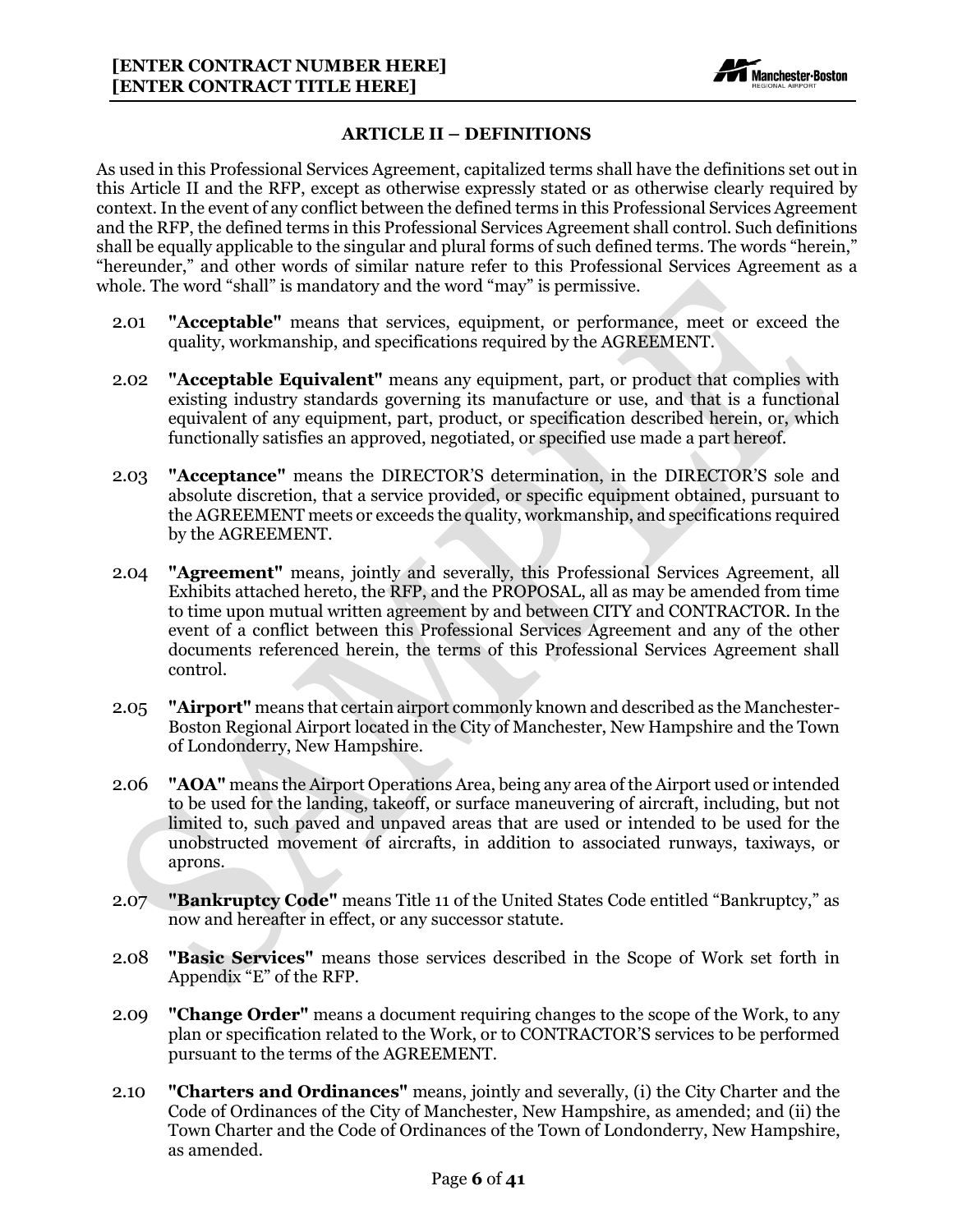

- 2.11 **"City"** means the City of Manchester, New Hampshire, acting by and through its Department of Aviation.
- 2.12 **"City Solicitor"** means the Office of the City of Solicitor of the City of Manchester New Hampshire.
- 2.13 **"Contractor"** means [name of contractor], a [state of registration] [type of company].
- 2.14 **"Default"** means any event or condition described in Section 5.05 herein.
- 2.15 **"Director"** means the Director of the Manchester-Boston Regional Airport or their designee, as appointed in writing.
- 2.16 **"Effective Date"** means the date referenced in Section 1.01 of this Professional Services Agreement.
- 2.17 **"Emergency Service Request"** means a request for Work submitted to CONTRACTOR for immediate action.
- 2.18 **"Environmental Laws"** means any and all statutes, laws, regulations, codes, ordinances, rules, orders, decrees, judgments, injunctions, notices, or binding agreements issued, promulgated, or entered into by any governmental authority relating in any way to pollution, the protection of the environment, preservation or reclamation of natural resources, or the management, release, or threatened release of any Hazardous Material, including, but not limited to, those listed in Section 3.22 herein.
- 2.19 **"Equipment"** means all machinery, together with the necessary supplies for upkeep and maintenance, and all tools and apparatus necessary for the proper and Acceptable completion of the specified Work, including, but not limited to, all those items listed in Appendix "J" of the RFP.
- 2.20 **"FAA"** means the United States Federal Aviation Administration and any agency or instrumentality of the United States government succeeding to its functions.
- 2.21 **"Force Majeure"** has the meaning set forth in Section 7.02 herein.
- 2.22 **"Ground Transportation Curbs"** means the Inner Terminal Curb, Middle Terminal Curb, and Outer Terminal Curb, as such terms are defined in the RFP.
- 2.23 **"Hazardous Materials"** has the meaning set forth in Section 3.22(c) herein.
- 2.24 **"Indemnified Losses"** means any and all liability and damages, costs, and expenses, including reasonable attorneys' fees, and any and all allegations, suits, causes of action, claims, or demands of any kind or nature whatsoever, arising out of or in any manner connected with the activities contemplated by the AGREEMENT.
- 2.25 **"Information"** means all information, data, and documents provided by or on behalf of CITY and received by, prepared by, or accessible to CONTRACTOR, CONTRACTOR'S agents and employees, and Subcontractors.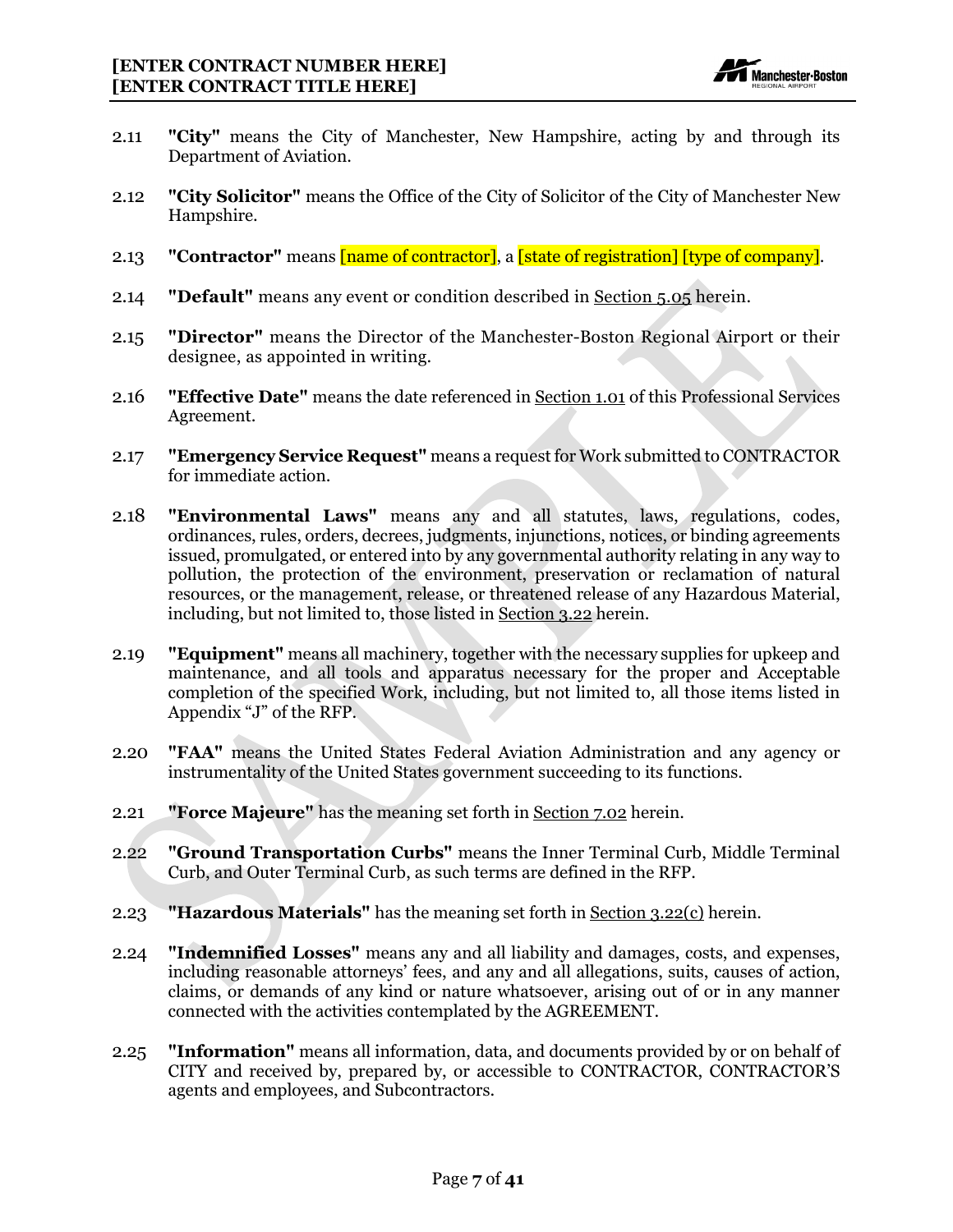

- 2.26 **"Initial Term"** means the period of time commencing upon the Effective Date and terminating upon the tenth (10th) anniversary of the Effective Date, unless terminated earlier in accordance with the terms of the AGREEMENT.
- 2.27 **"Maintenance Services"** means Preventive Maintenance, Predictive Maintenance, Reliability Centered Maintenance, and Remedial Maintenance.
- 2.28 **"Management Fee"** means the fee described in Section 1.9 of the RFP, and as further identified in the PROPOSAL.
- 2.29 **"Notice to Proceed"** means a written communication from the DIRECTOR to CONTRACTOR instructing CONTRACTOR to begin performance.
- 2.30 **"NPDES"** means [the National](https://www.lawinsider.com/dictionary/npdes) Pollutant Discharge Elimination System under which the United States Environmental Protection Agency delegates permitting authority in accordance with Section 402(b) of the Federal Water Pollution Control Act.
- 2.31 **"Other Work/Services"** means any Work, other than the Basic Services and the Maintenance Services required by the AGREEMENT, provided by CONTRACTOR only upon the DIRECTOR'S written request.
- 2.32 **"PCI-DSS"** means the technical and business standards that affect the way in which credit card business is conducted, commonly known as "Payment Card Industry Data Security Standards."
- 2.33 **"Performance Bond"** has the meaning set forth in Section 3.21 herein.
- 2.34 **"Predictive Maintenance"** means a carefully planned system of machinery analysis and diagnostics that includes measurements that detect the onset of system or component degradation, thereby allowing casual stressors to be eliminated or controlled prior to any significant deterioration in the system's or component's physical state with the express goal of achieving optimum productivity, extended useful life, and reduced repair costs.
- 2.35 **"Preventive Maintenance"** means any action performed on a regular schedule, including, but not limited to, proper inspections, proper lubrication, filter changes, and proper fastening procedures, which is designed to detect, preclude, or mitigate degradation of a component or system with the aim of sustaining or extending such components or system's usefullife. Preventive Maintenance includes but is not limited to, proper inspections, proper lubrication, belts, filter changes, proper fastening procedures, determined by regularly scheduled work. Preventive Maintenance activities should be at least ninety five percent of all planned and scheduled Predictive Maintenance and shall be completed within the timeframe prescribed by the manufacturer of such component or system.
- 2.36 **"Proposal"** means CONTRACTOR'S response to the RFP, including all exhibits, schedules, addenda, appendices, and attachments thereto, and any material representations made by CONTRACTOR, and excluding any portions of said response, documents, and representations as may have been rejected in writing by CITY.
- 2.37 **"Qualified"** means having the ability to perform as required under the AGREEMENT and to the DIRECTOR'S satisfaction, in the DIRECTOR'S sole discretion.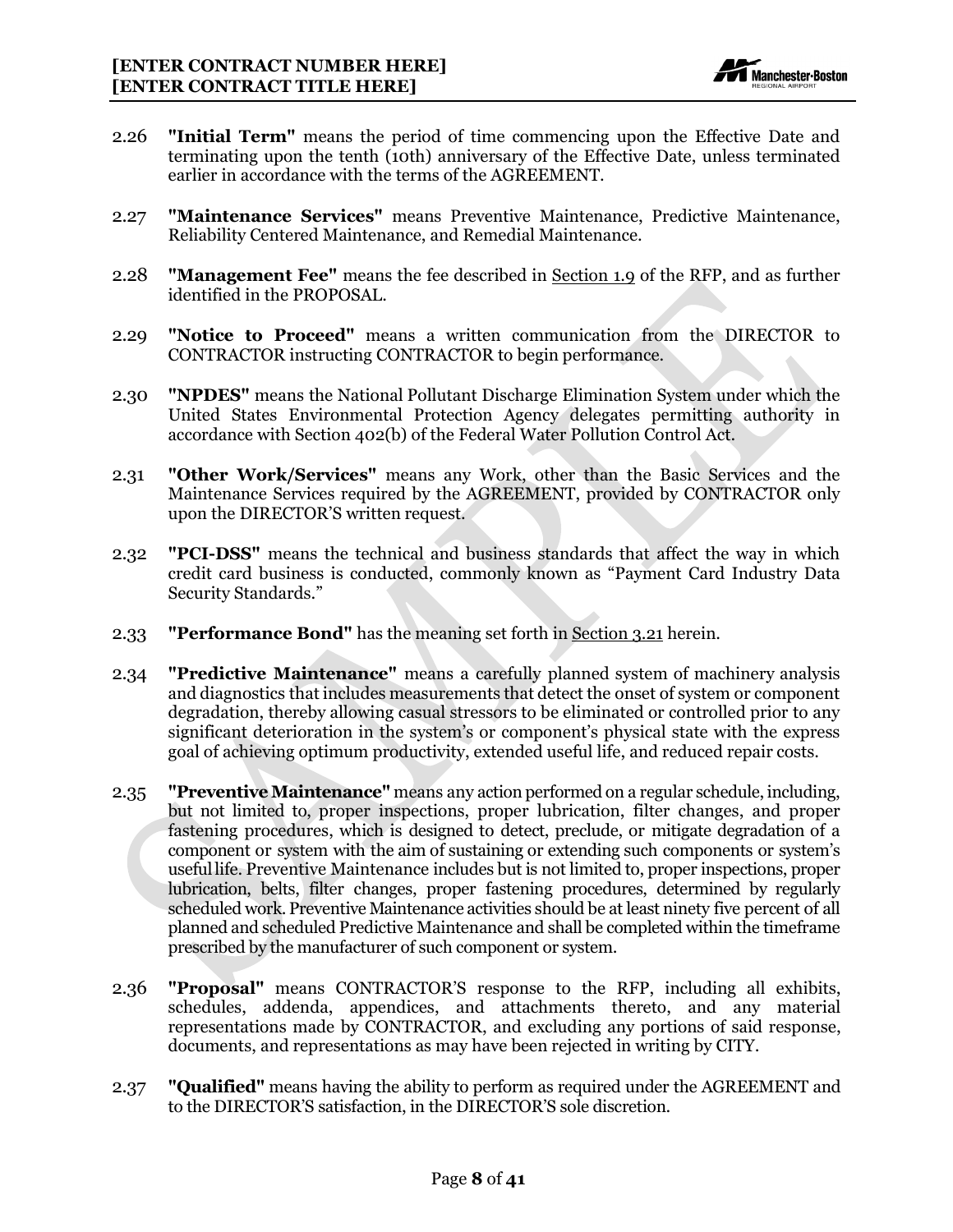

- 2.38 **"Reliability Centered Maintenance"** means the application of Predictive Maintenance and Preventive Maintenance data to the preventive maintenance tasks by using statistical methods to optimize Preventive Maintenance and Predictive Maintenance programs and using this data for future maintenance and/or recommended design changes to increase the probability that the Equipment will function in the required manner throughout such equipment's useful life.
- 2.39 **"Remedial Maintenance"** means repair of equipment and systems with parts, materials, and labor to restore performance to the designed function in the event of any breakdown or stoppage of equipment or system including, but not limited to, repairs and replacements of related components, parts, and appurtenances that have failed, no longer perform reliably, or have worn beyond safe tolerances, and excluding any such breakdowns or stoppage caused by a third-party.
- 2.40 **"Renewal Term"** means an extension of the Initial Term for an additional period of time, as further described in Section 5.02 herein.
- 2.41 **"Response Time"** means the maximum elapsed time in which CONTRACTORmust respond to an Emergency Service Request. The maximum elapsed time is measured from CONTRACTOR'S receipt of an Emergency Service Request to CONTRACTOR'S arrival at the Work Site specified in the Emergency Service Request.
- 2.42 **"RFP"** means CITY'S Request for Proposals for Parking and Ground Transportation Management Services dated December 21, 2021, Solicitation Number FY22-805-25, and all appendices, attachments, and addenda thereto.
- 2.43 **"Rules and Regulations"** means the rules and regulations promulgated by CITY governing conduct on and operations at the AIRPORT, as may be amended from time to time. The Rules and Regulations in effect as of the Effective Date are attached hereto as Exhibit A and incorporated herein by reference
- 2.44 **"Site Manager"** means that certain employee of CONTRACTOR, as approved by the DIRECTOR, stationed at the AIRPORT full-time to oversee the parking operations at the AIRPORT.
- 2.45 **"Subcontractor"** means any individual, materialman, supplier, distributor, vendor, or firm at any level below CONTRACTOR who performs any part of the Work or other requirement of CONTRACTOR under the AGREEMENT.
- 2.46 **"Term"** means, jointly and severally, the Initial Term and any Renewal Terms exercised pursuant to Article V herein.
- 2.47 **"Termination Notice"** means a written notice from the DIRECTOR to CONTRACTOR terminating the AGREEMENT for convenience or for cause, on the date specified therein.
- 2.48 **"Work"** means all services, including, but not limited to, Basic Services and Maintenance Services, to be provided by CONTRACTOR under the AGREEMENT, whether or not such services are provided by CONTRACTOR or a Subcontractor.
- 2.49 **"Work Sites"** means, jointly and severally, the Parking Garage, Lot A, Lot C, and the Ground Transportation Curbs, as such terms are defined, and all other sites at the Airport that may be affected by the AGREEMENT, or as the RFP.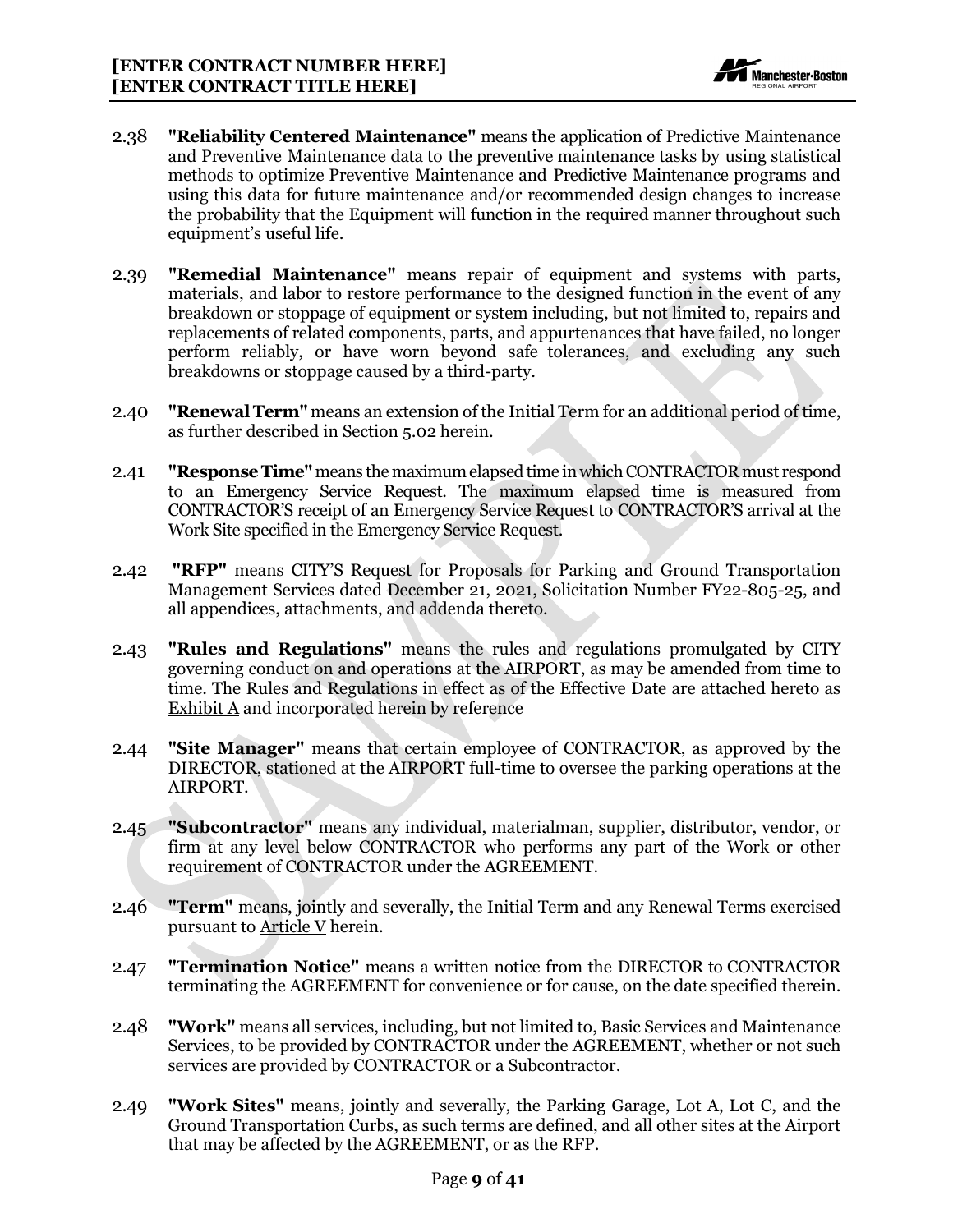

#### **ARTICLE III – DUTIES OF CONTRACTOR**

#### <span id="page-10-1"></span><span id="page-10-0"></span>**3.01 Scope of Services**

a) Services. In consideration of the payment specified in the AGREEMENT, CONTRACTOR shall provide all labor, supervision, parts, equipment, materials, tools, instruments, expendable items, supplies, reports, transportation, insurance, subcontracts, bonds, and incidentals necessary to perform the Work.

b) Equipment. CONTRACTOR shall operate and maintain all of the Equipment and all related components, appurtenances, and replacements, in good operating condition and repair and within generally accepted tolerances for safe and reliable operation, reasonable wear and tear excepted.

#### <span id="page-10-2"></span>**3.02 Coordinate Performance**

CONTRACTOR shall coordinate performance of the Work and daily activities required by the AGREEMENT with the DIRECTOR or other persons as the DIRECTOR may designate. CONTRACTOR shall promptly inform the DIRECTOR of all significant events and material relating to the performance of the AGREEMENT.

#### <span id="page-10-3"></span>**3.03 Reports**

CONTRACTOR shall submit all reports and progress updates required by the DIRECTOR, as outlined in the RFP.

#### <span id="page-10-4"></span>**3.04 Duty to Inspect**

CONTRACTOR represents that CONTRACTOR, or CONTRACTOR'S designees or agents, have inspected all Work Sites. On the basis of such inspections, CONTRACTOR agrees that CONTRACTOR is not entitled to additional compensation for CONTRACTOR'S failure to conduct all such inspections or to accurately account for the full scope of the Work in the PROPOSAL.

#### <span id="page-10-5"></span>**3.05 Invoicing**

CONTRACTOR shall submit all invoices on forms previously approved in writing by the DIRECTOR. Each invoice must be accompanied by all support documents as may be requested by the DIRECTOR. Each invoice CONTRACTOR submits must be in duplicate and each copy shall include all support documents. Each invoice must be identified as being related to the AGREEMENT by including the name of this Professional Services Agreement and the contract number of **[INSERT CONTRACT NUMBER]**. All invoices are to be delivered or mailed to the following location:

> Manchester-Boston Regional Airport Accounts Payable Section 1 Airport Road, Suite 300 Manchester, New Hampshire 03101

#### <span id="page-10-6"></span>**3.06 Prompt Payment of Subcontractors**

In accordance with the AGREEMENT, CONTRACTOR shall make timely payments to all persons and entities supplying labor, materials, services, or equipment for the performance of the AGREEMENT. CONTRACTOR SHALL DEFEND AND INDEMNIFY CITY FROM ANY CLAIMS OR LIABILITY ARISING OUT OF CONTRACTOR'S FAILURE TO MAKE TIMELY PAYMENTS TO ALL SUBCONTRACTORS. CONTRACTOR shall submit disputes relating to payment of DBE Subcontractors to arbitration in the same manner as any other disputes under a DBE Subcontract.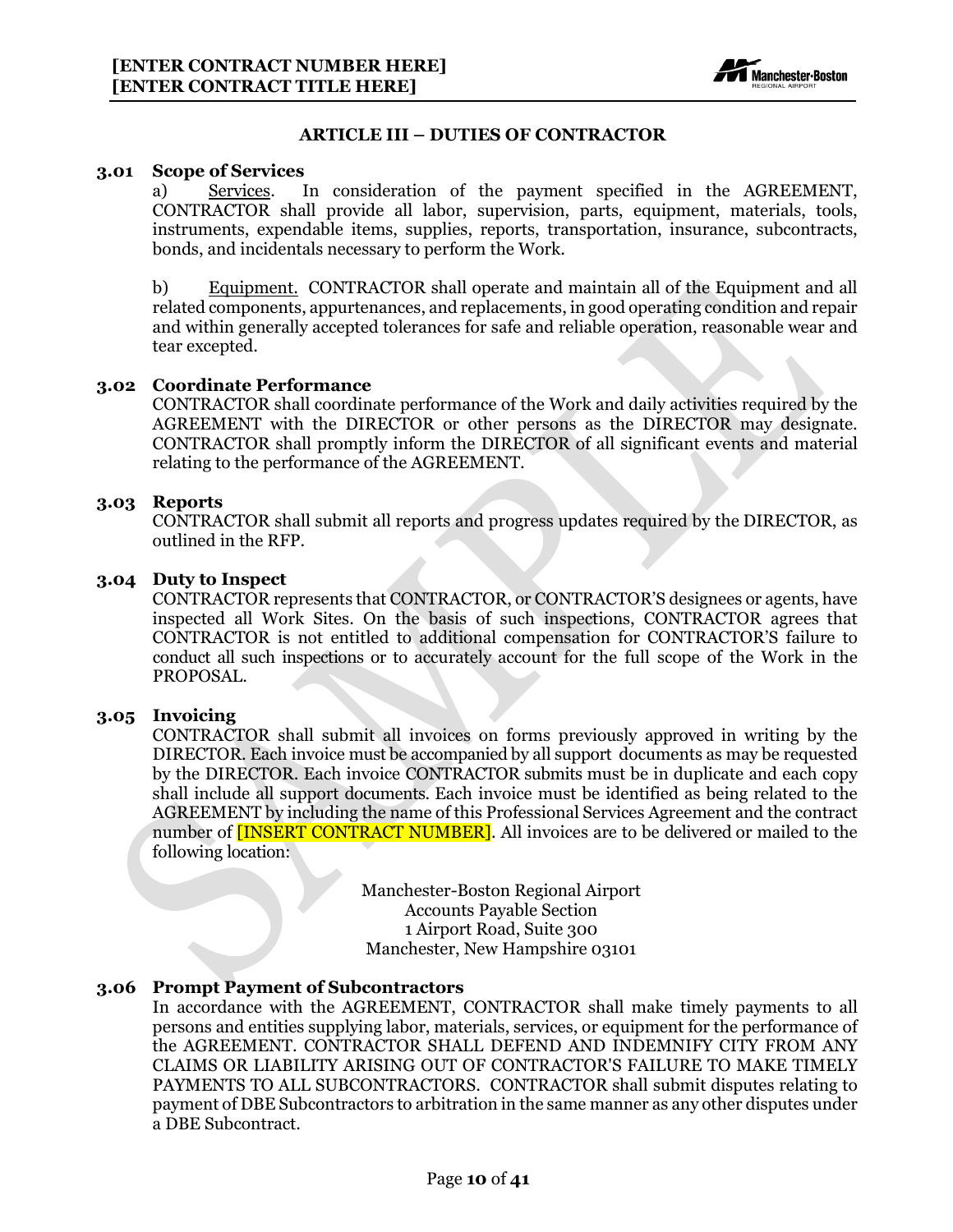

#### <span id="page-11-0"></span>**3.07 Personnel of Contractor**

- a) Qualified and Sufficient Personnel. CONTRACTOR shall provide Qualified personnel as specified in the AGREEMENT. Personnel shall be of sufficient number to meet the requirements set forth in the RFP. In the event that the number of personnel offered by CONTRACTOR in the PROPOSAL is insufficient to meet the intent of the AGREEMENT, then CONTRACTOR shall increase the number of personnel to a sufficient amount at no cost to CITY.
- b) Site Manager. CONTRACTOR shall designate an on-site Site Manager to act on behalf of CONTRACTOR. CONTRACTOR shall authorize the Site Manager to make all decisions regarding the Work hereunder. The Site Manager, and any replacement thereof, shall meet all the necessary requirements as described in the RFP. The DIRECTOR may rely on any decisions made by the Site Manager as being decisions of CONTRACTOR. Such Site Manager shall not be replaced by CONTRACTOR during the Term of the AGREEMENT without the prior written permission of the DIRECTOR (subject to all employment laws) and the mutual agreement between the DIRECTOR and CONTRACTOR of a replacement Site Manager who is satisfactory to the DIRECTOR. CONTRACTOR shall replace any personnel or Subcontractors, including the Site Manager or a subsequent replacement, whose work product is deemed unsatisfactory by the DIRECTOR.

#### <span id="page-11-1"></span>**3.08 Release**

EXCEPT FOR CITY'S GROSS NEGLIGENCE OR WILLFUL MISCONDUCT, CONTRACTOR AGREES TO AND SHALL RELEASE CITY, ITS AGENTS, EMPLOYEES, OFFICERS, AND LEGAL REPRESENTATIVESFROM ALL LIABILITY FOR INJURY, DEATH, DAMAGE, OR LOSS TO PERSONS OR PROPERTY SUSTAINED IN CONNECTION WITH OR INCIDENTAL TO PERFORMANCE UNDER THE AGREEMENT, EVEN IF THE INJURY, DEATH, DAMAGE, OR LOSS IS CAUSED BY CITY'S SOLE OR CONCURRENT NEGLIGENCE AND/OR THE CITY'S STRICT PRODUCTS LIABILITY OR STRICT STATUTORYLIABILITY.

#### <span id="page-11-2"></span>**3.09 Indemnification**

CONTRACTOR AGREES TO AND SHALL DEFEND, INDEMNIFY, AND HOLD CITY, CITY'S AGENTS, EMPLOYEES, OFFICERS, AND LEGAL REPRESENTATIVES (COLLECTIVELY THE "CITY") HARMLESS FOR ALL CLAIMS, CAUSES OF ACTION, LIABILITIES, FINES, AND EXPENSES (INCLUDING, WITHOUT LIMITATION, ATTORNEYS FEES, COURT COSTS, AND ALL OTHER DEFENSE COSTS AND INTEREST) FOR INJURY, DEATH, DAMAGE, OR LOSS TO PERSONS OR PROPERTY SUSTAINED IN CONNECTION WITH OR INCIDENTAL TO PERFORMANCE UNDER THE AGREEMENT INCLUDING, WITHOUT LIMITATION, THOSE CAUSED BY:

a) CONTRACTOR'S AND/OR ITS AGENTS, EMPLOYEES, OFFICERS, DIRECTORS, CONTRACTORS, OR SUBCONTRACTORS ACTUAL OR ALLEGED NEGLIGENCE OR INTENTIONAL ACTS OR OMISSIONS.

b) CITY'S AND CONTRACTOR'S ACTUAL OR ALLEGED CONCURRENT NEGLIGENCE, WHETHER CONTRACTOR IS IMMUNE FROM LIABILITY OR NOT; AND CITY'S AND CONTRACTOR'S ACTUAL OR ALLEGEDSTRICT PRODUCTS LIABILITY OR STRICT STATUTORY LIABILITY, WHETHER CONTRACTOR IS IMMUNE FROM LIABILITY OR NOT.

c) CONTRACTOR SHALL DEFEND, INDEMNIFY, AND HOLD CITY HARMLESS DURING THE TERM OF THE AGREEMENT AND FOR FOUR YEARS AFTER THE AGREEMENT TERMINATES. CONTRACTOR'S INDEMNIFICATION IS LIMITED TO \$1,000,000 PER OCCURRENCE. CONTRACTOR SHALL NOT INDEMNIFY CITY FOR CITY'S SOLE NEGLIGENCE.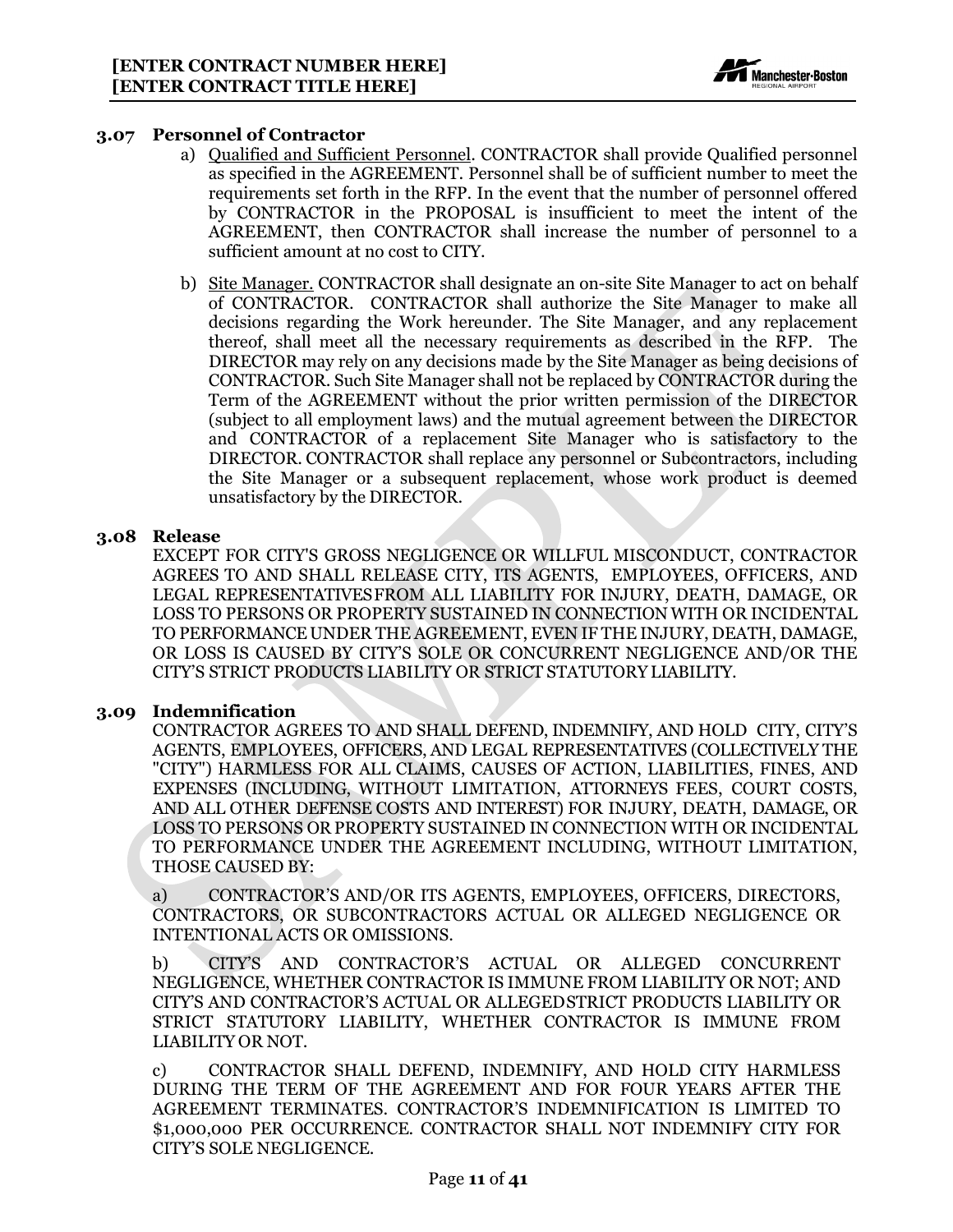

d) CONTRACTOR SHALL REQUIRE ALL OF ITS SUBCONTRACTORS AND THIRD-TIER SUBCONTRACTORS TO RELEASE AND INDEMNIFY CITY TO THE SAME EXTENT AND IN SUBSTANTIALLY THE SAME FORM AS ITS RELEASE AND INDEMNITY TO CITY.

#### <span id="page-12-0"></span>**3.10 Indemnification Procedures**

If CITY or CONTRACTOR receives notice of any claim or circumstances which could give rise to an Indemnified Loss, the receiving party shall give written notice to the other party within ten (10) days of receiving such notice, pursuant to the requirements of Section 7.06 herein. The notice must include the following:

- 1. A description of the indemnification event in reasonable detail;
- 2. The basis on which indemnification may be due; and,
- 3. The anticipated amount of the Indemnified Loss.

This notice does not stop or prevent CITY from later asserting a different basis for indemnification or a different amount of Indemnified Loss than that indicatedin the initial notice. If CITY does not provide this notice within the ten (10) day period, CITY does not waive any right to indemnification except to the extent that CONTRACTOR is prejudiced, suffers loss, or incurs expense because of the delay.

#### <span id="page-12-1"></span>**3.11 Defense of Claims**

a) Counsel's Defense. CONTRACTOR may assume the defense of any claim at CONTRACTOR'S own expense with counsel chosen by CONTRACTOR that is reasonably satisfactory to CITY. CONTRACTOR shall then control the defense and any negotiations to settle the claim. Within ten (10) days after receiving written notice of CITY'S requestion for indemnification, CONTRACTOR must advise CITY as to whether CONTRACTOR will defend the claim. If CONTRACTOR does not assume said defense, then CITY shall assume and control the defense, and all defense expenses shall constitute an IndemnifiedLoss.

b) Counsel & Settlement. If CONTRACTOR elects to defend the claim, then CITY may retain separate counsel to participate in (but not control) the defense and to participate in (but not control) any settlement negotiations. CONTRACTOR may settle the claim without the consent or agreement of CITY, unless such settlement:

- i. would result in injunctive relief or other equitable remedies or otherwise require CITY to comply with restrictions or limitations that adversely affect CITY;
- ii. would require CITY to pay amounts that CONTRACTOR does not fund in full; or,
- iii. would not result in CITY'S full and complete release from all liability to the plaintiffs or claimants who are parties to or otherwise bound by said settlement.

#### <span id="page-12-2"></span>**3.12 Patent, Copyright, Trademark, and Trade Secret Infringement**

CONTRACTOR AGREES TO AND SHALL RELEASE AND DEFEND, INDEMNIFY, AND HOLD HARMLESS CITY, ITS AGENTS, EMPLOYEES, OFFICERS, AND LEGAL REPRESENTATIVES (COLLECTIVELY THE "CITY") FROM ALL CLAIMS OR CAUSES OF ACTION BROUGHT AGAINST CITY BY ANY PARTY, INCLUDING CONTRACTOR, ALLEGING THAT CITY'S USE OF ANY EQUIPMENT, SOFTWARE, PROCESS, OR DOCUMENTS CONTRACTOR FURNISHES DURING THE TERM OF THE AGREEMENT INFRINGES ON A PATENT, COPYRIGHT, OR TRADEMARK, OR MISAPPROPRIATES A TRADE SECRET. CONTRACTOR SHALL PAY ALL COSTS (INCLUDING, WITHOUT LIMITATION, ATTORNEYS FEES, COURT COSTS, AND ALL OTHER DEFENSE COSTS, AND INTEREST) AND DAMAGES AWARDED.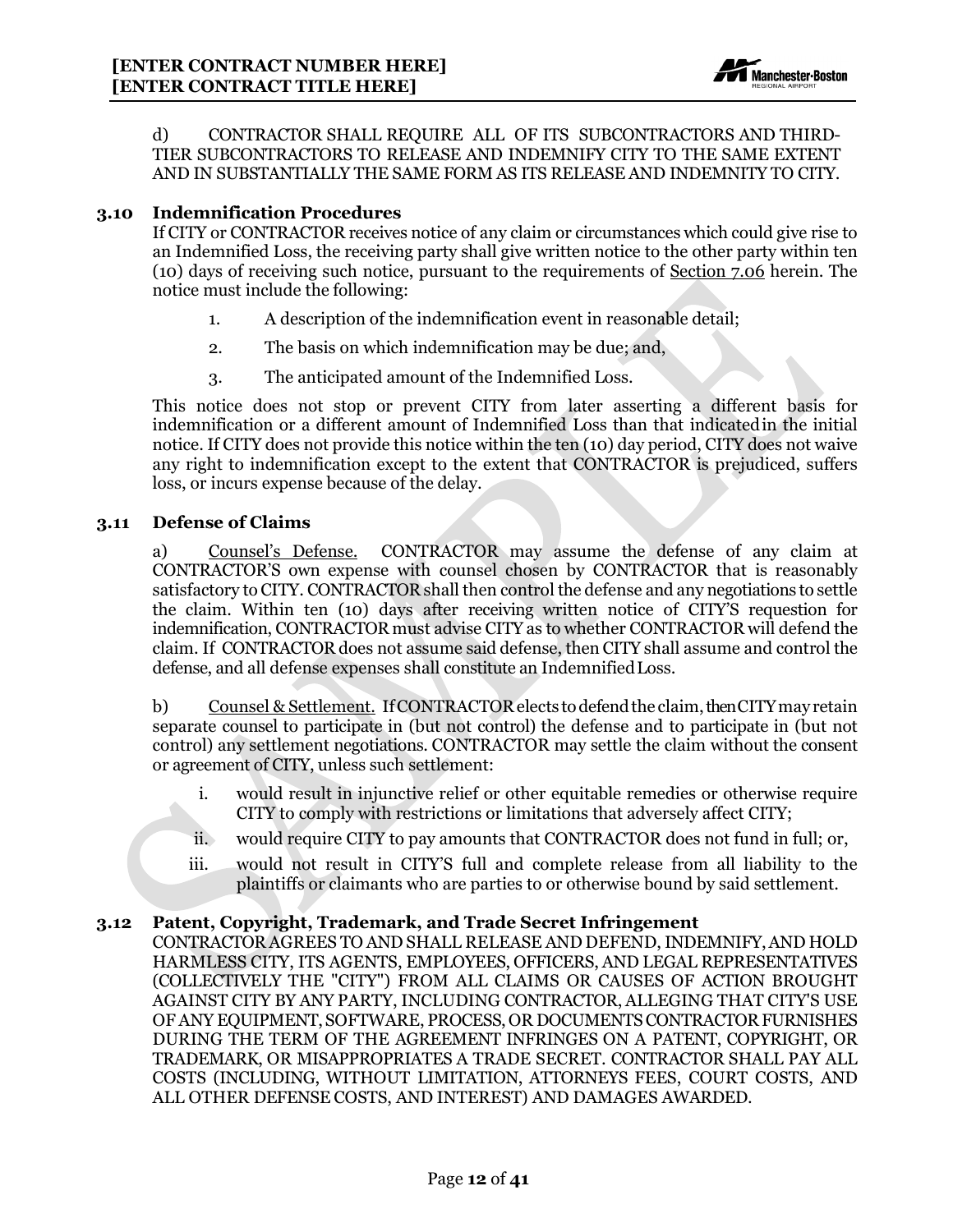

a) CONTRACTOR SHALL NOT SETTLE ANY CLAIM ON TERMS WHICH PREVENT CITY FROM USING THE EQUIPMENT, SOFTWARE, PROCESS, AND DOCUMENTS WITHOUT CITY'S PRIOR WRITTEN CONSENT, WHICH CONSENT MAY BE WITHHELD AT CITY'S SOLE AND ABSOLUTE DISCRETION.

b) WITHIN 60 DAYS AFTER BEING NOTIFIED OF THE CLAIM, CONTRACTOR SHALL, AT ITS OWN EXPENSE, EITHER (1) OBTAIN FOR CITY THE RIGHT TO CONTINUE USING THE EQUIPMENT, SOFTWARE, PROCESS,AND DOCUMENTS OR, (2) IF BOTH PARTIES AGREE, REPLACE OR MODIFY THEM WITH COMPATIBLE AND FUNCTIONALLY EQUIVALENT PRODUCTS. IF NONE OF THESE ALTERNATIVES IS REASONABLY AVAILABLE, CITY MAY RETURN THE EQUIPMENT, SOFTWARE, OR DOCUMENTS, OR DISCONTINUE THE PROCESS, AND CONTRACTOR SHALL REFUND THE PURCHASE PRICE.

#### <span id="page-13-0"></span>**3.13 Insurance**

a) Coverage Amounts. Contractor shall maintain in effect certain insurance coverage, which is described as follows:

| <b>COVERAGE</b>                                                                                                            | <b>MINIMUM AMOUNTS OF</b><br><b>COVERAGE</b>                                                                                                                                                                               |  |
|----------------------------------------------------------------------------------------------------------------------------|----------------------------------------------------------------------------------------------------------------------------------------------------------------------------------------------------------------------------|--|
| <b>Workers' Compensation</b>                                                                                               | Amounts in accordance with New Hampshire<br>statutory limits                                                                                                                                                               |  |
| <b>Employer's Liability</b>                                                                                                | • Bodily Injury by Accident \$500,000 (each<br>accident)<br>• Bodily Injury by Disease \$500,000 (policy limit)<br>• Bodily Injury by Disease \$500,000 (each<br>employee)                                                 |  |
| <b>Commercial General Liability: Bodily</b><br>and Personal Injury; Products and<br><b>Completed Operations Coverage</b>   | Bodily Injury and Property Damage, Combined<br>Limits of \$1,000,000 per occurrence, and<br>\$2,000,000 aggregate                                                                                                          |  |
| <b>Automobile Liability</b>                                                                                                | \$1,000,000 aggregate on all vehicles owned or<br>hired by CONTRACTOR, or accessing AIRPORT<br>property on behalf of CONTRACTOR in case of<br>death of or injury to persons or loss, destruction,<br>or damage to property |  |
| <b>Professional Liability Coverage</b>                                                                                     | \$1,000,000 per occurrence; \$2,000,000 aggregate                                                                                                                                                                          |  |
| <b>Excess Liability Coverage, or</b><br>Umbrella Coverage, for Commercial<br>General Liability and Automobile<br>Liability | \$1,000,000.00 per occurrence                                                                                                                                                                                              |  |
| <b>Property and Auto Insurance</b><br>covering Valet Parking (if applicable)                                               | <b>TBD</b>                                                                                                                                                                                                                 |  |
| <b>Cyber Security Insurance</b>                                                                                            | \$5,000,000 per claim; \$5,000,000 aggregate                                                                                                                                                                               |  |
| Aggregate Limits are per 12-month policy period unless otherwise indicated.                                                |                                                                                                                                                                                                                            |  |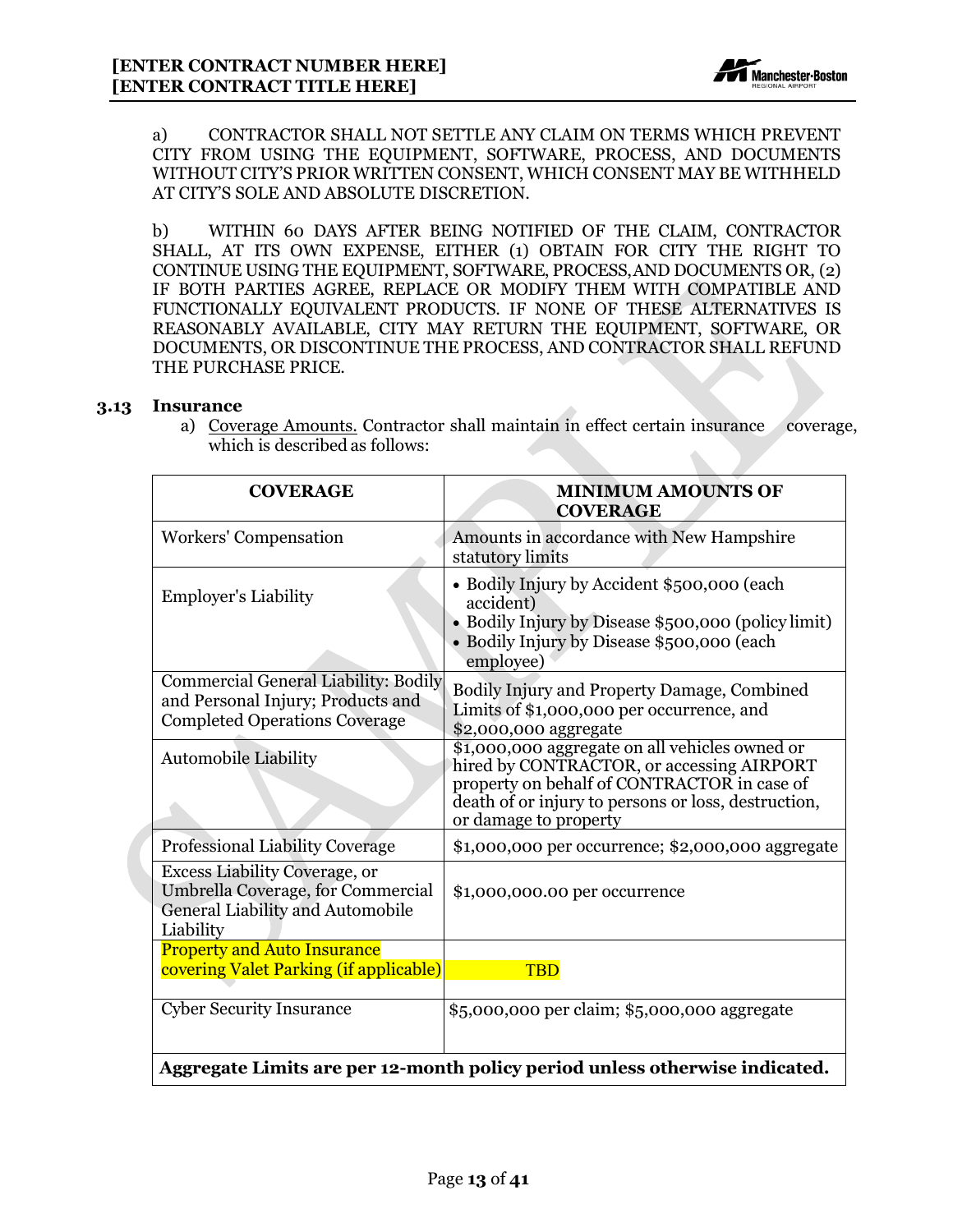

At all times during the Term, CONTRACTOR shall provide and maintain insurance coverage that meets the requirements of the AGREEMENT. Prior to beginning performance under the AGREEMENT or any extensions thereof, or at any time upon the DIRECTOR'S request, or each time coverage is renewed or updated, CONTRACTOR shall furnish to the DIRECTOR current certificates of insurance, endorsements, all policies, or other policy documents evidencing adequate coverage, as requested by the DIRECTOR. CONTRACTOR shall be responsible for and pay (a) all premiums and (b) any claims or losses to the extent of any deductible amounts. CONTRACTOR waives any claim CONTRACTOR may have for premiums or deductibles against CITY or CITY'S officers, agents, or employees. CONTRACTOR shall also require all Subcontractors or consultants whose subcontracts exceed One Hundred Thousand Dollars (\$100,000) to provide proof of insurance coverage meeting all requirements stated above. The amount of any such Subcontractors' insurance coverage must be commensurate with the amount of the applicable subcontract, but in no event shall any Subcontractor's insurance coverage be less than Five Hundred Thousand Dollars (\$500,000) per claim.

- b) Form of Insurance**.** The form of the insurance shall be approved by the DIRECTOR; such approval (or lack thereof) shall never (a) excuse non-compliance with the terms of this Section 3.13, or (b) waive or estop CITY from asserting CITY'S rights to terminate the AGREEMENT. The policy issuer shall (1) have a Certificate of Authority to transact insurance business in the State of New Hampshire, or (2) be an eligible nonadmitted insurer in the State of New Hampshire and have a Best's rating of at least B+, and a Best's Financial Size Category of Class VI or better, accordingto the most current Best's Key Rating Guide.
- c) Required Coverage. The AIRPORT shall be an additional insured under the AGREEMENT, and all policies, except professional liability and worker's compensation, shall explicitly name the AIRPORT as an additional insured. The AIRPORT shall enjoy the same coverage as the named insured without regard to other contract provisions. CONTRACTOR waives any claim or right of subrogation to recover against CITY or CITY'S officers, agents, or employees. Each of CONTRACTOR'S insurance policies, except professional liability, must contain coverage waiving such claim. Each policy, except workers' compensation and professional liability, must also containan endorsementthatthe policy is primary to anyother insurance available to the additional insured with respect to claims arising under the AGREEMENT. If Professional Liability coverage is written on a "claims made" basis, CONTRACTOR shall also provide proof of renewal each year for two (2) years after the Term.
- d) Notice. CONTRACTOR SHALL GIVE THIRTY (30) DAYS' ADVANCE WRITTEN NOTICE TO THE DIRECTOR IF ANY OF CONTRACTOR'S INSURANCE POLICIES ARE CANCELED OR NON-RENEWABLE. Within the said thirty (30)-day period, CONTRACTOR shall obtain other suitable policies in order to maintain the required coverage. If CONTRACTOR does not comply with this requirement, the DIRECTOR may, in the DIRECTOR'S sole and absolute discretion, immediately suspend CONTRACTOR from any further performance under the AGREEMENT and begin procedures to terminate the AGREEMENT for Default, pursuant to  $\Delta$ rticle V herein.

#### <span id="page-14-0"></span>**3.14 Warranties**

a) Workmanlike Manner. CONTRACTOR warrants that CONTRACTOR shall perform all of the Work in a good and workmanlike manner meeting the standards of quality prevailing in Hillsborough County, New Hampshire, for work of the kind contemplated in the AGREEMENT. Further, CONTRACTOR shall perform all of the Work using trained and skilled persons having substantial experience performing the Work required under the AGREEMENT.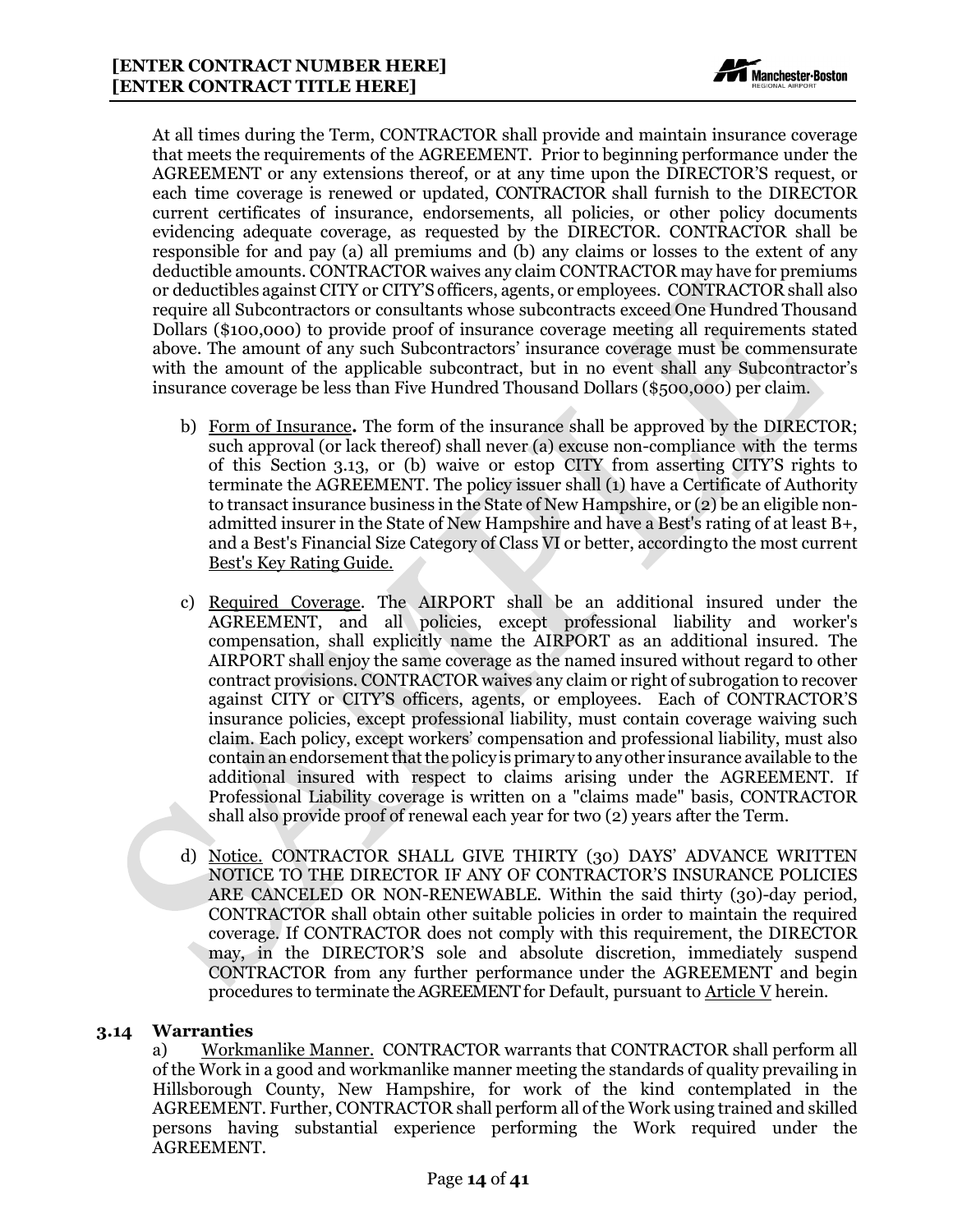

b) Manufacturer Warranty. CONTRACTOR shall manage and enforce on the AIRPORT'S behalf all of the Equipment and all manufacturer warranties on the Equipment issued before the Effective Date of the AGREEMENT and during the Term of the AGREEMENT. CONTRACTOR shall not be entitled to any additional compensation for the management and enforcement of these manufacturer warranties. If CONTRACTOR does not exhaust all remedies, including litigation, against a manufacturer who fails to honor all or a part of a warranty, CONTRACTOR shall not receive additional compensation from CITY for the labor and material costs CONTRACTOR incurs to repair or replace the item that otherwise would have been under warranty.

c) Warranty of Operation. CONTRACTOR further warrants that the Equipment, the Work, any Other Work/Services, and any other operations and services to be performed by CONTRACTOR or any Subcontractors pursuant to the terms of the AGREEMENT shall be provided in an Acceptable manner. If CONTRACTOR fails to provide Acceptable Equipment, Work, Other Work/Services, or any other operations and services to be performed by CONTRACTOR as set forth in the AGREEMENT, then the DIRECTOR may, in the DIRECTOR'S sole and absolute discretion, adjust downward any payment or payments due by CITY to CONTRACTOR under the AGREEMENT by the percentage equal to the percentage of the Equipment, the Work, or any Other Work/Services and any other operations and services that are not Acceptable or are otherwise not meeting the requirements of the AGREEMENT.

d) Contractor Expertise. CONTRACTOR acknowledges and agrees that CITY is entering into the AGREEMENT in reliance on CONTRACTOR'S expertise with respect to the Work. CONTRACTOR affirms that the goods and services procured as part of the AGREEMENT serve an essential service and are critical to the AIRPORT'S ability to operate as a public facility and provide exceptional guest services.

e) Contractor Warranties. With respect to any parts, instruments, equipment, and goods CONTRACTOR furnishes, CONTRACTOR warrants:

- i. That all items are free of defects in title, design, material, and workmanship; and,
- ii. That each item meets or exceeds the manufacturer's specifications and requirements for the equipment, structure, or other improvement in which the item is installed; and,
- iii. That each replacement item is new, in accordance with manufacturer's specifications, and of a quality at least as good as the quality of the item which it replaces when such item being replaced was new; and,
- iv. That no items or their use infringe any patent, copyright, or other proprietary rights. In the event CONTRACTOR becomes aware of such an infringement, CONTRACTOR will replace the items that are the subject of the infringement with non-infringing items in a timely manner and at no cost to CITY; and,
- v. During any and all time periods during which any of the Equipment is under warranty, CONTRACTOR shall provide all parts, instruments, equipment, and goods required to complete all Maintenance Services required under the AGREEMENT at no cost to CITY. This warranty is in addition to CONTRACTOR'S obligation to provide Basic Services, and if requested, Other Work/Services under the AGREEMENT. When the manufacturer's warranty period for any parts, instruments, equipment, and goods is greater than one (1) year, the longer period prevails.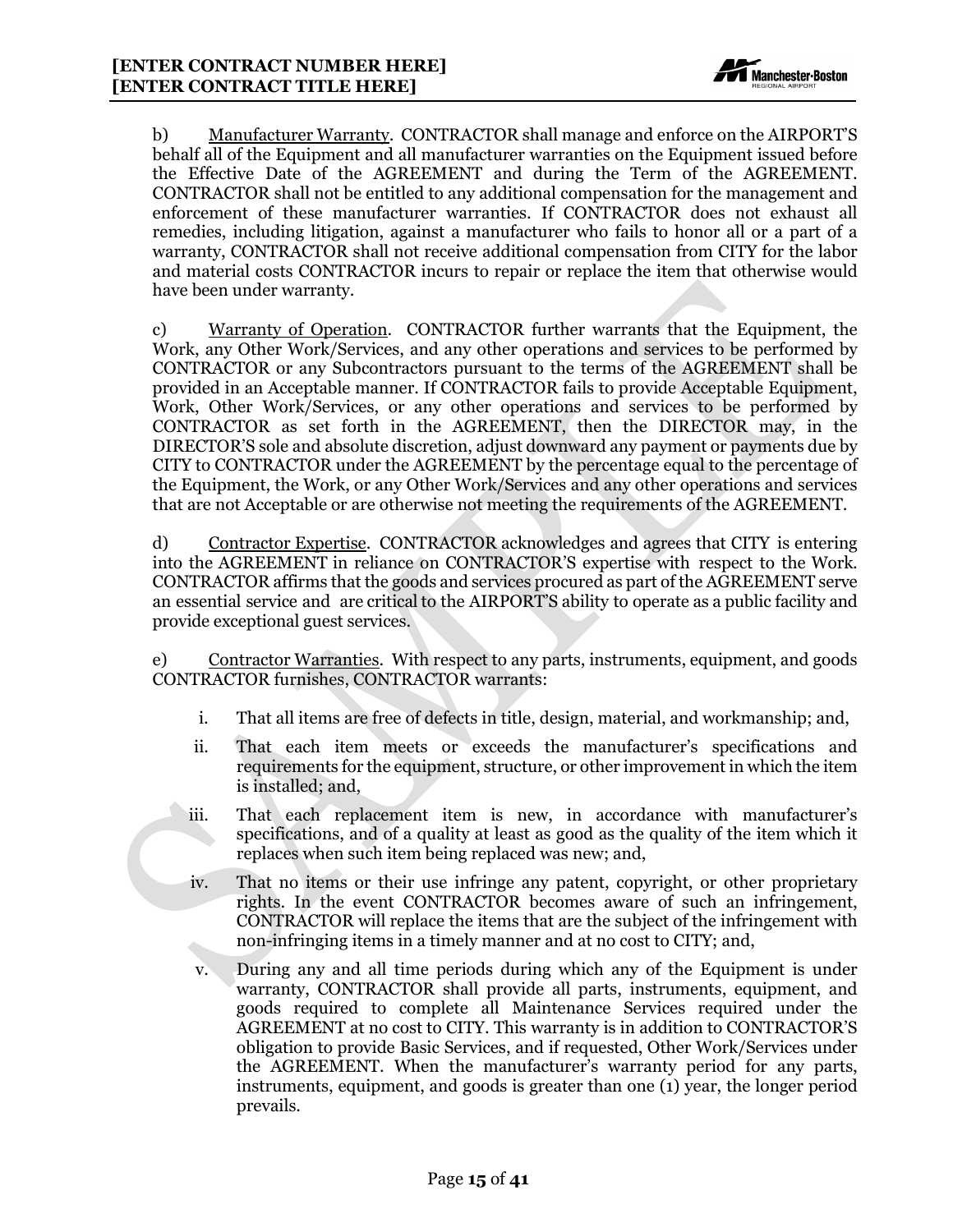

- f) Reliance on Proposal. With respect to the PROPOSAL, CONTRACTOR warrants that:
	- i. CONTRACTOR is duly organized, validly existing, and in good standing, and no action relating to the Bankruptcy Code or suspension of payments by CONTRACTOR or any of CONTRACTOR'S agents has, to the best of CONTRACTOR'S knowledge after due inquiry, been taken or are threatened; and,
	- ii. CONTRACTOR has the authority to do business in the State of New Hampshire and in any state in which CONTRACTOR conducts business, with the full legal right, power, and authority to enter into and perform CONTRACTOR'S obligations under the PROPOSAL; and,
	- iii. The PROPOSAL was duly authorized, executed, and delivered by all necessary corporate action of CONTRACTOR and constitutes a legal, valid, and binding obligation of CONTRACTOR, enforceable against CONTRACTOR in accordance with the terms of the PROPOSAL, except to the extent that such enforceability may be limited by the Bankruptcy Code or by equitable principles of general application; and,
	- iv. To the best of CONTRACTOR'S knowledge after due inquiry, neither the execution nor delivery by CONTRACTOR of the PROPOSAL nor the performance by CONTRACTOR of CONTRACTOR'S obligations in connection with the transactions contemplated hereby nor the fulfillment by CONTRACTOR of the terms or conditions herein:
		- 1. Conflicts with, violates, or results in a breach of any constitution, law, governmental regulation, by-laws, or certificates of incorporation applicable to CONTRACTOR; or,
		- 2. Conflicts with, violates, or results in a breach of any order, judgment, or decree, or any other proposal, agreement, or instrument to which CONTRACTOR is a party or by which CONTRACTOR or any of CONTRACTOR'S properties or assets, including the Equipment, are bound, or constitutes a default under any of the foregoing; and,
	- v. No approval, authorization, order, or consent of, nor any declaration, registration, or filing with, any governmental authority is required for the valid execution under the AGREEMENT by CONTRACTOR except as such have been duly obtained or made; and,
	- vi. Except as disclosed in writing to CITY, there is no legal proceeding, at law or in equity, before or by any court, arbitral tribunal, or other Governmental Authority pending or, to the best of CONTRACTOR'S knowledge after due inquiry, overtly threatened or publicly announced against CONTRACTOR, in which an unfavorable decision, ruling, or finding could reasonably be expected to:
		- 1. Have a material and adverse effect on the execution and delivery under the AGREEMENT by CONTRACTOR; or
		- 2. Have a material and adverse effect on the validity, legality, or enforceability of the AGREEMENT against CONTRACTOR, or any other agreement or instrument entered into by CONTRACTOR in connection with the transactions contemplated hereby; or
		- 3. Have a material and adverse impact on the ability of CONTRACTOR to perform CONTRACTOR'S obligations hereunder or under any such other agreement or instrument; and,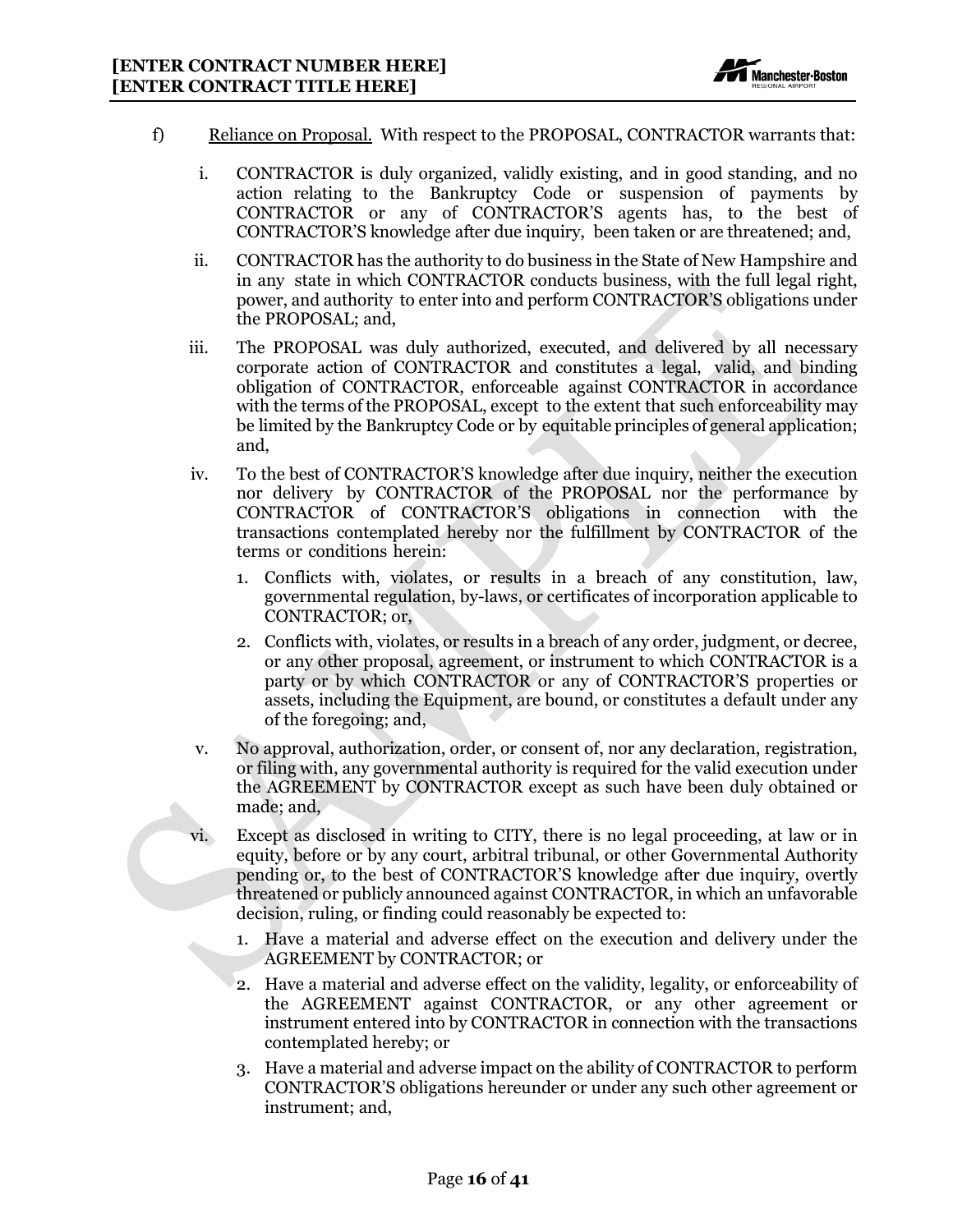

- vii. Except as disclosed in writing to CITY, there are no material and adverse claims or demands based in environmental or tort law pending or threatened against CONTRACTOR or any of CONTRACTOR'S agents with respect to any equipment designed, constructed, or installed by CONTRACTOR or any of CONTRACTOR'S agents that would have a material and adverse effect upon the ability of CONTRACTOR to perform the Work; and,
- viii. Neither CONTRACTOR nor any of CONTRACTOR'S agents have any knowledge of any material violation of any law, order, rule, or regulation with respect to any equipment designed, constructed, or installed by CONTRACTOR or any of CONTRACTOR'S agents; and,
	- ix. The information supplied, and the representations and warranties made, by CONTRACTOR in all submittals made in response to the RFP with respect to CONTACTOR (and to CONTRACTOR'S knowledge, all information supplied by CONTRACTOR'S agents in such submittals) are true, correct, and complete in all material respects; and,
	- x. CONTRACTOR is under no obligation, commitment, or impediment of any kind, whether contractual or otherwise, that will limit or prevent performance of its obligations under the AGREEMENT; and,
	- xi. That CONTRACTOR:
		- 1. Has examined, carefully studied, and thoroughly understands the AGREEMENT; and,
		- 2. Has become familiar with and is satisfied as to the conditions that may affect cost, progress, and performance pursuant to the terms of the AGREEMENT; and,
		- 3. Is familiar with and is satisfied as to all applicable laws that may affect cost, progress, and performance of the Equipment and the Work; and,
		- 4. Is prepared to perform in accordance with the terms and conditions of the AGREEMENT.

#### <span id="page-17-0"></span>**3.15 Information Provided by or on Behalf of City**

CONTRACTOR shall independently assess all risks related to the Work and the Equipment, and independently verify and confirm all the Information supplied to CONTRACTOR by or on behalf of CITY and upon which CONTRACTOR elects to rely in connection herewith. Except as may reasonably be requested by CONTRACTOR, or as is expressly permitted by the AGREEMENT, CONTRACTOR shall have no right to relief hereunder, or to make any claim against CITY, or to seek any adjustment to compensation as the result of any error, omission, or insufficiency relating to any information provided to CONTRACTOR by or on behalf of CITY in connection with the AGREEMENT.

#### <span id="page-17-1"></span>**3.16 Performance Audit**

a) Third-Party Audits. At any time during the Term, the DIRECTOR, without notice to CONTRACTOR and at CITY'S expense, may conduct a third-party audit. CONTRACTOR shall rectify any deficiencies in performance discovered by such audit and for which CONTRACTOR is responsible under the AGREEMENT to the DIRECTOR'S satisfaction and at no cost to CITY within ten (10) days of CONTRACTOR'S receipt of notice of any deficiency. Further, CONTRACTOR shall provide the DIRECTOR with a written explanation for such deficiency in performance and a plan to prevent future deficiencies within fifteen (15) days of receipt of such notice. Failure of CONTRACTOR to rectify the deficiency or to provide a plan and written explanation to the DIRECTOR within said fifteen (15) day period shall be grounds for termination for cause as provided in Section 5.04 of this Professional Services Agreement.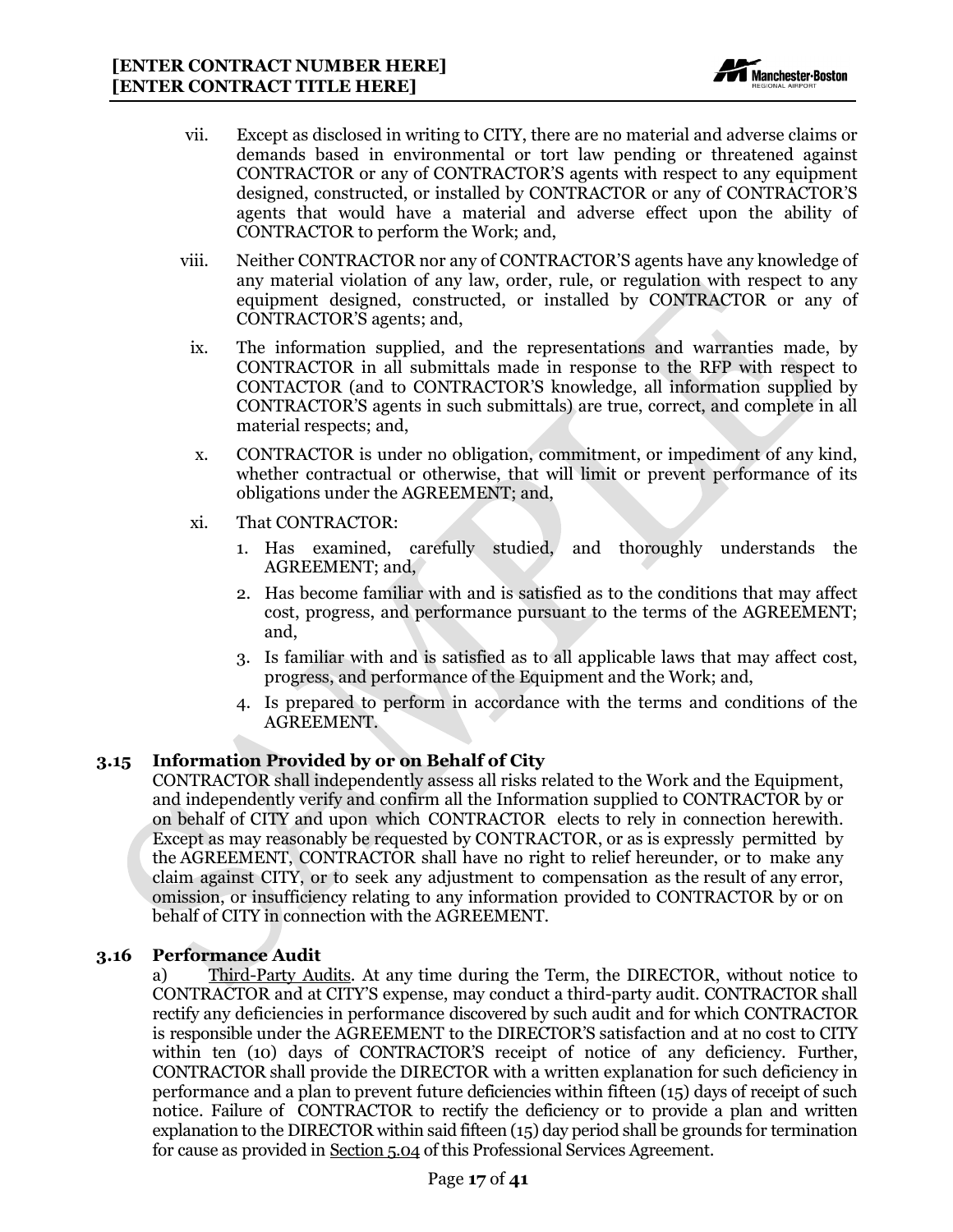

b) Audits of Contractor. At any time during the Term, the DIRECTOR, without notice to CONTRACTOR, may conduct inspections of CONTRACTOR'S work performance, equipment, inventory, logs, andWork Sites.CONTRACTOR shall rectify any deficiencies discovered by such inspection to the DIRECTOR'S satisfaction within ten (10) days of receipt of a notice of any such deficiency, at no cost to CITY, if caused by CONTRACTOR or any Subcontractors.

#### <span id="page-18-0"></span>**3.17 Confidentiality**

CONTRACTOR, CONTRACTOR'S agents, employees, contractors, and Subcontractors shall hold all of the Information in strictest confidence. CONTRACTOR, CONTRACTOR'S agents, employees, CONTRACTORS, and Subcontractors shall not disclose, disseminate, or use the Information unless the DIRECTOR authorizes such use in writing. CONTRACTOR shall establish procedures to ensure confidentiality of the Information and to prevent unauthorized use and disclosure of the Information. CONTRACTOR shall obtain written agreements from CONTRACTOR'S agents, employees, and Subcontractors performing work pursuant to the AGREEMENT, binding them to the terms in this Section 3.17.

#### <span id="page-18-1"></span>**3.18 Use of Work Products and Ownership; Works for Hire**

a) Equipment and Materials. Any interest of CONTRACTOR or Subcontractors in drawings, plans, specifications, studies, reports, memoranda, computations sheets, data, software, or other documents prepared by CONTRACTOR or Subcontractors in connection with the AGREEMENT is or shall become property of and shall be transmitted to CITY. However, CONTRACTOR may retain and use copies for reference and as documentation of CONTRACTOR'S experience and capabilities. CITY shall have the non-exclusive right to use, or to permit the use of, all such data, software, related documentation, and papers and any ideas or methods represented thereby for the operation and maintenance of the Equipment and the Work at any time without additional compensation to CONTRACTOR. All materials obtained or provided by CONTRACTOR or any Subcontractors as part of the Equipment, including but not limited to, spare parts, equipment, expendables, and consumables inventory, shall be and shall become property of CITY upon delivery or upon being specially adapted for use in or as part of the Equipment or the Work, whichever occurs first. CONTRACTOR shall promptly furnish to CITY any such bills of sale and other instruments as may be required by CITY, properly executed, acknowledged, and delivered, assuring to CITY title to such materials, free from encumbrances, and shall mark or otherwise identify all such materials as property of CITY.

b) Works for Hire. Any and all artwork, copy, posters, billboards, photographs, videotapes, audiotapes, systems designs, software, reports, diagrams, surveys, source codes, or any other original works of authorship created byCONTRACTOR or Subcontractors in connection withthe Work performed under the AGREEMENT shall be works for hire as defined under Title 17 of the United States Code, as may be amended, and all copyrights, trademarks, and patents in and for such works are the property of CITY. If it is determined that any works created by CONTRACTOR or Subcontractors under the AGREEMENT are not works for hire under U.S. law, CONTRACTOR hereby assigns all copyrights to such works to CITY. With the approval of the DIRECTOR, CONTRACTOR may retain and use copies of such works for reference and as documentation of CONTRACTOR'S experience and capabilities.

#### <span id="page-18-2"></span>**3.19 Licenses and Permits**

CONTRACTOR shall obtain, maintain, and pay for all licenses, permits, and certificates, including, but not limited to, all professional licenses, required by the AGREEMENT, any statute, ordinance, rule, or regulation at no cost to CITY. This requirement includes, without limitation, certification of the on-site technicians. CONTRACTOR shall immediately notify the DIRECTOR of any suspension, revocation, or other detrimental action against required licenses or certifications and CONTRACTOR shall immediately remove such on-site technician, employee, agent, or Subcontractor from performing any further services under the AGREEMENT until such license is reinstated and in good standing.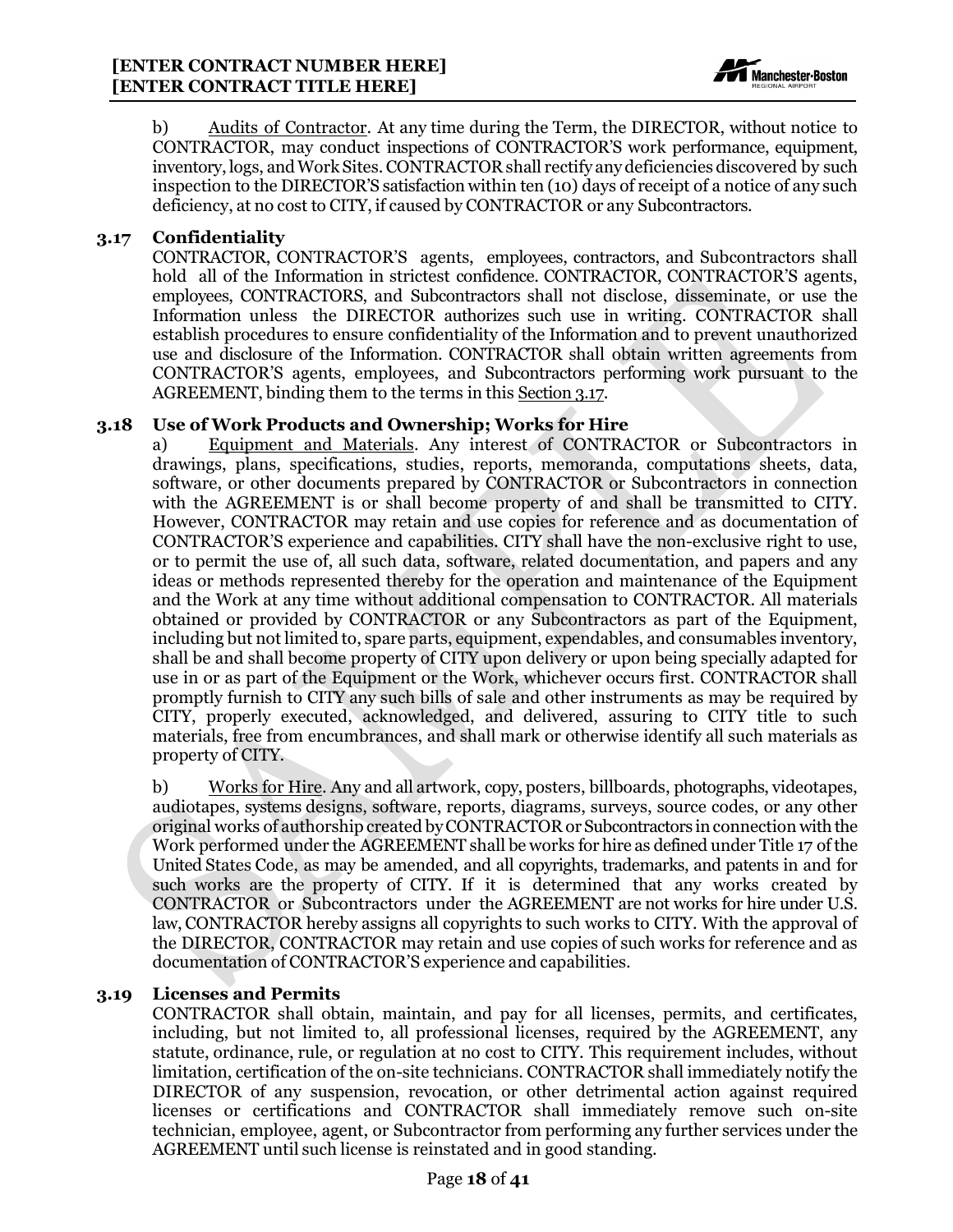

#### <span id="page-19-0"></span>**3.20 Compliance with Laws**

CONTRACTOR shall comply with all applicable local, state, and federal laws and regulations, including, but not limited to, the Charters and Ordinances and the Rules and Regulations.

#### <span id="page-19-1"></span>**3.21 Performance Bond**

- a) Bond Provisions. CONTRACTOR shall, within ten (10) days of the date the DIRECTOR issues the Notice to Proceed to begin performance hereunder, furnish and maintain a performance bond in the amount of one hundred percent (100%) of the Minimum Annual Guarantee required by the RFP conditioned on CONTRACTOR'S full and timely performance of the AGREEMENT (and payment of Subcontractors). CONTRACTOR shall maintain the Performance Bond throughout the Term. The Performance Bond must be in substantially the form attached as Exhibit B and issued by a corporate surety authorized and admitted to write surety bonds in the State of New Hampshire. The surety of the Performance Bond must be listed on the current list of accepted sureties on federal bonds published by the United States Treasury Department or reinsured for any liability in excess of One Hundred Thousand Dollars (\$100,000) by a reinsurer listed on the U.S. Treasury list.
- b) No Bond Provided. In addition to the termination rights set forth in Article V of this Professional Services Agreement, should CONTRACTOR fail to provide the Performance Bond within the time set forth above, CITY shall have the right to withhold and retain any payments due CONTRACTOR without interest or penalty of any kind, until such time as an acceptable performance bond is provided to CITY as required by the AGREEMENT. At such time as a performance bond is given to CITY, the withheld and retained payments shall be released by CITY to CONTRACTOR in the next monthly billing cycle, without interest or penalty of any kind imposed upon CITY by CONTRACTOR or any of CONTRACTOR'S designees, agents, or employees.

#### <span id="page-19-2"></span>**3.22 Environmental Laws**

a) Applicable Laws. CONTRACTOR shall comply with all federal, state, and local statutes, ordinances, regulations, rules, policies, codes, or guidelines now or hereafter in effect, as they may be amended from time to time, that govern Hazardous Materials or relate to the protection of human health, safety, or the environment, including but not be limited to:

- i. The *Federal Insecticide, Fungicide, and Rodenticide Act*, 7 U.S.C. Section 136 et seq.;
- ii. The *Safe Drinking Water Act*, 44 U.S.C. Section 300(f) et seq.;
- iii. The *Oil Pollution Control Act of 1990*, 33 U.S.C. Section 270 et seq.;
- iv. the *Comprehensive Environmental Response, Compensation and Liability Act of 1980*, as amended, 42 U.S.C., Section 9601 et seq., and as amended by the Superfund Amendments and Reauthorization Act of 1986, Pub. Law No. 99-499, 100 Stat. 1613;
- v. The *Toxic Substances Control Act*, 15 U.S.C., Section 2601 et seq.;
- vi. The *Clean Air Act* as amended, 42 U.S.C. 7401 et seq.;
- vii. The *Clean Water Act*, 33 U.S.C., Section 1251, et seq.;
- viii. The *Hazardous Materials Transportation Act*, 49 U.S.C., Section 1801 et seq.;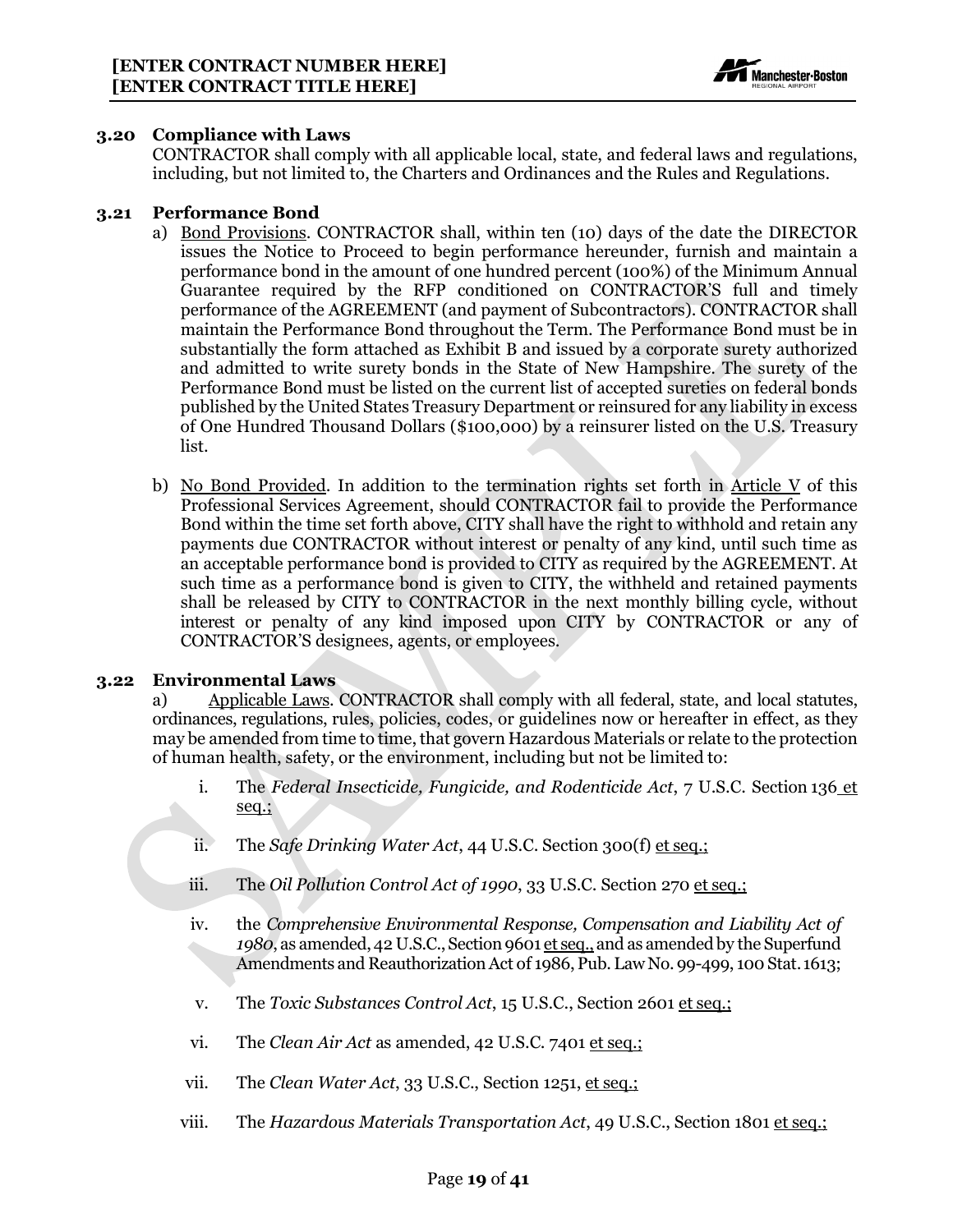

- ix. The *Resources Conservation and Recovery Act*, 42 U.S.C., Section 6901 et seq.;
- x. and those substances defined as "hazardous waste" or as "hazardous substances" under the laws of the state of New Hampshire, the United States, and in any regulationspromulgated under these laws.

b) Payment of Fines. Within ten (10) days of receipt of an invoice, CONTRACTOR shall reimburse CITY for any fines or penalties that may be levied against CITY by the United States Environmental Protection Agency, the New Hampshire Department of Environmental Services, or any other governmental agency for CONTRACTOR'S or CONTRACTOR'S designees', agents', employees', or Subcontractors' failure to comply with the Environmental Laws.

c) Hazardous Materials. CONTRACTOR shall not possess, use, generate, release, discharge, store, dispose of, or transport any Hazardous Materials on, under, in, above, to, or from the AIRPORT, or any other areas or facilities subject to the AGREEMENT, except in strict compliance with the Environmental Laws. "Hazardous Materials" include:

- i. all substances, materials, wastes, pollutants, oils, or governmentally regulated substances or contaminants defined or designated as hazardous, toxic, radioactive, dangerous, or any other similar term in or under any of the Environmental Laws;
- ii. asbestos and asbestos-containing materials, petroleum products including crude oil or any fraction thereof, gasoline, aviation fuel, jet fuel, diesel fuel, lubricating oils and solvents, urea formaldehyde, flammable explosives, polychlorinated biphenyls (PCBs), or radioactive materials or waste;or
- iii. any other substance that, because of such substance's quantity, concentration, physical, chemical, or infectious characteristics may cause or threaten a present or potential hazard to human health or the environment when improperly generated, used, stored, handled, treated, discharged, distributed, disposed of, or released.

#### <span id="page-20-0"></span>**3.23 NPDES Compliance.**

a) Requirements. The AIRPORT is subject to the NPDES, and the regulations that implement 40 CFR Part 122, relating to storm water discharges, for operations at the AIRPORT. CONTRACTOR hereby acknowledges that CONTRACTOR is familiar with these NPDES storm water regulations and shall conduct operations in accordance with 40 CFR Part 122, as amended from time to time. CONTRACTOR understands that there are significant penalties for submitting false information, including fines and imprisonment for knowing violations. CONTRACTOR shall implement the NPDES requirements at CONTRACTOR'S sole expense, unless otherwise agreed to in writing between CITY and CONTRACTOR. CONTRACTOR shall meet all deadlines that may be imposed or agreed to by CITY and CONTRACTOR. Time is of the essence.

b) Coordination of Activities. CONTRACTOR acknowledges that close cooperation with CITY is necessary to ensure compliance with any NPDES storm water discharge permit terms and conditions, as well as to ensure safety and to minimize costs. CONTRACTOR shall implement Best Management Practices as defined in 40CFR, Part 122.2, as amended from time to time, if necessary to minimize the exposure of storm water to significant materials generated, stored, handled, or otherwise used byCONTRACTOR as defined in the federal storm water regulations. Upon the written request of one party, the other party shall provide any nonprivileged information submitted to a government entity or entities under applicable NPDES storm water regulations. At the request of CITY, CONTRACTOR shall participate in CITY organized task forces or other work groups as may be established to coordinate storm water activities at the AIRPORT.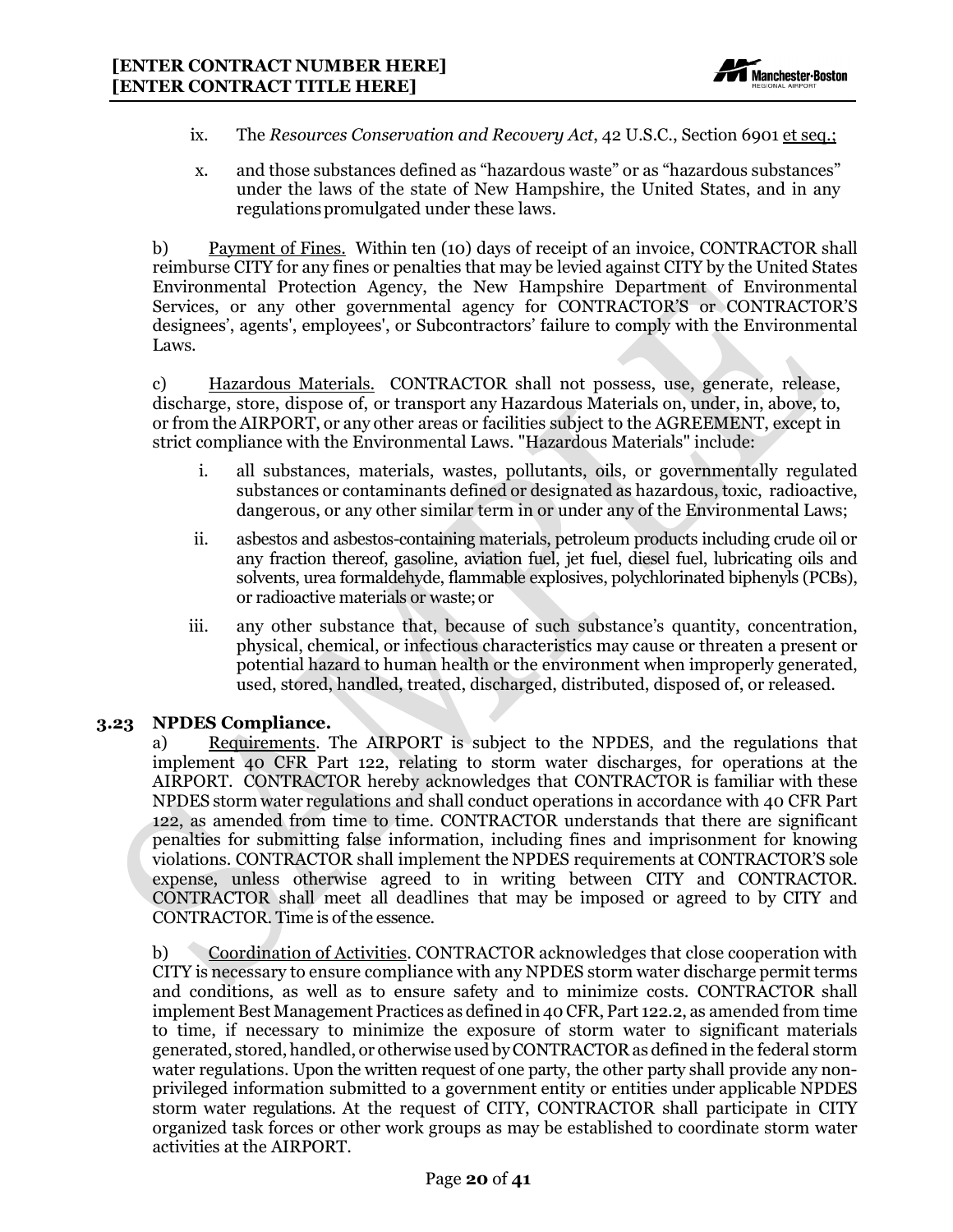

c) NPDES Permit. The AIRPORT NPDES storm water discharge permit and any subsequent amendments, extensions, or renewals are incorporated into the AGREEMENT by reference. CONTRACTOR shall be bound by all applicable portions of the said permit. CONTRACTOR appoints CITY as CONTRACTOR'S agent to negotiate with the appropriate governmental entity or entities regarding any modifications to the AIRPORT'S permit.

d) Compliance Checks. CITY may enter upon any premises at the AIRPORT being used by CONTRACTOR pursuant to the AGREEMENT, including, but not limited to, the Site Manager's office, at any time for purposes of inspection to ensure that CONTRACTOR is complying with this Section 3.23 and any other provisions in the AGREEMENT, without being deemed to have committed a trespass.

e) CITY Remedies. CITY'S remedies with regard to CONTRACTOR'S compliance with the Environmental Laws, and Sections 3.22 and 3.23 herein, are cumulative and shall survive termination of the AGREEMENT.

WITH NO INTENT TO LIMIT CONTRACTOR'S INDEMNIFICATION TO CITY SET FORTH IN ARTICLE III OF THIS PROFESSIONAL SERVICES AGREEMENT, CONTRACTOR SHALL PROTECT, DEFEND, AND INDEMNIFY CITY AND ITS OFFICERS, AGENTS, AND EMPLOYEES AGAINST ANY LOSS, COST, CLAIM, DEMAND, PENALTY, FINE, SETTLEMENT, LIABILITY, OR EXPENSE (INCLUDING BUT NOT LIMITED TO REASONABLE ATTORNEYS' AND CONSULTANTS' FEES, COURT COSTS, AND LITIGATION EXPENSES) RELATEDTO:

- i. ANY INVESTIGATION, MONITORING, CLEANUP, CONTAINMENT, REMOVAL, STORAGE, OR RESTORATION WORK PERFORMED BY CITY OR A THIRD-PARTY DUE TO CONTRACTOR'S, ITS EMPLOYEES', OR AGENTS'USE OR PLACEMENT OF HAZARDOUS MATERIALS (OF WHATEVER KIND OR NATURE, KNOWN OR UNKNOWN) ON THE AIRPORT PREMISES, OR ANY OTHER AREAS IMPACTED BY THE AGREEMENT;
- ii. ANY ACTUAL, THREATENED, OR ALLEGED HAZARDOUS MATERIALS CONTAMINATION OF THE AIRPORT PREMISES BY CONTRACTOR, ITS EMPLOYEES, OR AGENTS;
- iii. THE DISPOSAL, RELEASE, OR THREATENED RELEASE OF HAZARDOUS MATERIALS BY CONTRACTOR, ITS EMPLOYEES, OR AGENTS AT THE AIRPORT THAT AFFECTS SOIL, AIR, WATER, VEGETATION, BUILDINGS, PERSONAL PROPERTY, OR PERSONS;
- iv. ANY PERSONAL INJURY, DEATH, OR PROPERTY DAMAGE (REAL OR PERSONAL) ARISING OUT OF OR RELATED TO HAZARDOUS MATERIALS USE BY CONTRACTOR, ITS EMPLOYEES, OR AGENTS AT THE AIRPORT; OR
- v. ANY VIOLATION BY CONTRACTOR, ITS EMPLOYEES, OR AGENTS OF ANY ENVIRONMENTAL LAWS.

THIS INDEMNITY IS NOT APPLICABLE TO LOSSES, CLAIMS, PENALTIES, FINES, SETTLEMENTS, LIABILITIES, AND EXPENSES THAT RESULT FROM CONDITIONS EXISTING ON THE EFFECTIVE DATE OF THE AGREEMENT.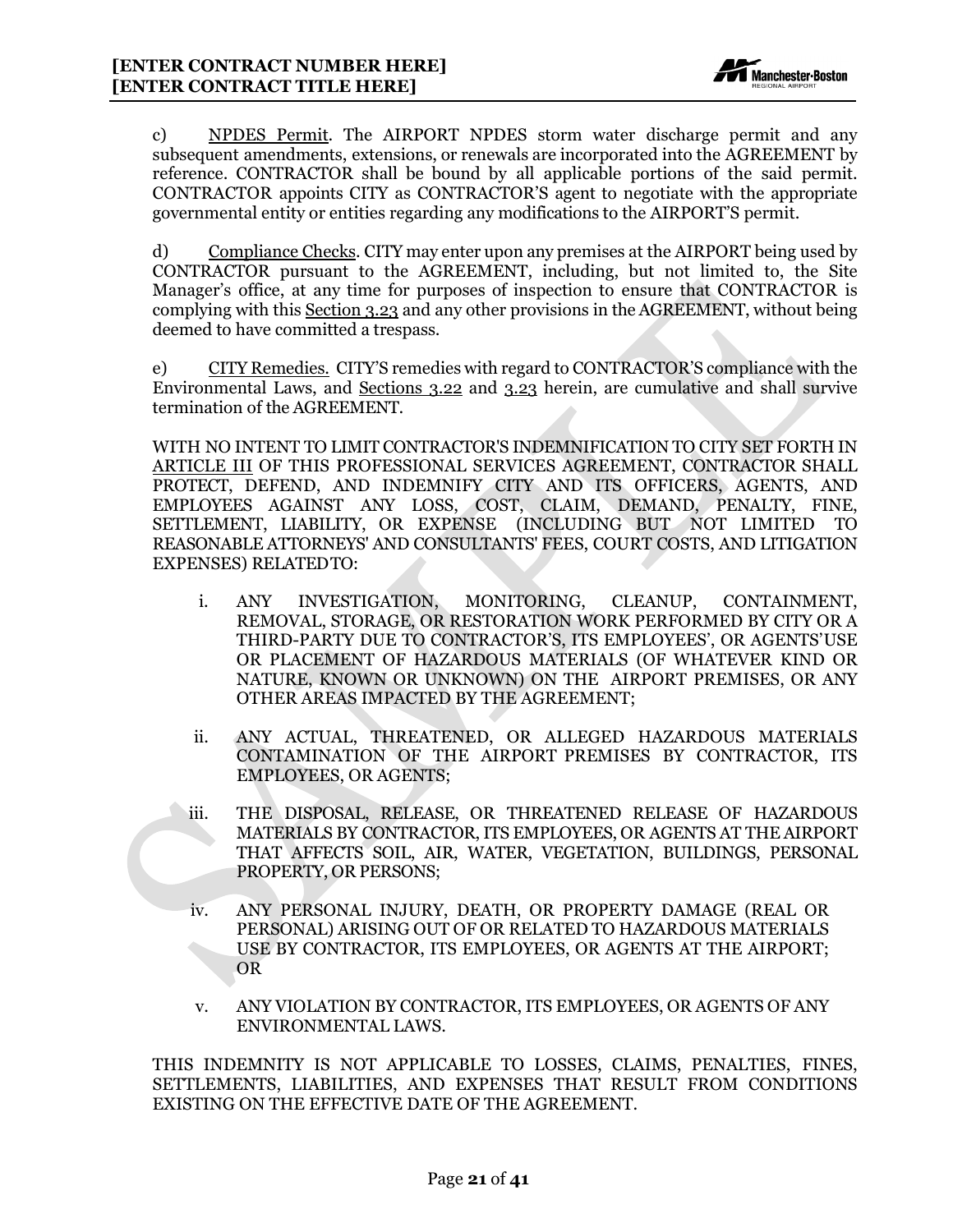

#### <span id="page-22-0"></span>**3.24 Airport Security and Badging**

a) Security Compliance. CONTRACTOR shall comply with all CITY, AIRPORT, TSA, FAA, and any other governmental agency security directives, rules, and regulations. The FAA and/or the TSA may assess fines and/or penalties for CONTRACTOR'S or any of CONTRACTOR'S designees', agents', employees, or Subcontractors' non-compliance with the provisions of 49 CFR 1540 and 1542, as amended from time to time, or by other agencies for noncompliance with laws or regulations applicable to CONTRACTOR'S operations. Within ten (10) days of receipt of notification in writing, CONTRACTOR shall reimburse CITY for any fine or penalty assessed against the AIRPORT because of CONTRACTOR'S or any of CONTRACTOR'S designees', agents', employees', or Subcontractors' non-compliance with 49 CFR 1540 and 1542 or other applicable laws or regulations.

b) Badging and Background Checks. All on-site personnel of CONTRACTOR, including Subcontractors, who perform services under the AGREEMENT shall undergo a fingerprint-based criminal history records check, as may be required by the DIRECTOR, at the DIRECTOR'S sole discretion. Fingerprints will be collected at the AIRPORT'S badging office and submitted electronically for investigation. At CONTRACTOR'S expense, CONTRACTOR shall obtain AIRPORT security badges for any personnel performing services for CONTRACTOR on AIRPORT property, including Subcontractors' personnel, as may be required by the DIRECTOR, at the DIRECTOR'S sole discretion. Any personnel on AIRPORT property issued such security badge shall wear their AIRPORT security badge at all times while on AIRPORT property. Costs for the fingerprint-based criminal history records checks are reflected in the cost charged by the AIRPORT for the AIRPORT security badges. CONTRACTOR is solely responsible for the cost of all AIRPORT security badges issued to CONTRACTOR, CONTRACTOR'S designees, agents, or employees, or Subcontractor's personnel, including replacements thereof, at no cost to CITY.

#### <span id="page-22-1"></span>**3.25 Conflicts of Interest**

If a potential or actual conflict of interest arises between the AIRPORT'S and CITY'S interests and the interests of other clients represented by CONTRACTOR, CONTRACTOR shall immediately notify the DIRECTOR by certified letter and request CITY'S consent to such conflict, which consent may be withheld at CITY'S sole and absolute discretion. CITY shall not be deemed to consent to the conflict unless CONTRACTOR receives a written notice of such consent within three (3) days after CITY receives CONTRACTOR'S notice of such conflict. If CITY does not consent, CONTRACTOR shall immediately take steps to resolve said conflict. Failure of CONTRACTOR to resolve said conflict within thirty (30) days of notifying CITY thereof, CONTRACTOR shall be deemed to be in Default, pursuant to Article V herein.

# <span id="page-22-2"></span>**3.26 Right to Stop Work**

If CONTRACTOR fails to perform in accordance with the AGREEMENT, the DIRECTOR may order CONTRACTOR to stop the Work, or anyportion thereof.CITYmay, after twenty-four (24) hours advance written notice to CONTRACTOR by the DIRECTOR, and without prejudice to any other remedy available to CITY, perform the Work stopped by the DIRECTOR. In such a case, an appropriate deduction shall be made from the payments then or thereafter due to CONTRACTOR for the cost of the performance conducted by CITY, including the cost of additional services made necessary and performed by CITY due to CONTRACTOR'S failure to perform. If the payments then or thereafter due CONTRACTOR are not sufficient to cover such amount, CONTRACTOR shall pay the difference to CITY within ten (10) days of receiving an invoice therefor.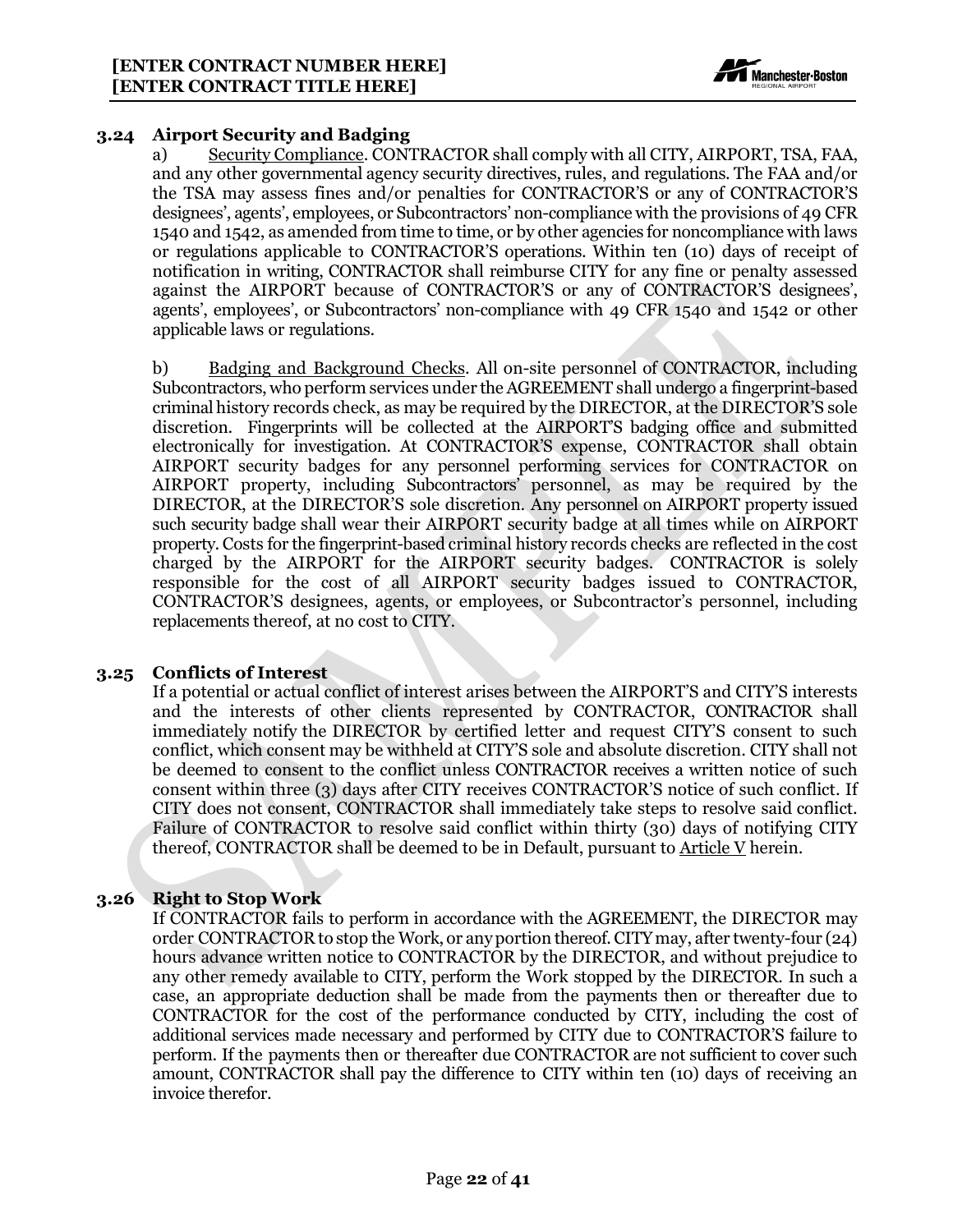

#### <span id="page-23-0"></span>**3.27 Software Security**

CONTRACTOR shall maintain controls and processes designed to ensure that networks, systems, and devices, including, but not limited to, operating systems and applications, under CONTRACTOR'S control are up-to-date, including prompt implementation of all security patches when issued. CONTRACTOR shall notify CITY, as promptly as possible under the circumstances and without unreasonable delay, upon CONTRACTOR having reason to believe a Security Breach has occurred that could affect CITY or any patrons, tenants, or CONTRACTORS of the AIRPORT, or affect CONTRACTOR'S ability to perform under the AGREEMENT. For the purposes of this Section 3.27 "Security Breach" shall mean any event involving a known, actual, or suspected unauthorized access to any networks, systems, and devices under CONTRACTOR'S control or compromise of the security, confidentiality, or integrity of any data or information that is subject to regulation under applicable privacy and data protection legislation, including, but not limited to, Personal Data, Protected Health Information, and Personally Identifiable Information, as such terms are defined in said applicable legislation. CONTRACTOR shall use commercially reasonable efforts to contain such Security Breach and provide CITY with a detailed description of the Security Breach, the type of data that was the subject of the Security Breach, and the identity of each affected business or person, to the extent permitted by Law, promptly after such information can be collected or otherwise becomes available. CONTRACTOR shall take action immediately, at CONTRACTOR'S own expense, to investigate said Security Breach, to take all commercially reasonable actions to identify, prevent, and mitigate the effects of any such Security Breach, and to carry out any recovery or other action necessary to remedy said Security Breach. CONTRACTOR'S failure to comply with this Section 3.27 shall be deemed a Default under this AGREEMENT, and CITY may exercise any rights and remedies available to CITY at law or in equity.

#### <span id="page-23-1"></span>**3.28 PCI-DSS Compliance.**

CONTRACTOR acknowledges and agrees that all processes, procedures, or technologies subject to this AGREEMENT shall follow PCI-DSS requirements. CONTRACTOR shall submit all PCI-DSS reports as required by the RFP.

#### <span id="page-23-2"></span>**3.29 Professional Conduct and Appearance.**

CONTRACTOR, CONTRACTOR'S agents, employees, contractors, and Subcontractors shall conduct themselves in a professional and courteous manner and shall be well-groomed and suitably attired to present a professional appearance to the public, and shall comply with all codes of conduct and requirements of appearance as CITY may issue.

#### <span id="page-23-3"></span>**3.30 Service Level Agreement.**

a) Service Level Breaches. CONTRACTOR hereby acknowledges and agrees that the Work and all services related to the AGREEMENT, including, but not limited to, the service requirements listed in Exhibit C, shall be of the highest caliber, performed in strict compliance with the requirements of the AGREEMENT, and remain consistent with the image that CITY seeks to project to all guests to and users of the AIRPORT. In the event that CONTRACTOR fails to meet the aforesaid standards or fails to duly perform in accordance with the terms and conditions of the AGREEMENT, CONTRACTOR hereby acknowledges and agrees that, in addition to all other rights and remedies available to CITY under the AGREEMENT, CONTRACTOR shall pay the corresponding liquidated damages as specified in Exhibit C. The amounts set forth in Exhibit C have been agreed upon by and between CITY and CONTRACTOR as reasonable estimates of CITY'S damages in such events. CITY'S acceptance of any damages pursuant to this Section 3.30 and Exhibit C will not prevent CITY from exercising any and all other rights or remedies for default available to CITY at law or in equity.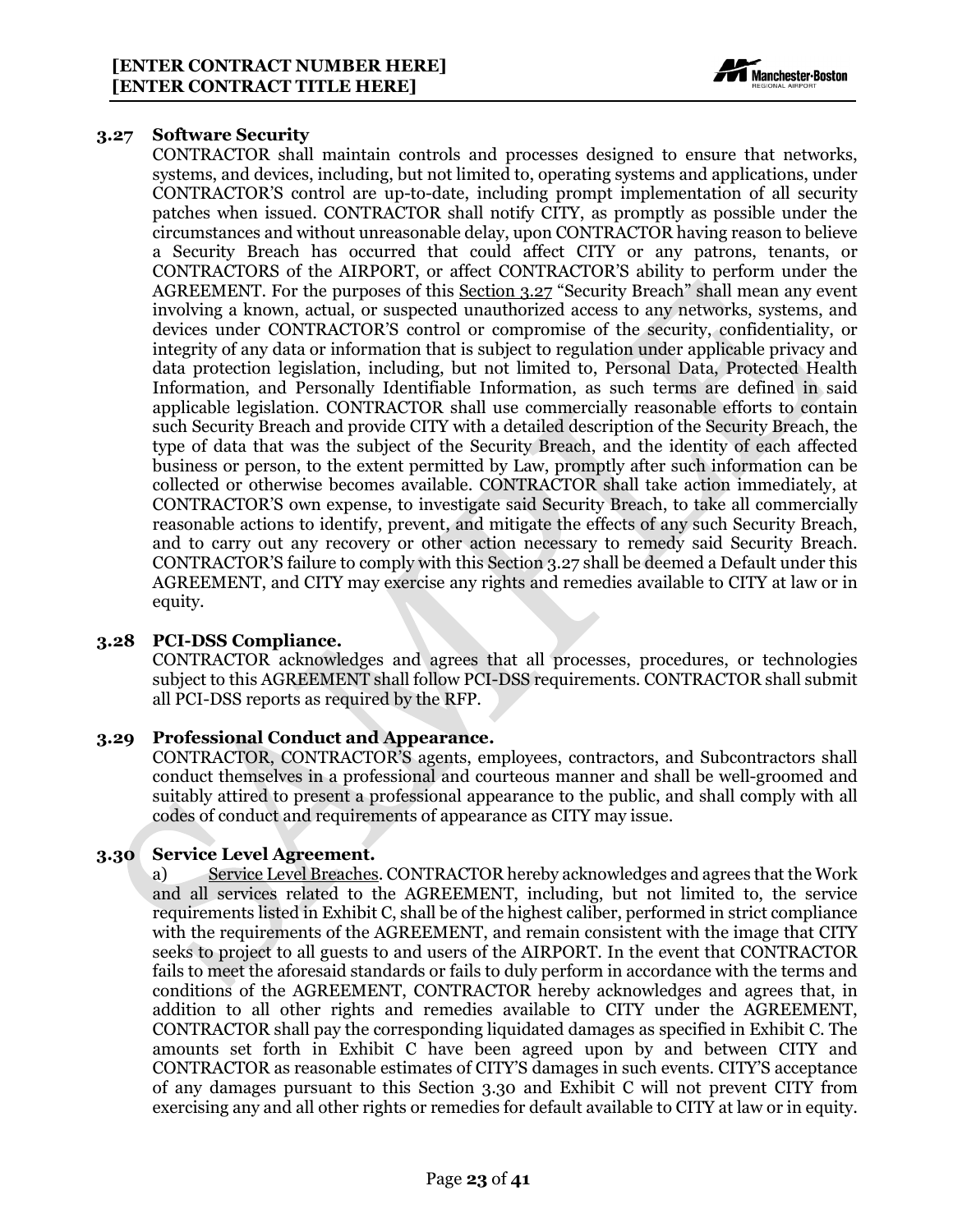#### **[ENTER CONTRACT NUMBER HERE] [ENTER CONTRACT TITLE HERE]**



b) Procedure for Declaring Service Level Breaches. The determination as to whether there has been a breach pursuant to this Section 3.30 is at the DIRECTOR'S reasonable and sole discretion. Upon determining that such a breach has occurred, the DIRECTOR shall issue a written notice to CONTRACTOR of said breach and CITY'S claim for liquidated damages. Within ten (10) days after receiving written notice of a claim for liquidated damages pursuant to this Section 3.30, CONTRACTOR shall either, (i) pay to CITY the required amount, in full, or (ii) provide the DIRECTOR with a written statement and all supporting evidence that such breach did not occur. Upon receipt of any such written statement, the DIRECTOR shall review the evidence provided and determine, in the DIRECTOR'S reasonable and sole discretion, whether said breach occurred, which decision shall be final. In the event that the DIRECTOR determines that CONTRACTOR'S statement fails to demonstrate that the breach did not occur, the required liquidated damages shall become immediately due and payable. Any liquidated damages due and owing to CITY pursuant to this Section 3.30 shall be deducted from the payments then or thereafter due to CONTRACTOR by CITY.

c) Waiver of Liquidated Damages. Liquidated damages due and owing to CITY pursuant to this Section 3.30 shall be waived to the extent that such liquidated damages are the result of circumstances outside of CONTRACTOR'S control such that the DIRECTOR, in the DIRECTOR'S sole discretion, determines that the failure was unavoidable. Any determination by the DIRECTOR pursuant to this Section 3.30(c) shall be final and conclusive. If CONTRACTOR believes that the occurrence of a particular event may cause delays, CONTRACTOR shall so notify the DIRECTOR in writing and request a written waiver of this Section 3.30.

*REMAINDER OF THIS PAGE INTENTIONALLY LEFT BLANK*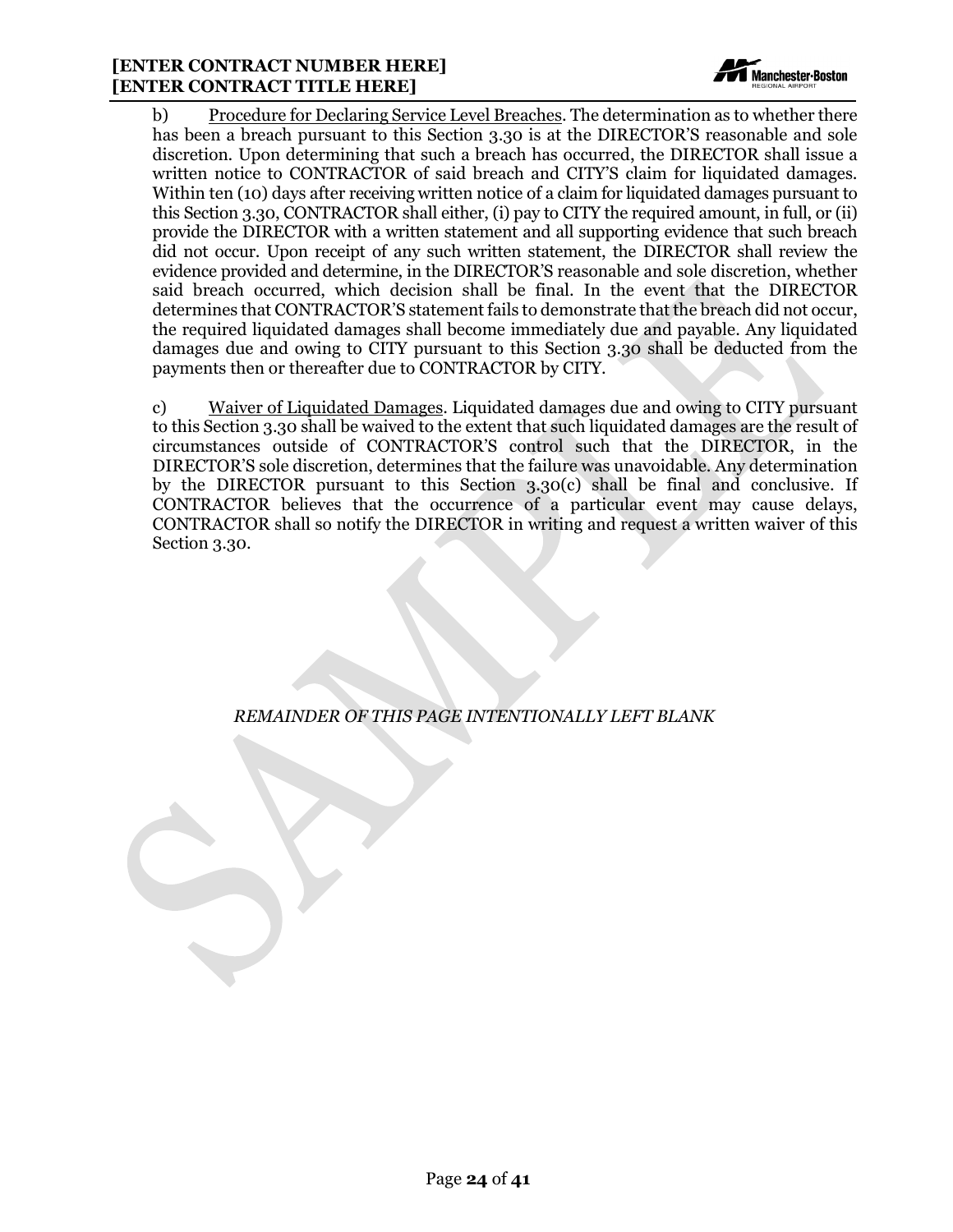

#### **ARTICLE IV – DUTIES OF CITY**

#### <span id="page-25-1"></span><span id="page-25-0"></span>**4.01 Fee Schedule**

Subject to all the terms and conditions of the AGREEMENT, CITY shall pay to CONTRACTOR, and CONTRACTOR shall accept, the Management Fee, to be paid monthly, based upon invoices submitted to the DIRECTOR from CONTRACTOR indicating in detail the work performed by CONTRACTOR and Subcontractors, if applicable, for the invoiced month. If Other Work/Services are required during the AGREEMENT, the hourly rates and fees will be based on the labor rates set forth in

#### <span id="page-25-2"></span>**4.02 Payment Terms**

All CONTRACTOR invoices are subject to approval by the DIRECTOR. The DIRECTOR shall have the continuing right to request and receive from CONTRACTOR evidence which validates CONTRACTOR'S invoices. All payments must be made by check made payable to CONTRACTOR. CITY will not unreasonably delay or withhold payment or approval of any invoice. Neither payments made, nor approvals of invoices or services by the DIRECTOR shall be construed as final acceptance or approval of that part of CONTRACTOR'S services to which such payment or approval relates. Such payments do not relieve CONTRACTOR of any of CONTRACTOR'S obligations under the AGREEMENT.

#### <span id="page-25-3"></span>**4.03 Withholding of Payment for Deficient Work**

If CITY pays CONTRACTOR for work performed by any Subcontractor or for parts, supplies, equipment, or materials provided by any supplier, and CONTRACTOR withholds or has withheld payment to the Subcontractor or supplier because of a deficiency in the quality or quantity of that Subcontractor's or supplier's work or materials, CITY may withhold a corresponding amount from any pending or future payments to CONTRACTOR until the next regular payment to CONTRACTOR occurring after CITY receives reasonable documentation that the deficiency has been remedied.

#### <span id="page-25-4"></span>**4.04 Submitted False Claims, Monetary Penalties**

CONTRACTOR shall be liable to CITY for all damages and costs, including, but not limited to, attorneys' fees as a result of CONTRACTOR or any Subcontractors: (a) knowingly presenting or causing to be presented to CITY a false claim or request for payment or approval; (b) knowinglymaking, using, or causing to be made or used a false record or statement to get a false claim or invoice paid or approved; (c) conspiring to defraud CITY by getting a false claim or invoice allowed or paid by CITY; (d) knowingly making, using, or causing to be made or used as a false record or statement to conceal, avoid, or decrease an obligation to pay or transmit money or property of CITY; (e) benefiting from an inadvertent submission of a false claim or invoice to CITY, subsequently discovering the falsity of the claim, and failing to disclose the false claim to CITY within a reasonable time after discovery of the false claim or invoice.

#### <span id="page-25-5"></span>**4.05 Taxes**

The AIRPORT is exempt from payment of Federal Excise and Transportation Tax. CONTRACTOR'S invoices to the AIRPORT shall not contain assessments of any of these taxes. The DIRECTOR will furnish CITY'S exemption certificate and federal tax identification number to CONTRACTOR upon written request.

#### <span id="page-25-6"></span>**4.06 Method of Payment - Disputed Payments**

If CITY disputes any items in an invoice CONTRACTOR submits for any reason, including lack of supporting documentation, the DIRECTOR shall temporarily delete the disputed item and pay the remainder of the invoice. The DIRECTOR shall promptly notify CONTRACTOR of the dispute and request remedial action. After the dispute is settled, CONTRACTOR shall include the agreed upon amount on a subsequent regularly scheduled invoice or on a special invoice for the disputed item only.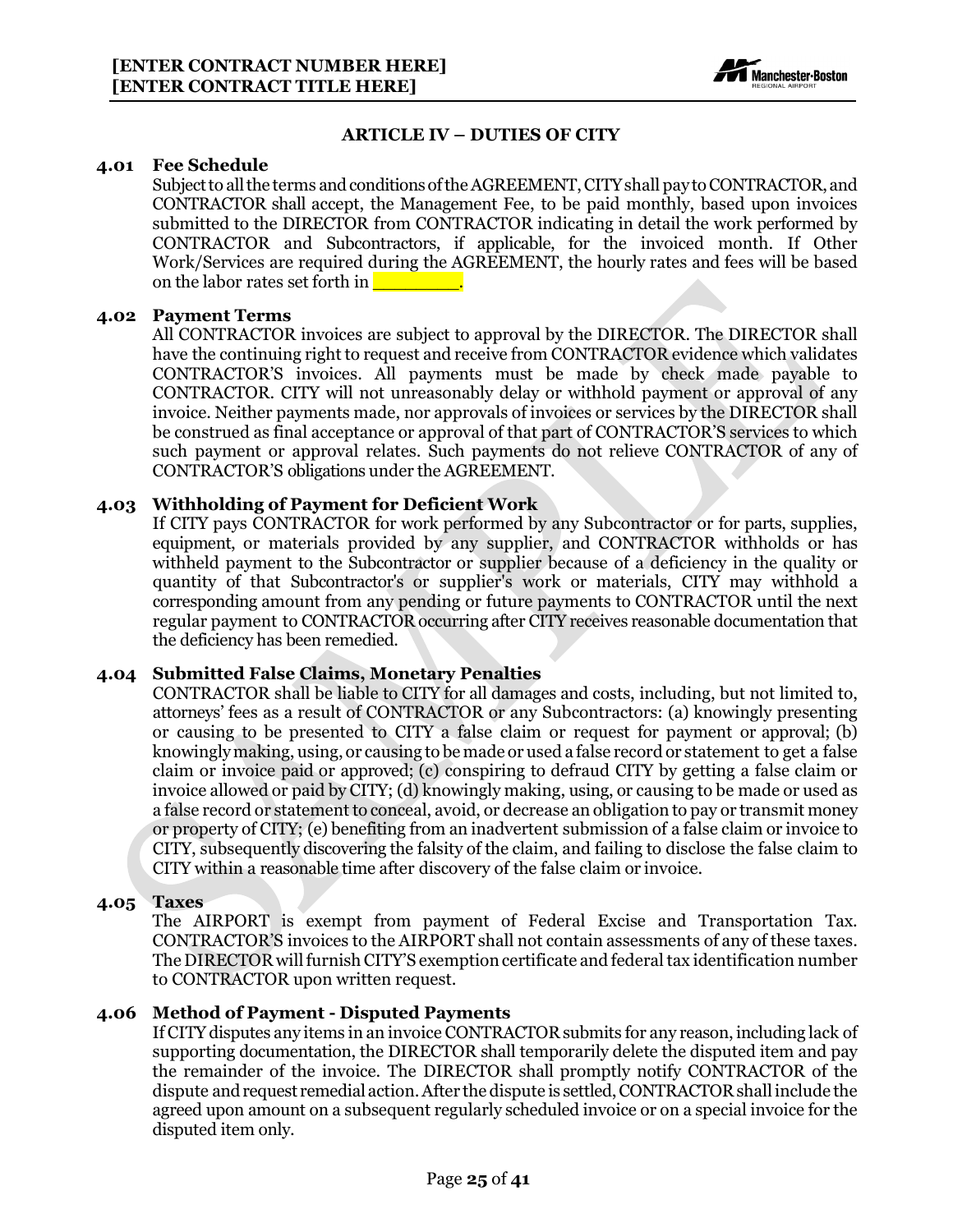

#### <span id="page-26-0"></span>**4.07 Change Orders**

a) Issuance of Change Orders. At any time during the Term, the DIRECTOR may issue a Change Order to increase or decrease the scope of the Work or change plans and specifications, as the DIRECTOR mayfind necessary to accomplish the general purposes of the AGREEMENT. CONTRACTOR shall furnish the services or deliverables set forth in the applicable Change Order in accordance with the requirements of the AGREEMENT plus any special provisions, specifications, or special instructions issued to execute Other Work/Services. The notice of approved changes to the contract will be issued using the form provided in Exhibit D.

b) Contractor's Obligations Under a Change Order. Whenever CONTRACTOR receives a Change Order, CONTRACTOR shall furnish all material, equipment, and personnel necessary to perform the Other Work/Services described in the Change Order. CONTRACTOR shall complete the Other Work/Services within the time prescribed. If no time for completion is prescribed, CONTRACTOR shall complete the Other Work/Services within a reasonable time. If the Other Work/Services described in any Change Order causes an unavoidable delay in any other Work or Other Work/Services that CONTRACTOR is required to perform under the AGREEMENT, CONTRACTOR may request a time extension for the completion of the Other Work/Services. The DIRECTOR'S decision regarding a time extension is final.

c) Airport Acceptance of Product or Service Under a Change Order. A product or service provided under a Change Order is subject to inspection, Acceptance, or rejection in the same manner as the work described in the AGREEMENT, and is subject to the terms and conditions of the AGREEMENT as if it had originally been a part of the AGREEMENT.

#### <span id="page-26-1"></span>**4.08 Access to Work Sites**

Subject to FAA, TSA, and AIRPORT Rules and Regulations, CONTRACTOR may enter and leave Work Sites at all reasonable times without charge. CONTRACTOR and CONTRACTOR'S designees, agents, employees and Subcontractors may use the common areas and roadways at the AIRPORT that are proximate to the Work Sites. The access permitted under this Section 4.08 does not extend to any restricted area of the AIRPORT, including, but not limited to, the AOA, which may only be accessed by persons with AIRPORT security badges that specifically authorize such access or by persons escorted by authorized CITY personnel. CONTRACTOR shall repair any damage caused by it or its employees, suppliers or Subcontractors as a result of their use of the common areas. CONTRACTOR assumes all liability for any unauthorized entry by CONTRACTOR'S designees, agents, employees or Subcontractors into restricted areas at the AIRPORT, and CONTRACTOR shall hold CITY harmless from any penalties or fines resulting from such unauthorized access.

#### <span id="page-26-2"></span>**4.09 Key Control**

a) Keys Provided to Contractor. CONTRACTOR shall keep a record of all keys distributed to CONTRACTOR'S employees and Subcontractors and shall return to the AIRPORT the same keys issued upon termination of the AGREEMENT. In the event that CONTRACTOR does not return the same keys issued hereunder to the AIRPORT, then CONTRACTOR shall be held liable for any costs incurred by CITY for re-coring, or other such actions as may be necessary to ensure the security of the AIRPORT, and of any door, gate, or other security device leading to, from, or within the Work Sites or any other part of AIRPORT property.

b) Work Site Access. CITY personnel and CITY'S authorized contractors shall, at all times, have access to the Work Sites. CONTRACTOR shall provide whatever is necessary to facilitate such access, including but not limited to, personnel and equipment. Persons authorized by CITY to access the Work Sites shall not interfere with or jeopardize CONTRACTOR'S responsibility for safely performing the Work under the AGREEMENT.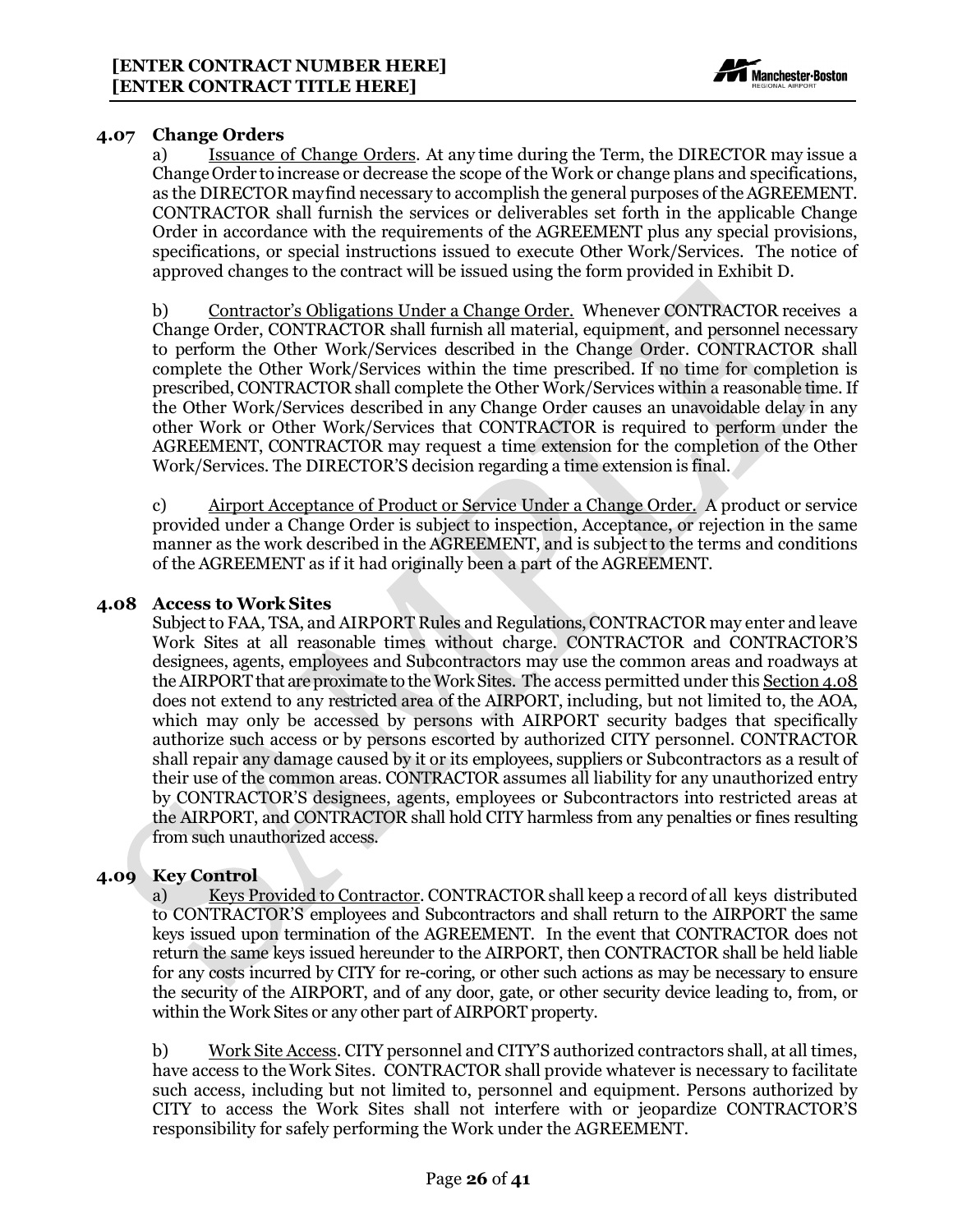

#### <span id="page-27-0"></span>**4.10 Proprietary Data**

CITY does not anticipate the receipt of proprietary data/material related to the AGREEMENT. However, if CONTRACTOR provides same, CITY will handle in strictest confidence all such material received that is clearly marked as "proprietary" as part of CONTRACTOR'S performance under the AGREEMENT. Upon reasonable request of CONTRACTOR, CITY may enter into a confidentiality agreement with CONTRACTOR that will pertain to the content of CONTRACTOR'S proprietary information and that will apply throughout the Term.

#### <span id="page-27-1"></span>**4.11 Exercise of Contract Responsibilities**

CITY, in exercising CITY'S responsibilities and authorities under the AGREEMENT, does not assume any duties or responsibilities to any Subcontractor or supplier, nor does CITY assume any duty of care to CONTRACTOR, CONTRACTOR'S suppliers, designees, agents, employees, or Subcontractors, except as may be expressly set forth herein or as required by law.

*REMAINDER OF PAGE LEFT INTENTIONALLY BLANK*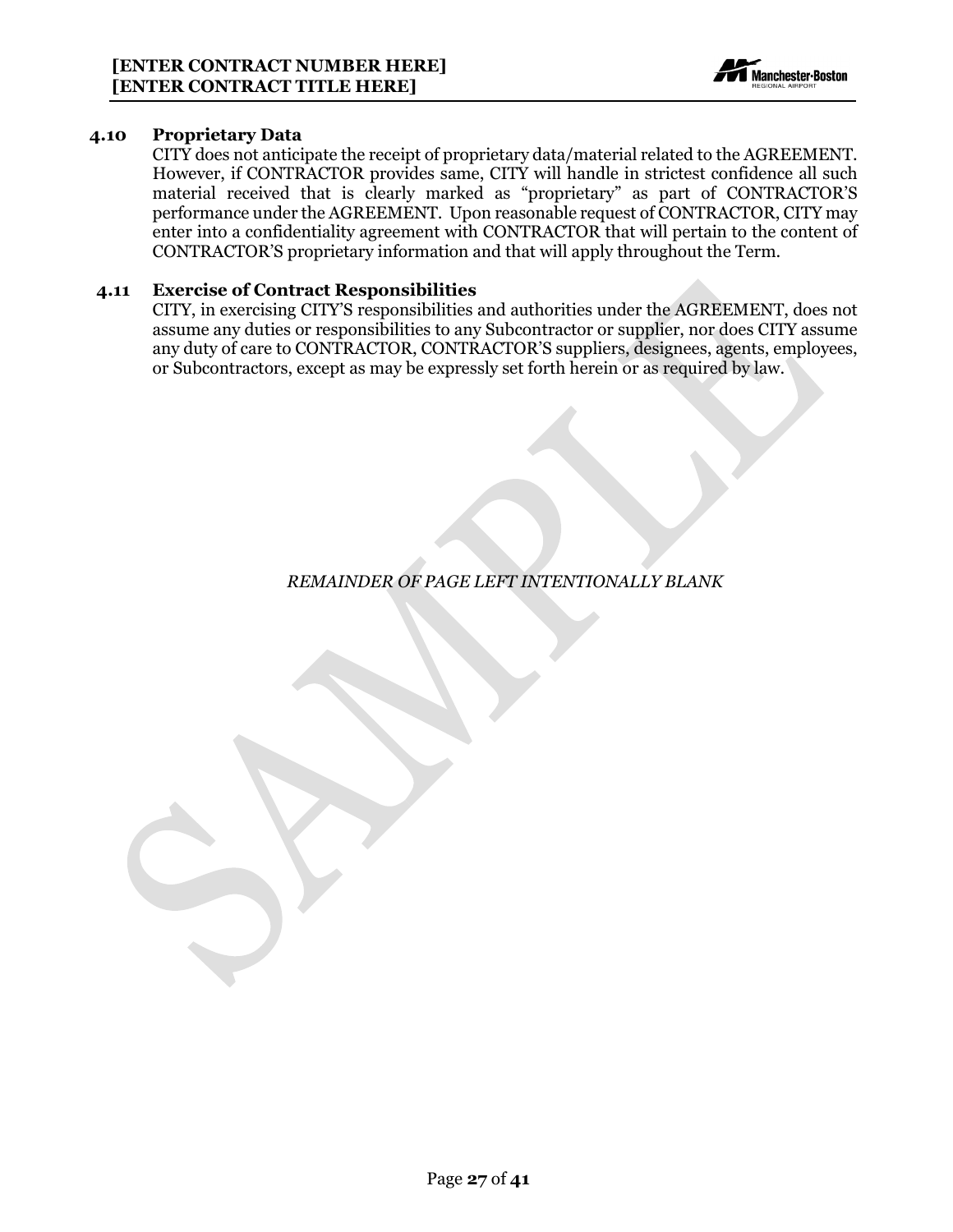

#### **ARTICLE V – TERM AND TERMINATION**

#### <span id="page-28-1"></span><span id="page-28-0"></span>**5.01 Initial Term**

The AGREEMENT is effective on the Effective Date and shall continue until the tenth (10th) anniversary of the Effective Date, unless sooner terminated pursuant to the terms of the AGREEMENT. Performance shall begin on the date specified in the Notice to Proceed issued by the DIRECTOR. CONTRACTOR acknowledges that time is of the essence for the AGREEMENT.

#### <span id="page-28-2"></span>**5.02 Renewals**

Upon expiration of the Initial Term, the AGREEMENT may be renewed at the request of the DIRECTOR for two (2) additional Renewal Terms of five (5) years each. Ifthe DIRECTOR elects to not renew the AGREEMENT for a Renewal Term, the DIRECTOR shall notify CONTRACTOR in writing of non-renewal at least thirty (30) days before the expiration of the then current Term.

#### <span id="page-28-3"></span>**5.03 Termination for Convenience by City**

a) CITY'S Rights to Terminate. The DIRECTOR may terminate the AGREEMENT at any time, for any reason, by giving thirty (30) days written notice to CONTRACTOR. CITY'S right to terminate the AGREEMENT for convenience is cumulative of all rights and remedies which exist now or in the future.

b) Duties of Contractor Upon Notice of Termination for Convenience. On receiving the Termination Notice, CONTRACTOR shall, unless the Termination Notice directs otherwise, immediately discontinue all Work under the AGREEMENT and cancel all existing orders and subcontracts that are chargeable to the AGREEMENT. As soon as practicable after receiving the Termination Notice, CONTRACTOR shall submit an invoice showing in detail the services performed under the AGREEMENT up to the date on which the AGREEMENT terminates, as specified in the Termination Notice. CITY shall pay any outstanding fees due and owing to CONTRACTOR for services actually performed, but not already paid for, in the same manner as prescribed in Sections 4.01 to 4.03 herein.

c) Contractor's Only Remedies. TERMINATION OF THE AGREEMENT AND PAYMENT FOR SERVICES RENDERED ARE CONTRACTOR'S ONLY REMEDIES FOR CITY'S TERMINATION FOR CONVENIENCE, WHICH DOES NOT CONSTITUTE A DEFAULT OR BREACH OF THE AGREEMENT. CONTRACTOR WAIVES ANY CLAIM (OTHER THAN CONTRACTOR'S CLAIM FOR PAYMENT AS SPECIFIED IN THIS SECTION 5.03), CONTRACTOR MAY HAVE NOW OR IN THE FUTURE FOR FINANCIAL LOSSES OR OTHER DAMAGES RESULTING FROM CITY'S TERMINATION FOR CONVENIENCE.

## <span id="page-28-4"></span>**5.04 Termination for Cause by City**

a) Causes for Termination. If CONTRACTOR fails to perform under the AGREEMENT, the DIRECTOR may terminate the AGREEMENT with CONTRACTOR, and retain another contractor to assume the duties of the AGREEMENT, and charge CONTRACTOR for any costs incurred by CITY as a result of CONTRACTOR'S failure to perform. CONTRACTOR'S performance measures that would lead to a termination for cause by CITY shall include, but are not limited to:

- i. CONTRACTOR'S failure to address a maintenance issue within thirty (30) days of receiving notice of said issue;
- ii. Twelve (12) or more *finsert applicable term for maintenance tickets/CCTRs* within a rolling three (3) month period addressing Remedial Maintenance that result in a degradation in guest experience; or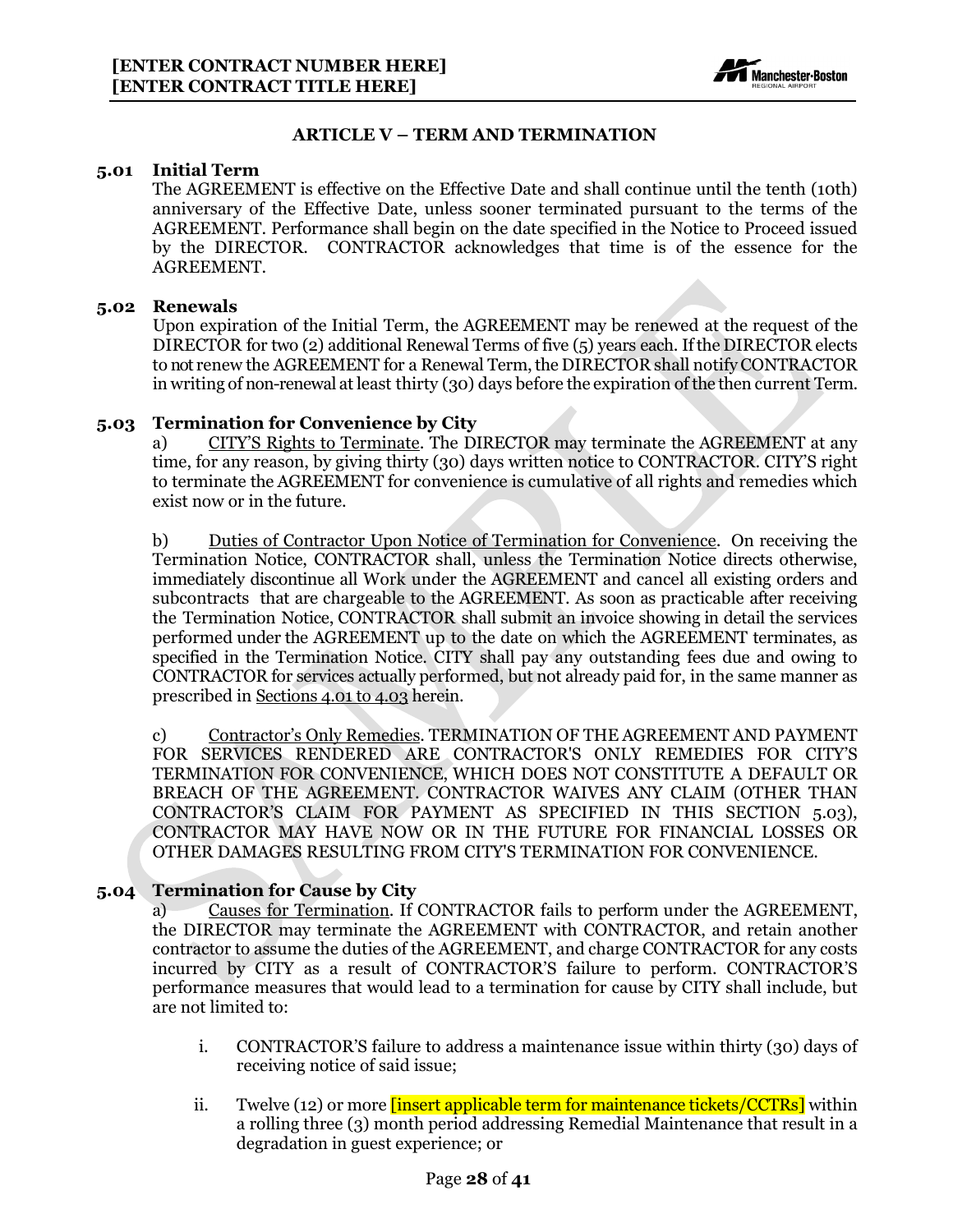

iii. Exceeding applicable Response Times for more than twelve (12) Remedial Maintenance within a rolling twelve (12) month period that result in a degradation in customer experience.

b) Written Notice of Termination for Cause and Contractor Cure. If CITY determines that CONTRACTOR has met one of the aforementioned items leading to a determination that CONTRACTOR should be terminated for cause, then the DIRECTOR may, but is not obligated to, deliver a Termination Notice to CONTRACTOR describing the reason for the termination. The DIRECTOR may, but is not obligated to, extend the date indicated in the Termination Notice to a later date. If the DIRECTOR allows CONTRACTOR to cure the Default and CONTRACTOR does so to the DIRECTOR'S satisfaction, in the DIRECTOR'S sole judgment, before the date specified in the Termination Notice, then the Termination Notice shall be deemed null and void. IfCONTRACTOR does not cure the Default before the date on which the AGREEMENT is set to terminate pursuant to this Section 5.04, then the DIRECTOR may terminate the AGREEMENT on said date, at no further obligation of CITY. After receiving the Termination Notice, CONTRACTOR shall, unless the Termination Notice directs otherwise, immediately discontinue all services under the AGREEMENT, and promptly cancel all orders or subcontracts chargeable to the AGREEMENT.

c) Overturn of Termination for Cause. If, after a termination of the AGREEMENT pursuant to the terms of Section 5.04(a) herein, it is determined that CONTRACTOR had not so failed, the termination shall be deemed to have been effected for the convenience of CITY. In such event, CONTRACTOR shall be paid in accordance with the provisions of Section 5.03 herein.

#### <span id="page-29-0"></span>**5.05 Default**

- a) Events of Default. In the event of any of the following ("Default" or "Defaults"), CITY shall have the rights set forth in this Section 5.05:
	- i. CONTRACTOR fails to perform or observe any of CONTRACTOR'S duties, obligations, covenants, or conditions of the AGREEMENT and such failure remains unremedied for ten (10) days after written notice thereof has been given or sent to CONTRACTOR by CITY;
	- ii. Any material warranty or representation made by CONTRACTOR to CITY as an inducement to enter into the AGREEMENT or as made herein proves to be false or misleading;
	- iii. CONTRACTOR fails to make any payments due and owing to CITY hereunder in full within five (5) days after the same is due and payable; or
	- iv. CONTRACTOR files a petition of bankruptcy or insolvency in any federal court, a receiver or trustee is appointed to take possession of CONTRACTOR'S business operations, or CONTRACTOR makes an assignment for the benefit of creditors.
- b) Effects of Default. If CONTRACTOR Defaults under the AGREEMENT, the DIRECTOR may either terminate the AGREEMENT or allow CONTRACTOR to cure the Default as provided in Section 5.04(b) herein. CITY'S right to terminate the AGREEMENT due to CONTRACTOR'S Default is cumulative of all rights andremedies which exist now or in the future.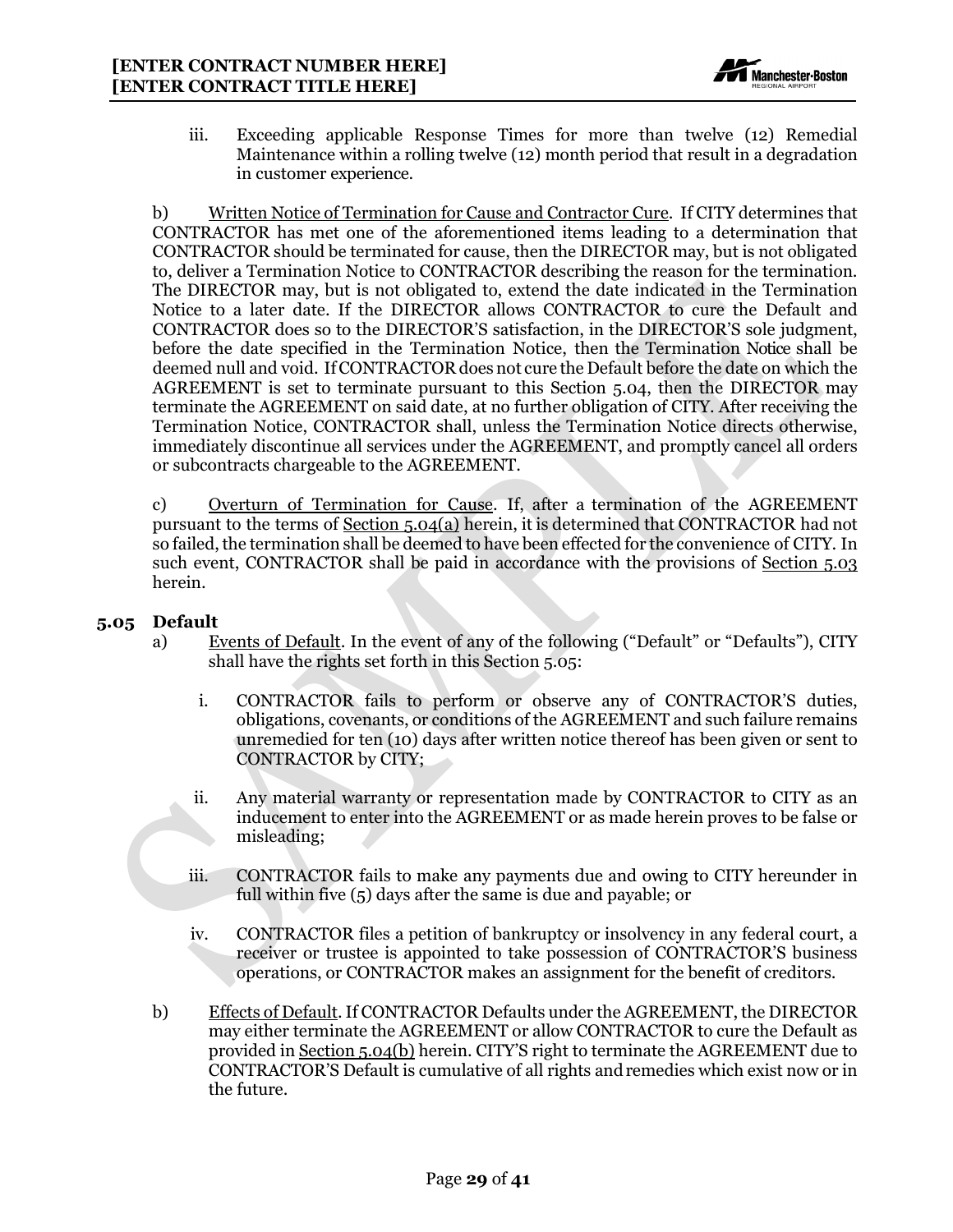

#### **ARTICLE VI – FEDERAL CONTRACT PROVISIONS**

#### <span id="page-30-1"></span><span id="page-30-0"></span>**6.01 General Civil Rights Provision**

CONTRACTOR agrees to comply with pertinent statutes, Executive Orders, and such rules as are promulgated to ensure that no person shall, on the grounds of race, creed, color, national origin, sex, age, or disability be excluded from participating in any activity conducted with or benefiting from Federal assistance.

This ARTICLE VI binds CONTRACTOR and CONTRACTOR'S agents, employees, and Subcontractors from the date on which the RFP is advertised through the Term. This provision is in addition to that required by Title VI of the Civil Rights Act of 1964.

#### <span id="page-30-2"></span>**6.02 Compliance with Nondiscrimination Requirements**

During the performance of the AGREEMENT, CONTRACTOR agrees as follows:

a) Compliance with Regulations. CONTRACTOR and CONTRACTOR'S agents, employees, Subcontractors, and consultants shall comply with the Title VI List of Pertinent Nondiscrimination Acts and Authorities, as they may be amended from time to time, which are herein incorporated by reference and made a part of the AGREEMENT.

b) Nondiscrimination. CONTRACTOR, with regard to the Work, shall not discriminate on the grounds of race, color, or national origin in the selection and retention of employees or Subcontractors, including procurements of materials and leases of equipment. CONTRACTOR will not participate directly or indirectly in the discrimination prohibited by the Nondiscrimination Acts and Authorities, including employment practices when the contract covers any activity, project, or program set forth in Appendix B of 49 CFR part 21.

c) Solicitations for Subcontracts, including Procurements of Materials and Equipment. In all solicitations, either by competitive bidding or negotiation made by CONTRACTOR for work to be performed under a subcontract, including procurements of materials, or leases of equipment, each potential subcontractor or supplier will be notified by CONTRACTOR of CONTRACTOR'S obligations under the AGREEMENT and the Nondiscrimination Acts and Authorities on the grounds of race, color, or national origin.

d) Information and Reports. CONTRACTOR shall provide all information and reports required by all applicable laws and regulations described in this Article VI and directives issued pursuant thereto and will permit CITY and the FAA access to CONTRACTOR'S books, records, accounts, other sources of information, and to CONTRACTOR'S facilities, as CITY or the FAA may deem necessary to ascertain compliance therewith. Where any information required of CONTRACTOR is in the exclusive possession of another who fails or refuses to furnish the information, then CONTRACTOR shall so certify to CITY or to the FAA, as appropriate, and will set forth what efforts CONTRACTOR has made to obtain said information.

e) Sanctions for Noncompliance. In the event of CONTRACTOR'S noncompliance with the non-discrimination provisions of the AGREEMENT, CITY and the FAA may impose such sanctions as CITY or the FAA may determine to be appropriate, including, but not limited to:

- i. Withholding payments due to CONTRACTOR under the AGREEMENT until CONTRACTOR complies; and/or
- ii. Cancelling, terminating, or suspending the AGREEMENT, in whole or in part.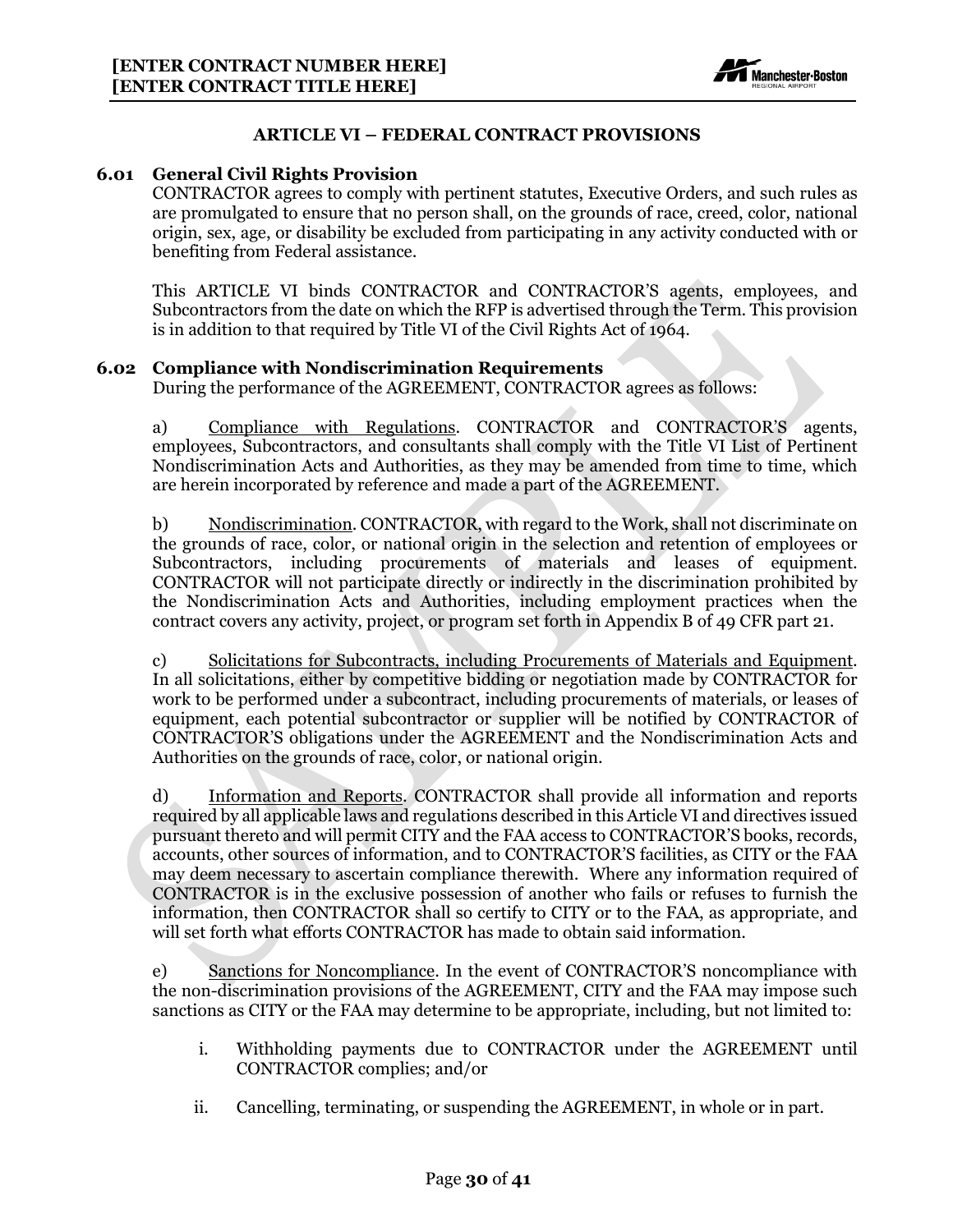

f) Incorporation of Provisions.CONTRACTOR shall include the provisions of this Section 6.02 in every subcontract that CONTRACTOR enters into pertaining to the Work or to CONTRACTOR'S performance under the AGREEMENT, including procurements of materials and leases of equipment, unless there exists an applicable exemption under the laws, regulations, and directives described in this Article VI. CONTRACTOR shall take action with respect to any subcontract or procurement as CITY or the FAA may direct as a means of enforcing such provisions, including, but not limited to, sanctions for noncompliance. Provided that, if CONTRACTOR becomes involved in, or is threatened with, litigation by a Subcontractor, employee, or supplier because of such direction, CONTRACTOR may request that CITY enter into said litigation to protect the interests of CITY. In addition, CONTRACTOR may request the United States to enter into the litigation to protect the interests of the United States.

#### <span id="page-31-0"></span>**6.03 Title VI List of Pertinent Nondiscrimination Acts and Authorities**

During the performance of the AGREEMENT, CONTRACTOR, for itself, its assignees, and successors in interest agrees to comply with the following non-discrimination statutes and authorities; including, but not limited to:

- i. Title VI of the Civil Rights Act of 1964 (42 USC § 2000d *et seq*., 78 stat. 252) (prohibits discrimination on the basis of race, color, national origin);
- ii. 49 CFR part 21 (Non-discrimination in Federally-assisted programs of the Department of Transportation—Effectuation of Title VI of the Civil Rights Act of 1964);
- iii. The Uniform Relocation Assistance and Real Property Acquisition Policies Act of 1970, (42 USC § 4601) (prohibits unfair treatment of persons displaced or whose property has been acquired because of Federal or Federal-aid programs and projects);
- iv. Section 504 of the Rehabilitation Act of 1973 (29 USC § 794 *et seq*.), as amended (prohibits discrimination on the basis of disability); and 49 CFR part 27;
- v. The Age Discrimination Act of 1975, as amended (42 USC § 6101 *et seq*.) (prohibits discrimination on the basis of age);
- vi. Airport and Airway Improvement Act of 1982 (49 USC § 471, Section 47123), as amended (prohibits discrimination based on race, creed, color, national origin, or sex);
- vii. The Civil Rights Restoration Act of 1987 (PL 100-209) (broadened the scope, coverage and applicability of Title VI of the Civil Rights Act of 1964, the Age Discrimination Act of 1975 and Section 504 of the Rehabilitation Act of 1973, by expanding the definition of the terms "programs or activities" to include all of the programs or activities of the Federal-aid recipients, sub-recipients and contractors, whether such programs or activities are Federally funded or not);
- viii. Titles II and III of the Americans with Disabilities Act of 1990, which prohibit discrimination on the basis of disability in the operation of public entities, public and private transportation systems, places of public accommodation, and certain testing entities (42 USC  $\S$ § 12131 – 12189) as implemented by U.S. Department of Transportation regulations at 49 CFR parts 37 and 38;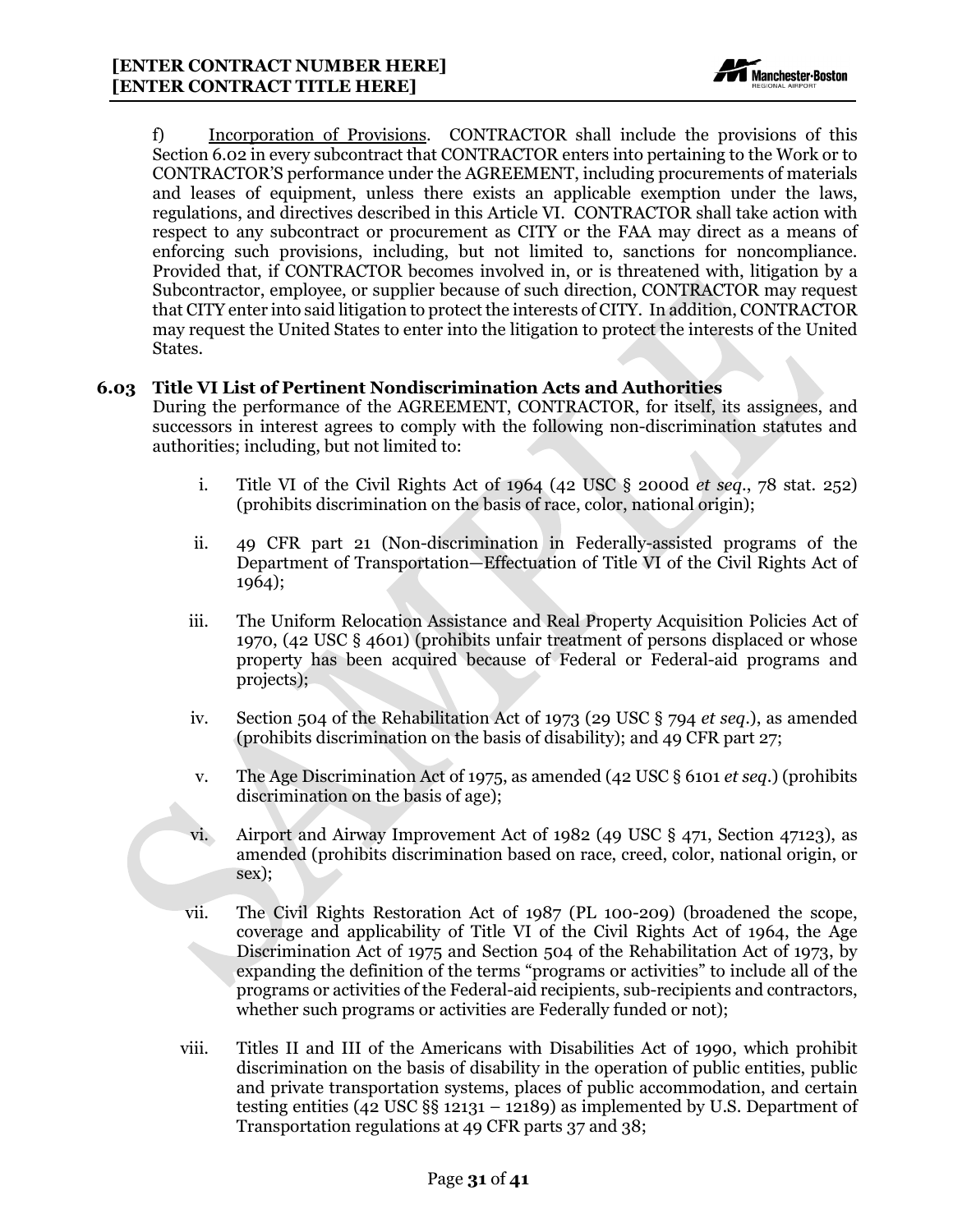

- ix. The Federal Aviation Administration's Nondiscrimination statute (49 USC § 47123) (prohibits discrimination on the basis of race, color, national origin, and sex);
- x. Executive Order 12898, Federal Actions to Address Environmental Justice in Minority Populations and Low-Income Populations, which ensures nondiscrimination against minority populations by discouraging programs, policies, and activities with disproportionately high and adverse human health or environmental effects on minority and low-income populations;
- xi. Executive Order 13166, Improving Access to Services for Persons with Limited English Proficiency, and resulting agency guidance, national origin discrimination includes discrimination because of limited English proficiency (LEP). To ensure compliance with Title VI, you must take reasonable steps to ensure that LEP persons have meaningful access to your programs (70 Fed. Reg. at 74087 to 74100);
- xii. Title IX of the Education Amendments of 1972, as amended, which prohibits you from discriminating because of sex in education programs or activities (20 USC 1681 et seq).

*REMAINDER OF PAGE LEFT INTENTIONALLY BLANK*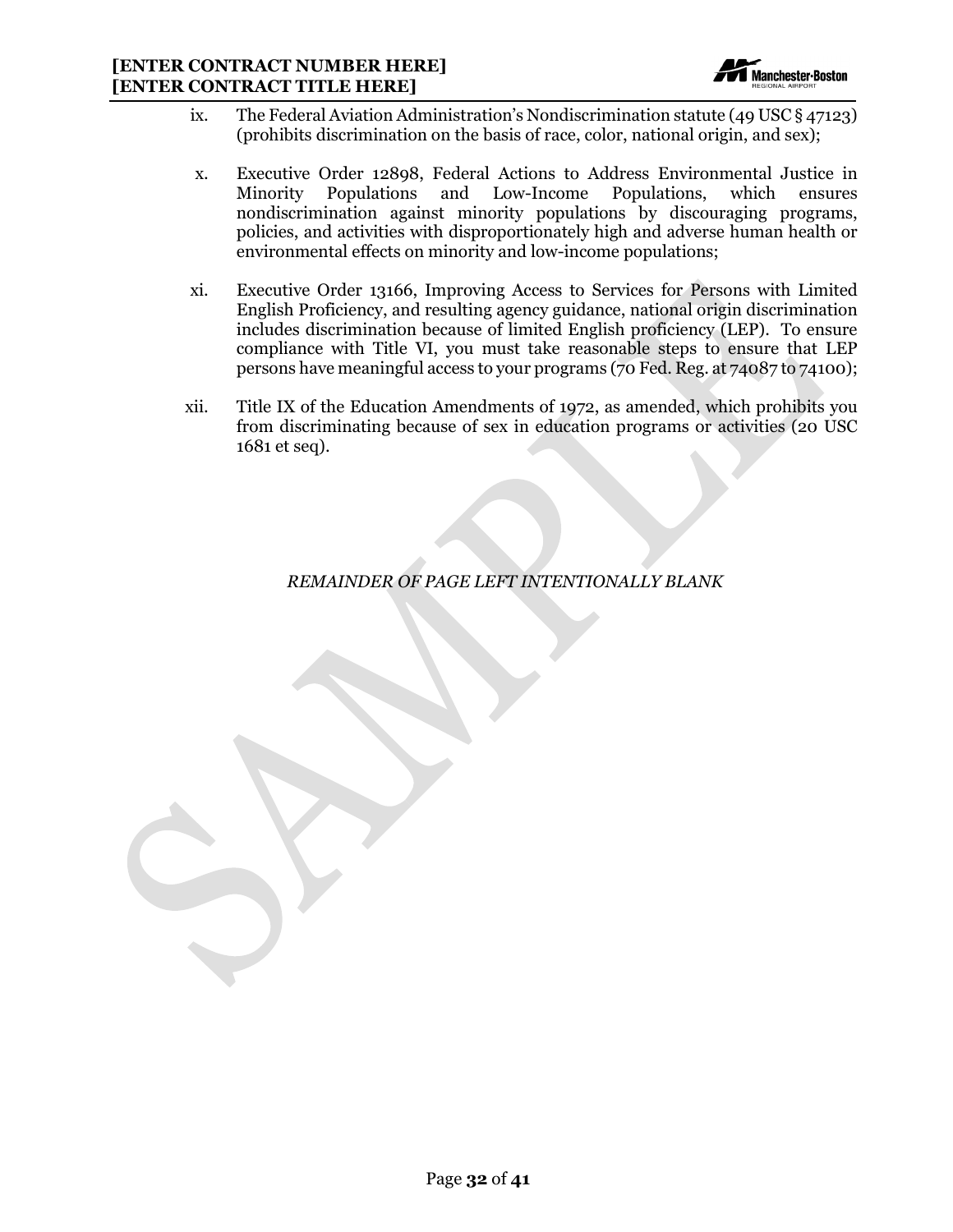

#### **ARTICLE VII – MISCELLANEOUS**

#### <span id="page-33-1"></span><span id="page-33-0"></span>**7.01 Independent Contractor**

CITY reserves the right to select multiple contractors to perform the Work. CONTRACTOR is an independent contractor and shall perform the services provided for in the AGREEMENT as such. CITY has no control or supervisory powers over the manner or method of CONTRACTORS' performance under the AGREEMENT. All personnel CONTRACTOR uses or provides are CONTRACTOR'S employees or Subcontractors and not CITY'S employees, agents, or subcontractors for any purpose whatsoever. CONTRACTOR is solely responsible for the compensation of CONTRACTOR'S personnel, including, but not limited to, the withholding of income, social security, and other payroll taxes and all worker's compensation benefits coverage.

#### <span id="page-33-2"></span>**7.02 Force Majeure**

a) Events of Force Majeure. Timely performance by both parties is essential to the AGREEMENT. However, neither party is liable for reasonable delays in performing its obligations under the AGREEMENT to the extent said delay is caused by Force Majeure that directly impacts CITY, the AIRPORT, or CONTRACTOR. An event of Force Majeure may permit a reasonable delay in performance but does not excuse a party's obligations to complete performance under the AGREEMENT. Force Majeure means fires, drought, interruption of utility services, epidemics, pandemics, floods, hurricanes, tornadoes, ice storms and other natural disasters, explosions, war, terroristacts, riots, strikes, court orders, and the acts of superior governmental or military authority, and which the affected party is unable to prevent by the exercise of reasonable diligence. The term "Force Majure" does not include any changes in general economic conditions such as inflation, interest rates, economic downturn, or other factors of general application, nor any event that merely makes performance more difficult, expensive, or impractical. Force Majeure does not entitle CONTRACTOR to extra reimbursable expenses or payment.

b) Mitigation and Notice. Relief of liability due to Force Majeure is not applicable unless the affected party (i) uses due diligence to remove the effects of the Force Majeure as quickly as reasonably possible and to continue performance notwithstanding the Force Majeure;and (ii) provides the other party with prompt written notice of the cause and anticipated effect of such Force Majeure. The DIRECTOR may review claims that a Force Majeure that directly impacts CITY or CONTRACTOR has occurred and render a written decision within fourteen (14) days of receiving such claim in writing. The decision of the DIRECTOR is final. CITY may perform the Work or contract with a third party to perform the Work during periods of Force Majeure. Such performance is not a default or breach of the AGREEMENT by CITY.

c) Termination Due to Force Majeure. In the event that a Force Majeure continues for more than fourteen (14) days from the date performance of a party's obligations under the AGREEMENTis affected, the DIRECTOR may terminate the AGREEMENT by giving seven (7) days' written notice to CONTRACTOR, which termination shall not be a default or breach ofthe AGREEMENT by CONTRACTOR or CITY. CONTRACTOR WAIVES ANY CLAIM CONTRACTOR MAY HAVE FOR FINANCIAL LOSSES OR OTHER DAMAGES RESULTING FROM A TERMINATION OF THE AGREEMENT DUE TO FORCE MAJEURE EXCEPT FOR AMOUNTS DUE UNDER THE AGREEMENT UP TO THE TIME THE WORK IS HALTED DUE TO FORCE MAJEURE.

#### <span id="page-33-3"></span>**7.03 Severability**

The determination by a court of competent jurisdiction and venue that any one or more of the terms, clauses, or provisions of the AGREEMENT is unenforceable or invalid shall not affect the enforceability or validity of any other term, clause, or provision of the AGREEMENT.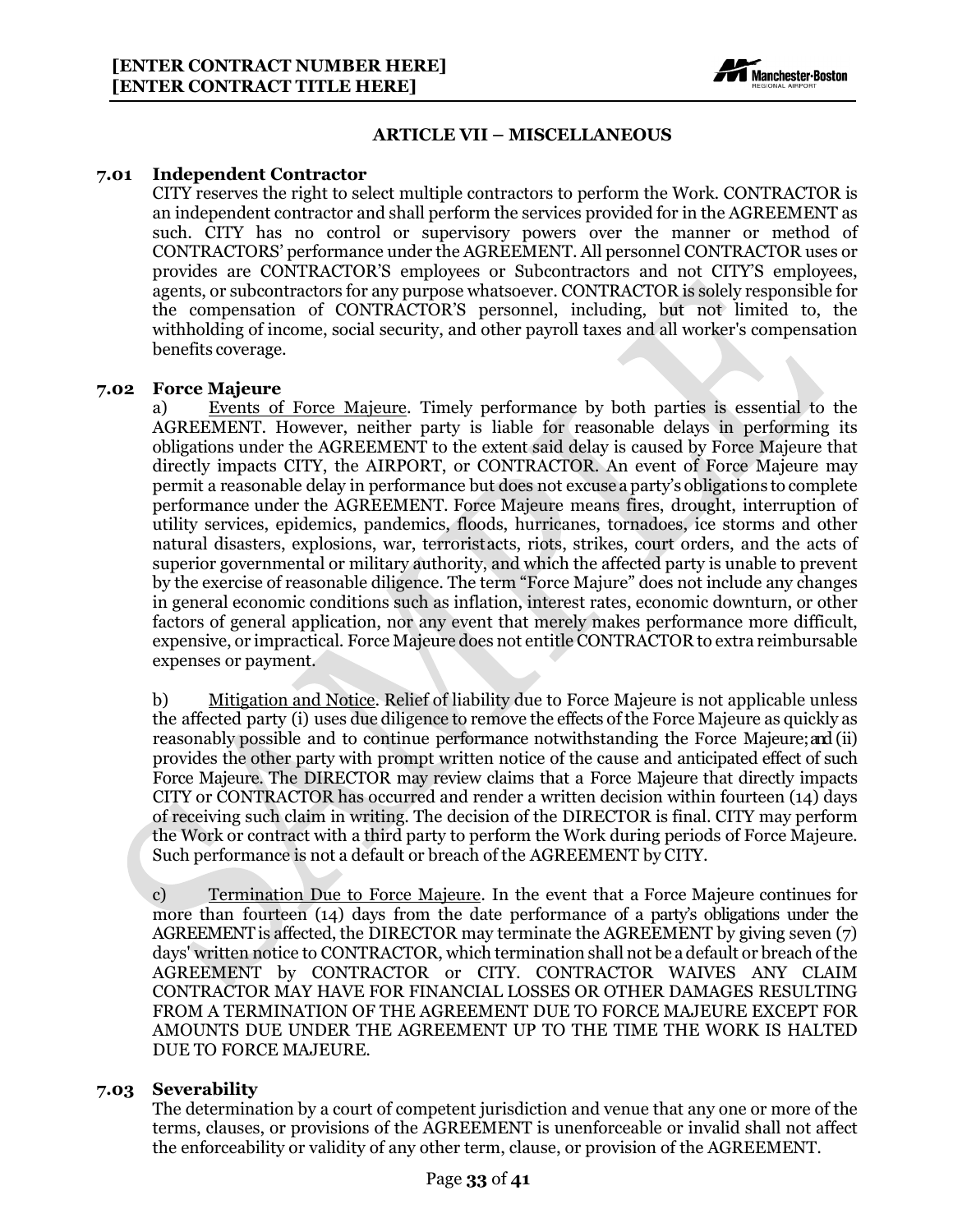

#### <span id="page-34-0"></span>**7.04 Entire Agreement**

This Professional Services Agreement, all Exhibits attached hereto, the RFP, and the PROPOSAL shall constitute the entire agreement between the parties hereto and no part hereof may be changed, altered, amended, modified, limited, or extended orally or by agreement between the parties unless such agreement is expressed in writing and signed by CITY and CONTRACTOR or their respective assigns.

#### <span id="page-34-1"></span>**7.05 Applicable Laws**

CONTRACTOR shall comply with all applicable municipal, county, state, and federals laws, ordinances, rules, and regulations, including, but not limited to, the laws of the State of New Hampshire, the Charters and Ordinances, and the laws of the federal government of the United States. CONTRACTOR, to the extent that CONTRACTOR may legally do so, hereby consents that venue for any litigation relating to the AGREEMENT is Hillsborough, New Hampshire, and further consents to the jurisdiction of the courts of the State of New Hampshire and the United States District Court of the State of New Hampshire, as well as to the jurisdiction of all courts from which an appeal may be taken from such courts for the purposes of any suit, action, or other proceedings arising out of any of the obligations hereunder or with respect to the transactions contemplated hereby, and expressly waives any and all objections CONTRACTOR may have to venue in any such courts.

#### <span id="page-34-2"></span>**7.06 Notices**

Any written notice, request, or demand required or permitted by the AGREEMENT will, until either party notifies the other in writing of a different address, be properly given if (i) hand delivered; (ii) sent by certified mail, return receipt requested; (iii) sent by registered first class mail, postage prepaid; or (iv) delivered by United States Express Mail, Federal Express, UPS, or any other nationally recognized overnight delivery service and addressed as identified in Section 1.01 of this Professional Services Agreement. Postage or delivery charges must be paid by the party giving the notice. All such notices shall be deemed effective as of the date of delivery if hand-delivered or sent by overnight delivery service, or three (3) days after such notice is deposited in the U.S. mail if sent by certified or registered mail.

#### <span id="page-34-3"></span>**7.07 Interpretation**

The captions contained in this Professional Services Agreement are for reference only, and, therefore, are not a part of the terms or provisions of the AGREEMENT. Whenever required by the context of the AGREEMENT, the singular shall include the plural and the plural shall include the singular. The masculine, feminine, and neuter genders shall each include the other. In any provision relating to the conduct, acts, or omissions of CONTRACTOR, the term "CONTRACTOR" shall include CONTRACTOR'S agents, employees, contractors, Subcontractors, and successors. The AGREEMENT shall not be construed more strictly against one party than against the other merely by virtue of the fact that the AGREEMENT was prepared by one party, it being recognized that CITY and CONTRACTOR have had the opportunity to consult with counsel prior to executing the AGREEMENT.

### <span id="page-34-4"></span>**7.08 Non-Waiver**

No delay or omission by CITY in exercising any right, power, or remedy hereunder or otherwise afforded by the AGREEMENT or by contract, law, in equity, or by statute, shall constitute an acquiescence therein, impair any other right, power, or remedy hereunder, or otherwise afforded by the AGREEMENT or by contract, law, in equity, or by statute, or operate as a waiver of such right, power, or remedy. No waiver by CITY of any Default by CONTRACTOR hereunder shall operate as a waiver of any other Default or the same Default on a future occasion.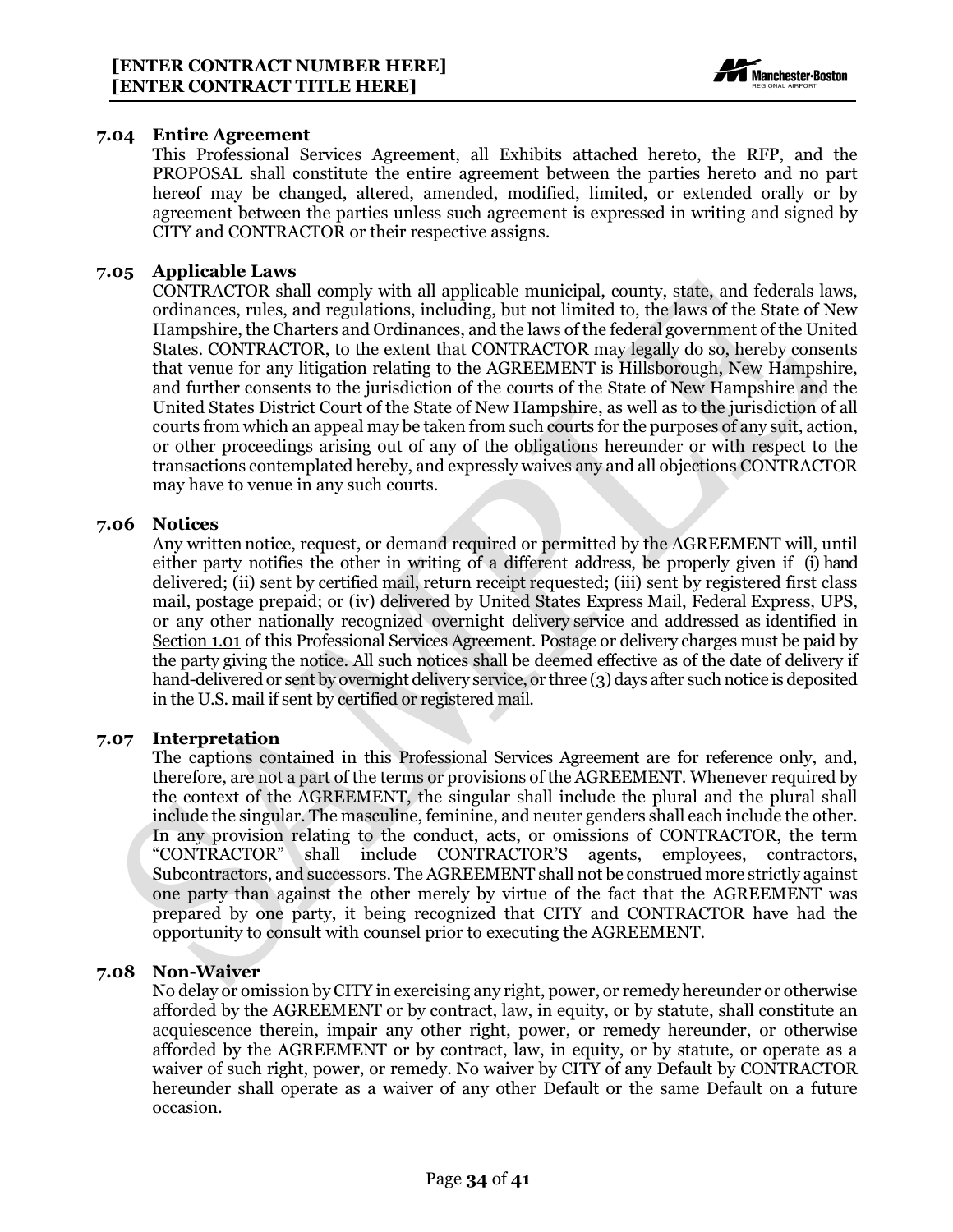

#### <span id="page-35-0"></span>**7.09 Inspections and Audits**

AIRPORT and CITY representatives may perform, or have performed, (1) audits of CONTRACTOR'S books and records, (2) inspections of all places where Work is undertaken in connection with the AGREEMENT, and (3) all costs and underlying expenses relating to CONTRACTOR'S performance, including, but not limited to, all fees paid to CONTRACTOR. CONTRACTOR shall keep CONTRACTOR'S books and records available for this purpose for at least six (6) years after the AGREEMENT terminates. This provision does not affect the applicable statute of limitations.

#### <span id="page-35-1"></span>**7.10 Enforcement**

The City Solicitor may enforce all legal rights and obligations under the AGREEMENT without further authorization. CONTRACTOR shall provide to the City Solicitor all documents and records that the City Solicitor requests to assist in determining CONTRACTOR'S compliance with the AGREEMENT, with the exception of those documents made confidential by federal or state law or regulation.

#### <span id="page-35-2"></span>**7.11 Survival**

CONTRACTOR shall remain obligated to CITY under all clauses of the AGREEMENT that expressly or by their nature extend beyond the expiration or termination of the AGREEMENT, including, but not limited to, the indemnity provisions.

#### <span id="page-35-3"></span>**7.12 Publicity**

CONTRACTOR shall make no announcement or release of information concerning the AGREEMENT unless the release has been submitted to and approved, in writing, by the DIRECTOR.

#### <span id="page-35-4"></span>**7.13 Successors and Assigns**

The AGREEMENT binds and benefits CONTRACTOR and CITY and their legal successors and permitted assigns; however, this provision does not alter the restrictions on assignment and disposal of assets set outin Section 7.14 herein. The AGREEMENT does not create any personal liability on the part of any officer or agent of the AIRPORT or CITY.

#### <span id="page-35-5"></span>**7.14 Business Structure and Assignments**

CONTRACTOR shall not, voluntarily, by operation of law, or otherwise, assign, transfer, mortgage, pledge, or encumber the AGREEMENT or any portion thereof or interest therein, nor shall CONTRACTOR grant, permit, or otherwise authorize the use of, in whole or in part, the rights granted to CONTRACTOR by the AGREEMENT to any party other than CONTRACTOR or CONTRACTOR'S agents, employees, contractors, or Subcontractors dispose of all or substantially all of CONTRACTOR'S assets without the DIRECTOR'S prior written consent, which consent may be withheld at the DIRECTOR'S sole and absolute discretion. Nothing in this Section 7.14, however, prevents the assignment of accounts receivable or the creation of a security interest. In the case of such an assignment, CONTRACTOR shall immediately furnish CITY with proof of the assignment and the name, telephone number, and address of the assignee and a clear identification of the fees to be paid to the assignee.

#### <span id="page-35-6"></span>**7.15 Alternative Dispute Resolution**

a) Decisions by the Director. In the event that CONTRACTOR requires clarification regarding the terms and conditions of the AGREEMENT or in the event of a dispute arising under or pertaining to the AGREEMENT, said clarification or dispute shall be decided by the DIRECTOR, whose decision shall be final and conclusive.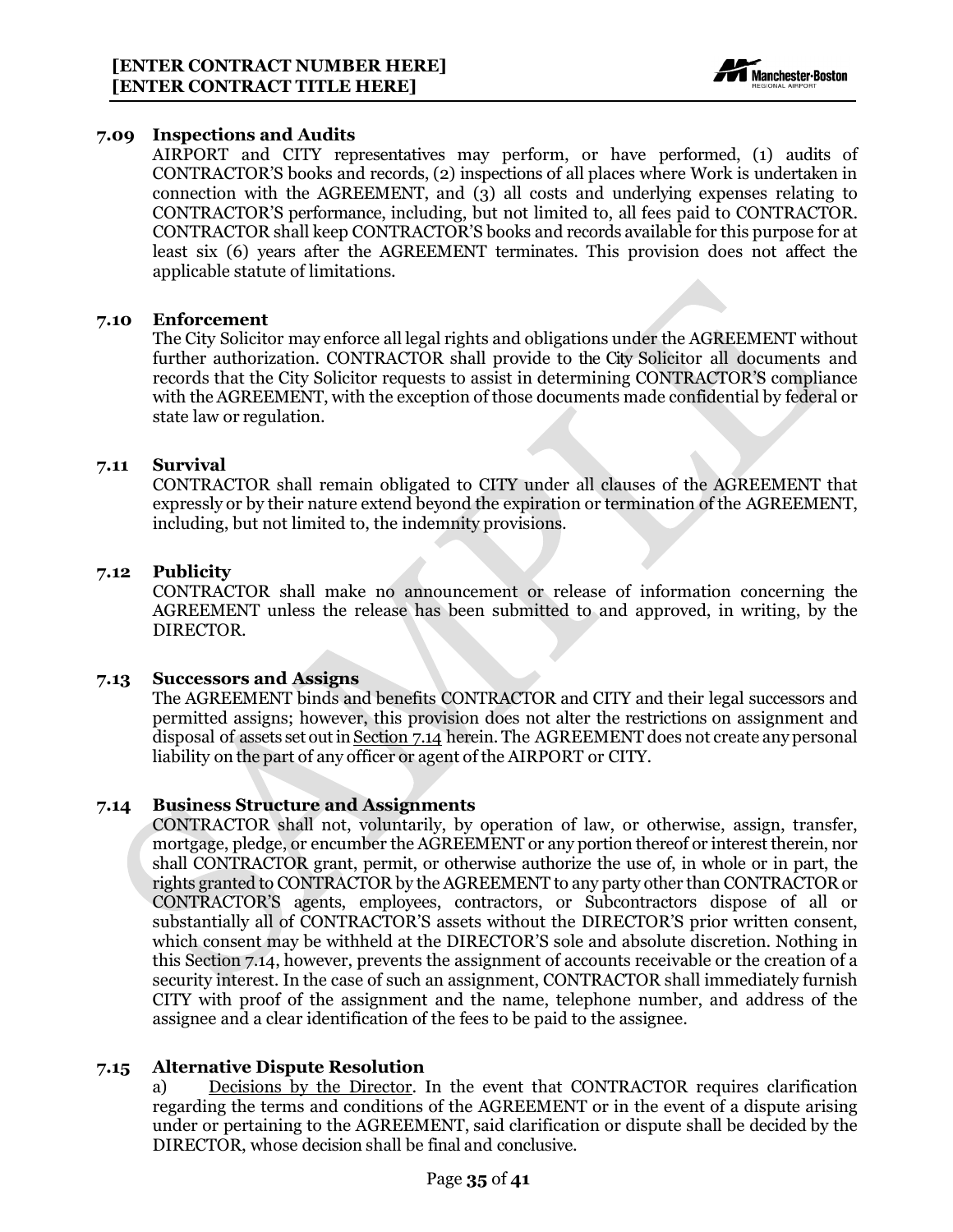

b) Mediation. CONTRACTOR and CITY hereby agree that any and all disputes arising under or pertaining to the AGREEMENT which are not settled pursuant to Section  $7.15(a)$ herein, shall be submitted to mediation before any other legal action is taken. CONTRACTOR and CITY shall mutually agree upon a third-party mediator. If the parties cannot agree upon a mediator within a reasonable period of time, each party shall select one mediator and the two mediators chosen shall select a third mediator who shall serve as the sole mediator. The costs and expenses of such mediation shall be borne equally by the parties, subject to approval by the City Solicitor. The parties shall cooperate with the mediator to schedule the mediation within a reasonable amount of time from the date the mediator is selected. CONTRACTOR and CITY hereby agree to participate in the mediation in good faith effort to resolve the dispute.

c) Continuation of Work. During the course of such negotiations, mediation, or any other Alternate Dispute Resolution process that may be mutually agreed upon, CONTRACTOR and CITY hereby agree that all Work hereunder shall be continued without interruption. Unless otherwise specified elsewhere in the AGREEMENT, the rights and remedies contained in the AGREEMENT are not exclusive but are cumulative of all rights and remedies which exist now or in the future.

#### <span id="page-36-0"></span>**7.16 Contractor Indebtedness to City**

IF CONTRACTOR, AT ANY TIME DURING THE TERM OF THE AGREEMENT, INCURS A DEBT OWNED TO CITY OF MANCHESTER OR STATE OF NEW HAMPSHIRE, IT SHALL IMMEDIATELY NOTIFY THE DIRECTOR IN WRITING. IF THE DIRECTOR BECOMES AWARE THAT CONTRACTOR HAS INCURRED A DEBT, THE DIRECTOR SHALL IMMEDIATELY NOTIFY CONTRACTOR IN WRITING. IF CONTRACTOR DOES NOT PAY THE DEBT WITHIN 30 DAYS OF EITHER SUCH NOTIFICATION, THE AIRPORT MAY DEDUCT FUNDS IN AN AMOUNT EQUAL TO THE DEBT FOR ANY PAYMENTS OWED TO CONTRACTOR UNDER THE AGREEMENT, AND CONTRACTOR WAIVES ANY RECOURSE THEREFOR.

*REMAINDER OF THIS PAGE INTENTIONALLY LEFT BLANK*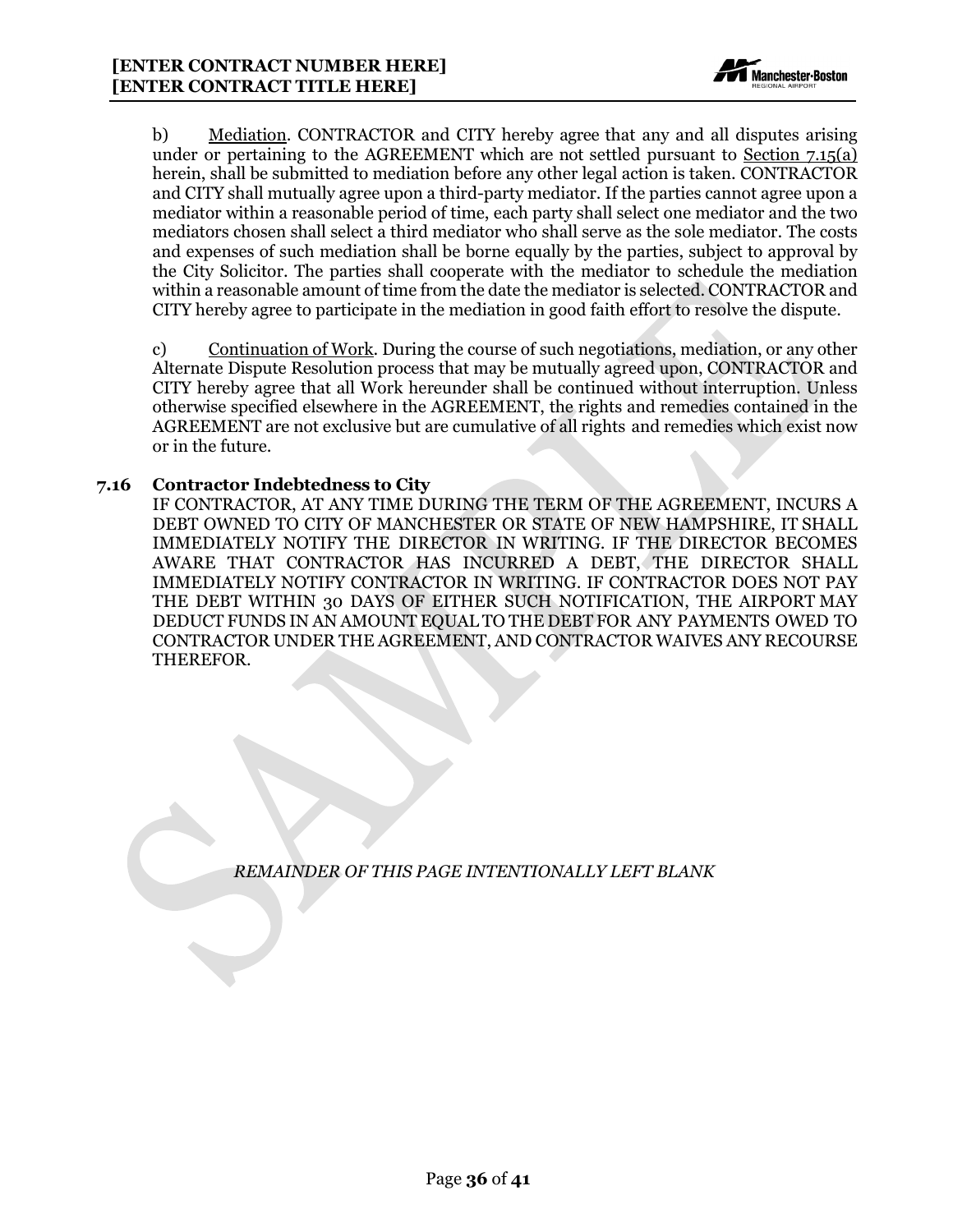

| <b>MANCHESTER-BOSTON</b><br><b>REGIONAL AIRPORT</b>   |      | <b>[ENTER CONTRACTOR NAME]</b> |      |
|-------------------------------------------------------|------|--------------------------------|------|
| Mr. Theodore Kitchens, A.A.E.<br>Director of Aviation | Date | [Enter Name]<br>[Enter Title]  | Date |
| Attest                                                | Date | Attest                         | Date |
|                                                       |      |                                |      |
|                                                       |      |                                |      |
|                                                       |      |                                |      |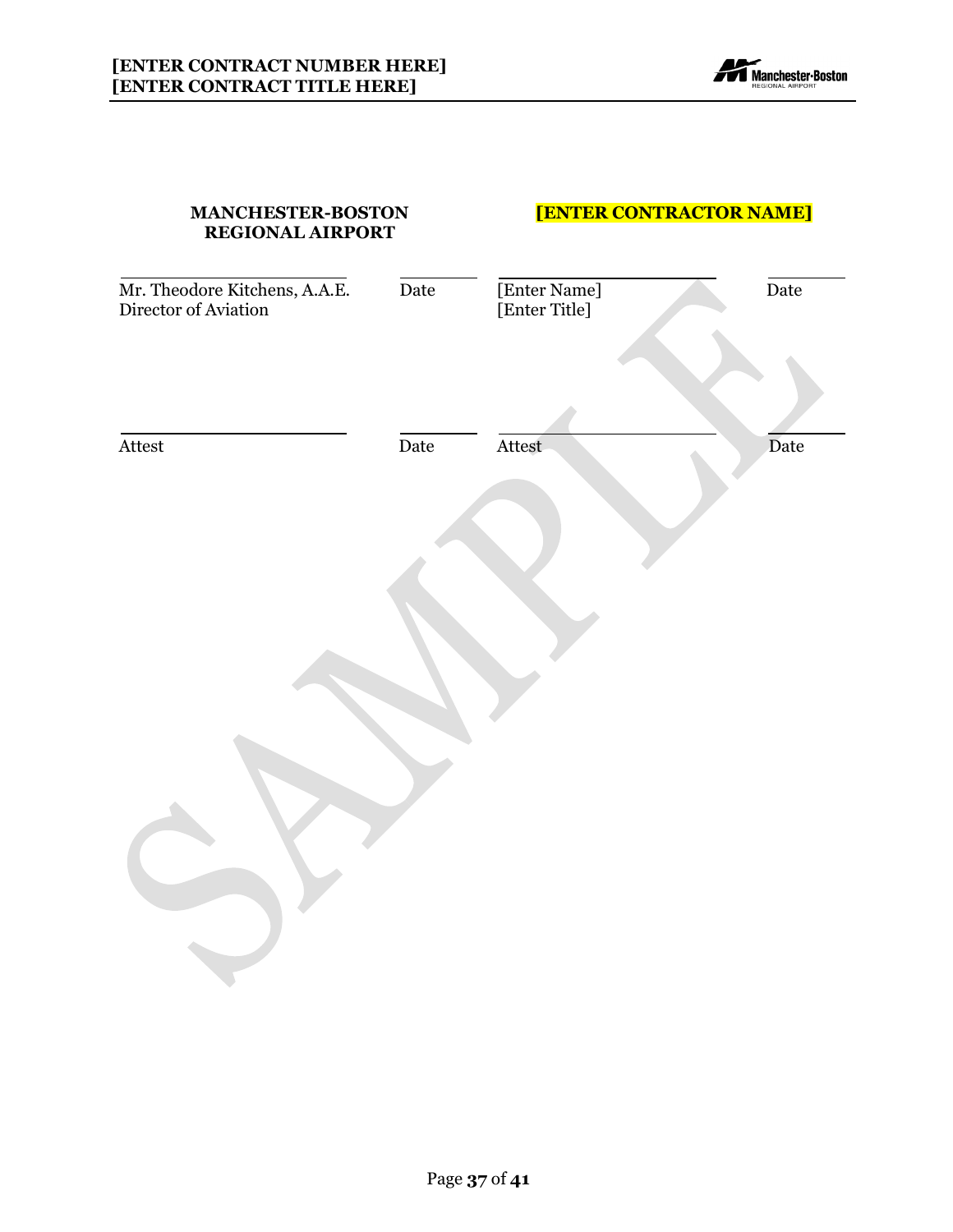

# **EXHIBIT A: AIRPORT RULES AND REGULATIONS**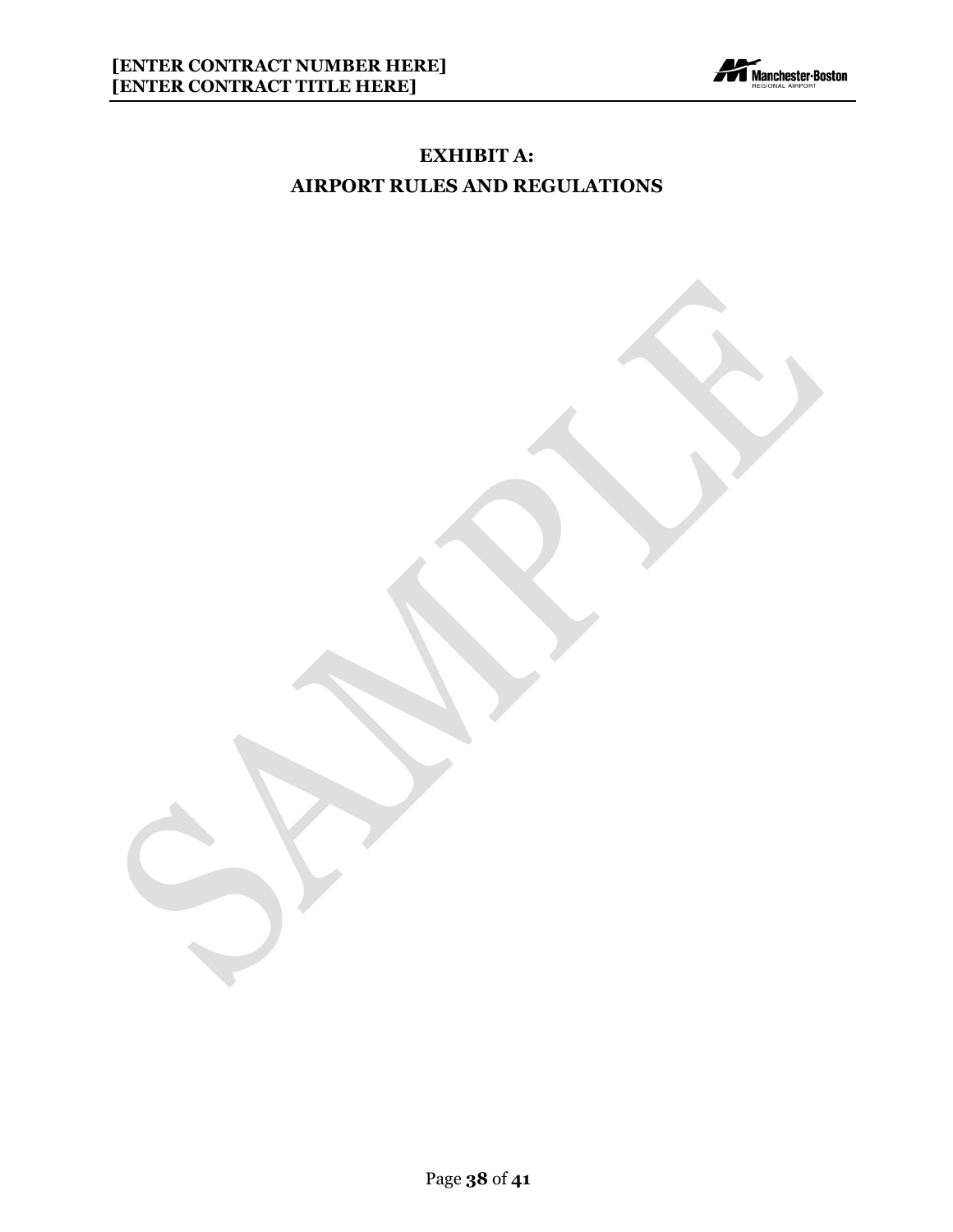

# **EXHIBIT B: PERFORMANCE BOND**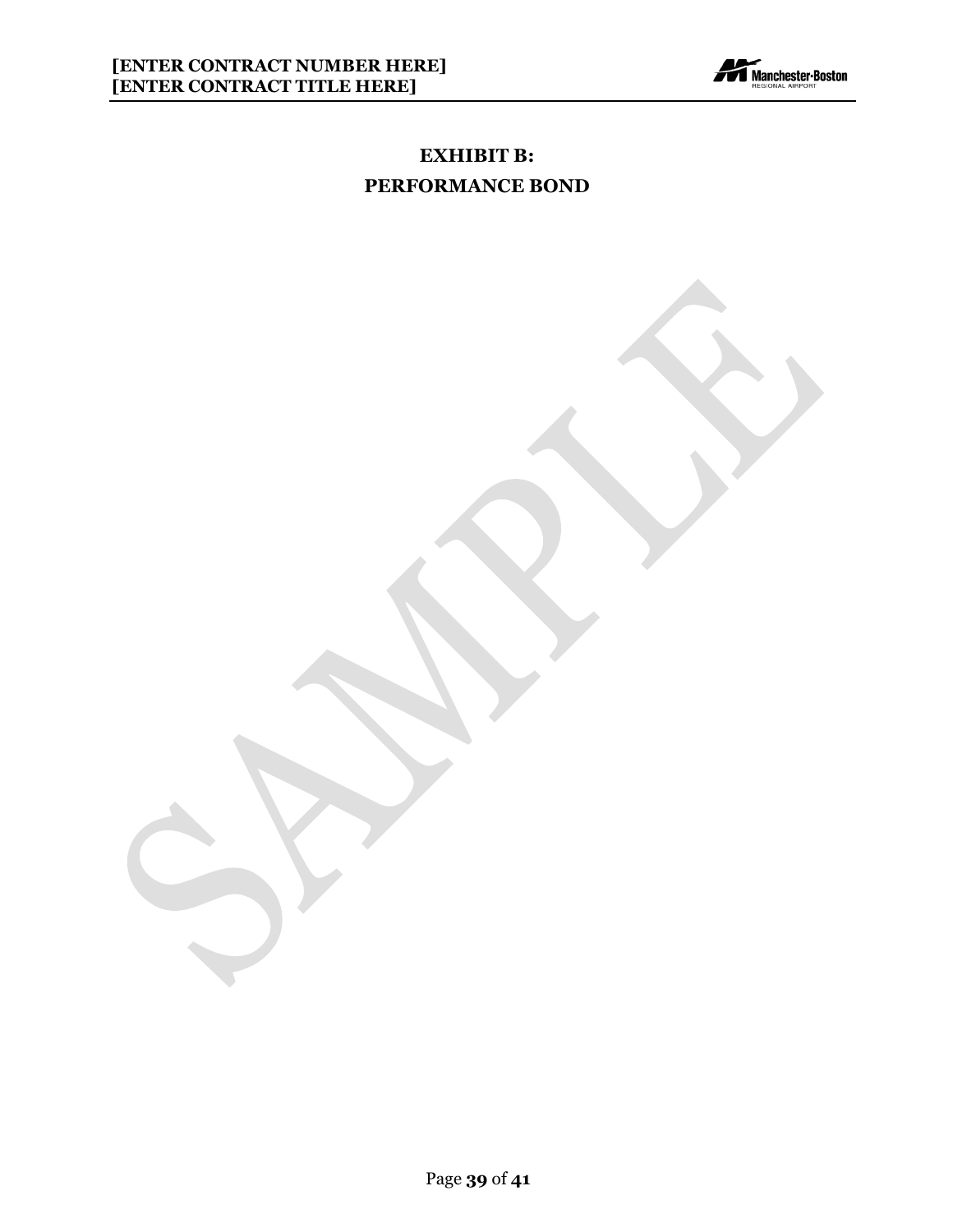#### **SECTION 00510**

#### **PERFORMANCE BOND**

#### **DESCRIPTION**

#### **FORM OF PERFORMANCE BOND**

#### KNOW ALL MEN BY THESE PRESENTS

That we,

an individual\*, a partnership\*, a corporation organized under the laws of the State of

\* having a usual place of business in the State of

as Principal, and <u>the contract of the set of the set of the set of the set of the set of the set of the set of the set of the set of the set of the set of the set of the set of the set of the set of the set of the set of </u>

a corporation organized under the laws of the State of

and having a usual place of business in the State of

as Surety, are holden and stand firmly bound and obligated unto the City of Manchester, New Hampshire, Department of Aviation (hereinafter the Owner), its successors and assigns, in the sum of

---- Dollars (\$

 $\frac{1}{\sqrt{1-\frac{1}{2}}}$ ).

lawful money of the United States of America, to and for the true payment whereof, we bind ourselves and each of us, our heirs, executors, administrators, successors, and assigns, jointly and severally, firmly by these presents. WHEREAS, the said Principal has by means of a written agreement dated

, 20 , entered into a Contract with the Owner for:

(Statement of Work/Project)

a copy of which Contract is attached hereto and by reference made a part hereon.

\*Strike out inapplicable terms.

NOW, THEREFORE, THE CONDITION of this obligation is such that if the said Principal and his/her subcontractors shall well and truly keep and perform all the agreements, terms and conditions in said Contract set forth and specified to be by said Principal kept and performed, and shall well and truly indemnify and save harmless the Owner against all counsel fees paid or incurred by the Owner as a result of a breach of any condition of this bond, and against all claims and suits for damage to person or property arising from carelessness or want of due care, or any act or omission on the part of said Principal during the performance of said Contract, then this obligation shall be void; otherwise, it shall remain in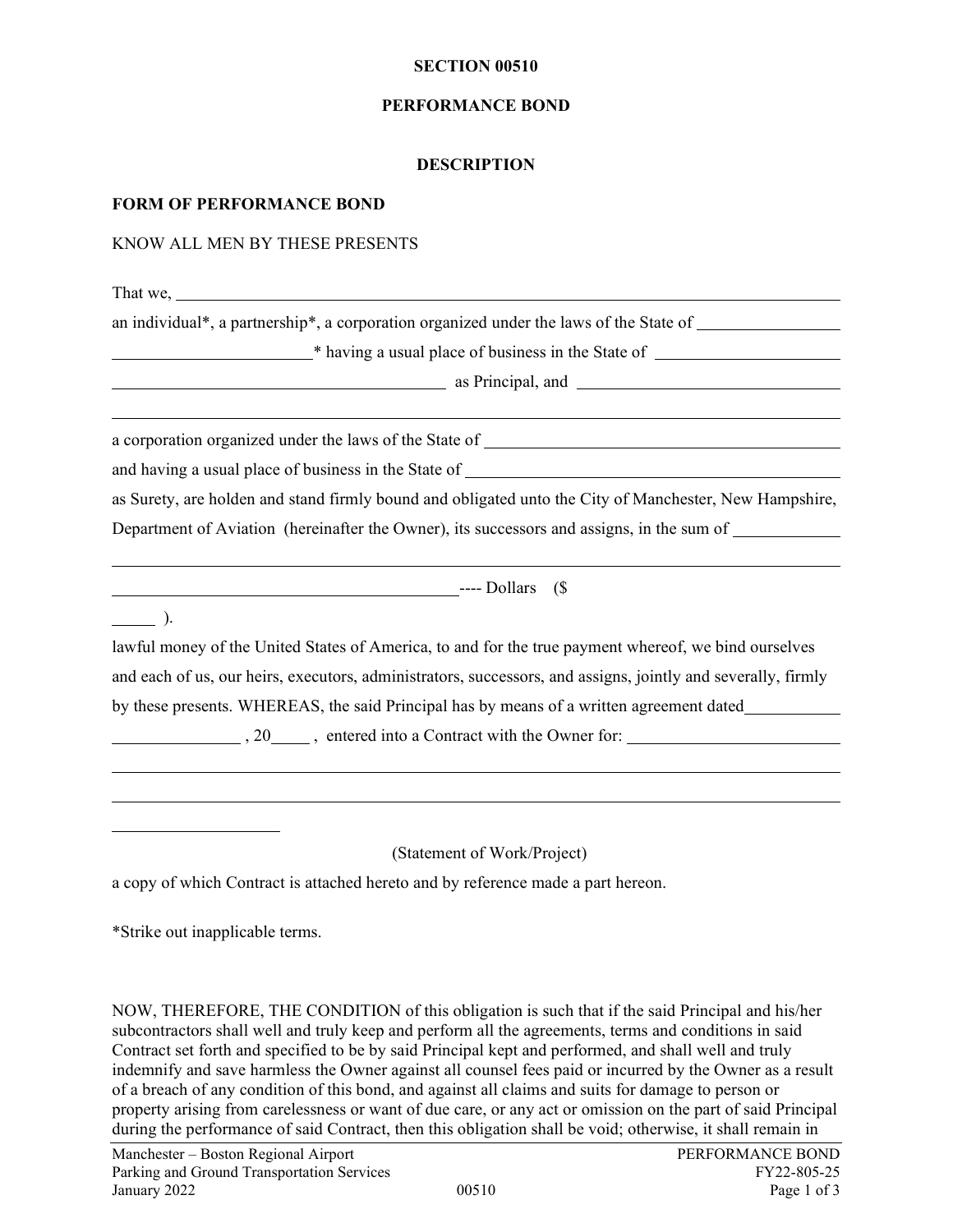full force and virtue.

PROVIDED, FURTHER, that said Surety, for value received, hereby stipulates and agrees that no extension of time, or change in, alteration or addition to the terms of the Contract or to the work to be performed there under or the Contract Documents accompanying the same and no failure or refusal of the Owner to withhold any monies from the Principal shall in any way affect its obligations on this bond, and it does hereby waive notice of any such extension of time, change, alterations or addition to the terms of the Contract or the work or to the Contract Documents.

In the event that the Contract is abandoned by the Principal, or is terminated by the Owner under the provisions of said Contract, said Surety hereby further agrees that said Surety shall, if requested in writing by the Owner, take action as is necessary to complete said Contract.

This bond shall become effective at the same time as the Contract annexed hereto for the work hereinbefore mentioned.

IN WITNESS WHEREOF, we have set our hands and seals to this bond, this day of  $, 20$  In presence of:

SEAL

*Individual Principal*

*Business Address*

SEAL

*Individual Principal*

*Business Address*

Attest:

<u>SEAL</u>

*Corporate Principal*

Attest:

<u>SEAL</u>

*Corporate Surety*

*Business Address*

Countersigned: By:

By:

By: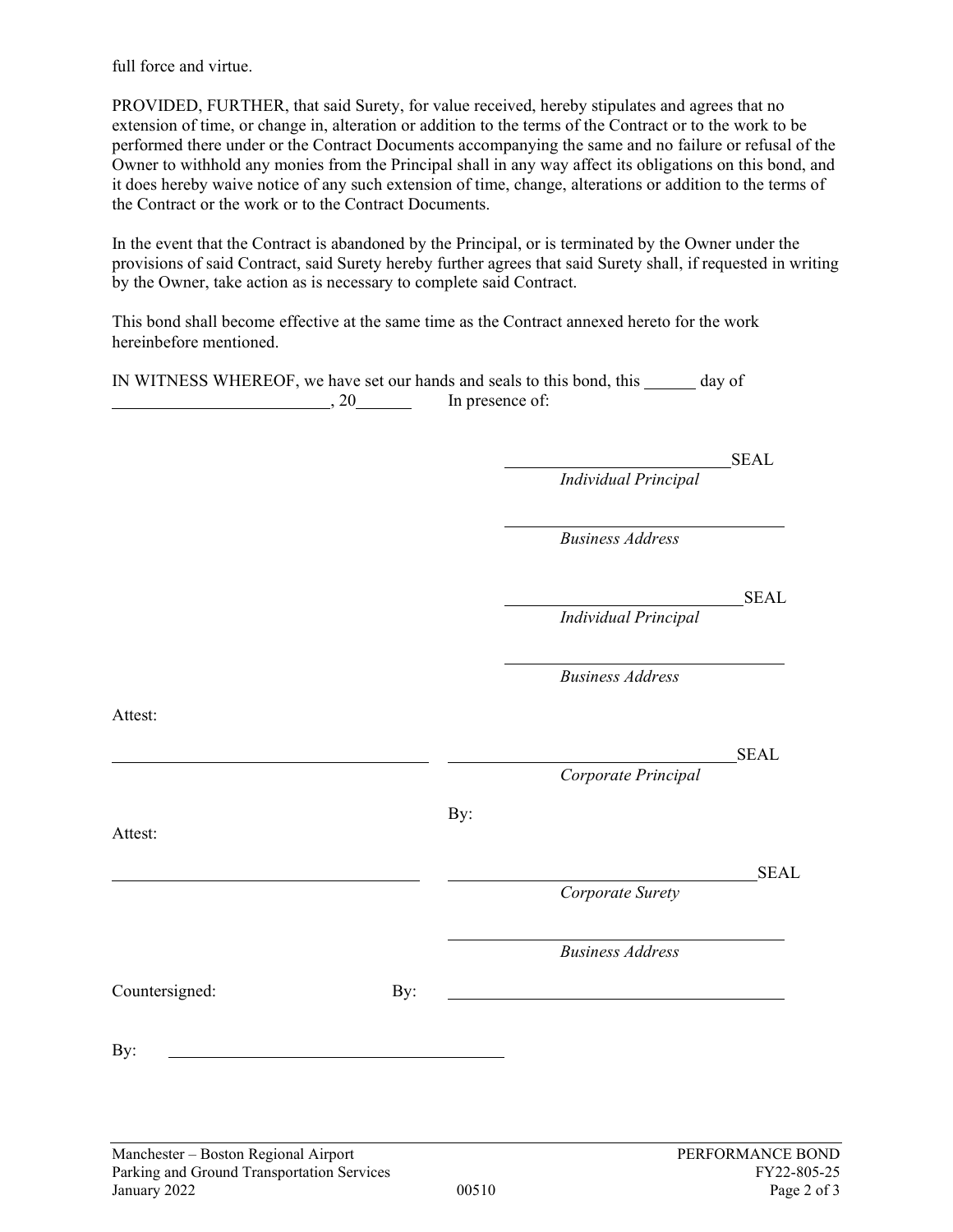#### **CERTIFICATE AS TO CORPORATE PRINCIPAL**

#### **PERFORMANCE BOND**

| , certify that I am the                                                                                    |  |
|------------------------------------------------------------------------------------------------------------|--|
| of the Corporation named as Principal in the within bond; that,                                            |  |
| who signed the said bond on behalf of the principal was then                                               |  |
| of said Corporation; that I know his/her signature and his/her signature thereto is genuine; and that said |  |
| bond was duly signed, sealed and attested to for and in behalf of said Corporation by authority of its     |  |
| governing body and is within the scope of its corporate powers.                                            |  |

SEAL

(Power of attorney of person(s) signing Bond for Surety Company must be attached.)

NOTE: Date of Bond must not be prior to date of Contract. If Principal is Partnership, all partners must execute bond.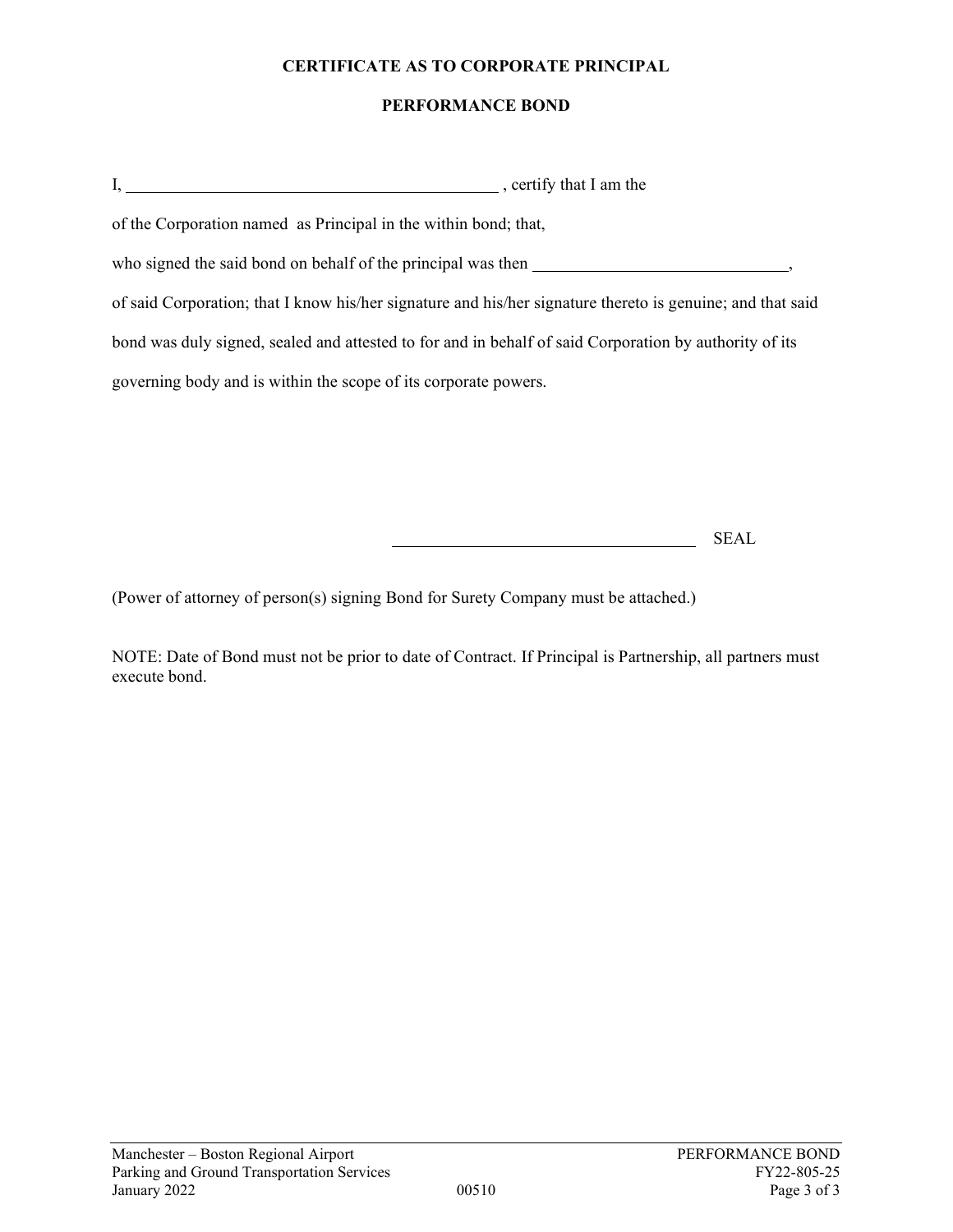

# **EXHIBIT C:**

#### **SERVICE LEVEL DAMAGES**

Pursuant to Section 3.30 of the Professional Services Agreement, CONTRACTOR agrees to pay to CITY the amounts specified below as liquidated damages for the applicable breach:

| Failure to provide any reports required by the<br>AGREEMENT, including, but not limited to, all<br>reports related to PCI-DSS compliance.                                                                                                  | \$50.00 for each day the applicable report is late<br>and \$50.00 for each day CONTRACTOR is not<br>PCI-DSS compliant.           |
|--------------------------------------------------------------------------------------------------------------------------------------------------------------------------------------------------------------------------------------------|----------------------------------------------------------------------------------------------------------------------------------|
| Failure<br>comply<br>with<br>to<br>emergency<br>preparedness procedures of the AIRPORT                                                                                                                                                     | \$500.00 per occurrence.                                                                                                         |
| Failure to comply with the Rules<br>and<br>Regulations.                                                                                                                                                                                    | \$500.00 per occurrence.                                                                                                         |
| Failure to comply with any guest experience<br>program as may be promulgated by the<br>AIRPORT.                                                                                                                                            | \$500.00 per occurrence.                                                                                                         |
| Site Manager's failure to comply with his or her<br>duties as required under the AGREEMENT.                                                                                                                                                | \$500.00 per occurrence.                                                                                                         |
| Failure to comply with all codes of conduct and<br>requirements of appearance as described in<br>Section 3.29 of the Professional Services<br>Agreement or as CITY may otherwise issue.                                                    | \$500.00 per occurrence.                                                                                                         |
| Failure to perform all Maintenance Services as<br>required under the AGREEMENT.                                                                                                                                                            | \$500.00 per occurrence.                                                                                                         |
| Failure to inventory or document all vehicles<br>parked within the Work Sites each day.                                                                                                                                                    | \$500.00 per occurrence.                                                                                                         |
| Failure to collect, account for, and deposit daily<br>all gross revenues collected during the pervious<br>day for the operation of the Work Sites,<br>including, but not limited to, self-parking, valet<br>parking, and employee parking. | \$250.00 for each late collection, account, or<br>deposit and for each day that such collection,<br>account, or deposit is late. |
| Failure to staff the Work Sites consistent with<br>the then-current applicable minimum staffing<br>levels approved by the DIRECTOR in writing.                                                                                             | \$500.00 per occurrence.                                                                                                         |